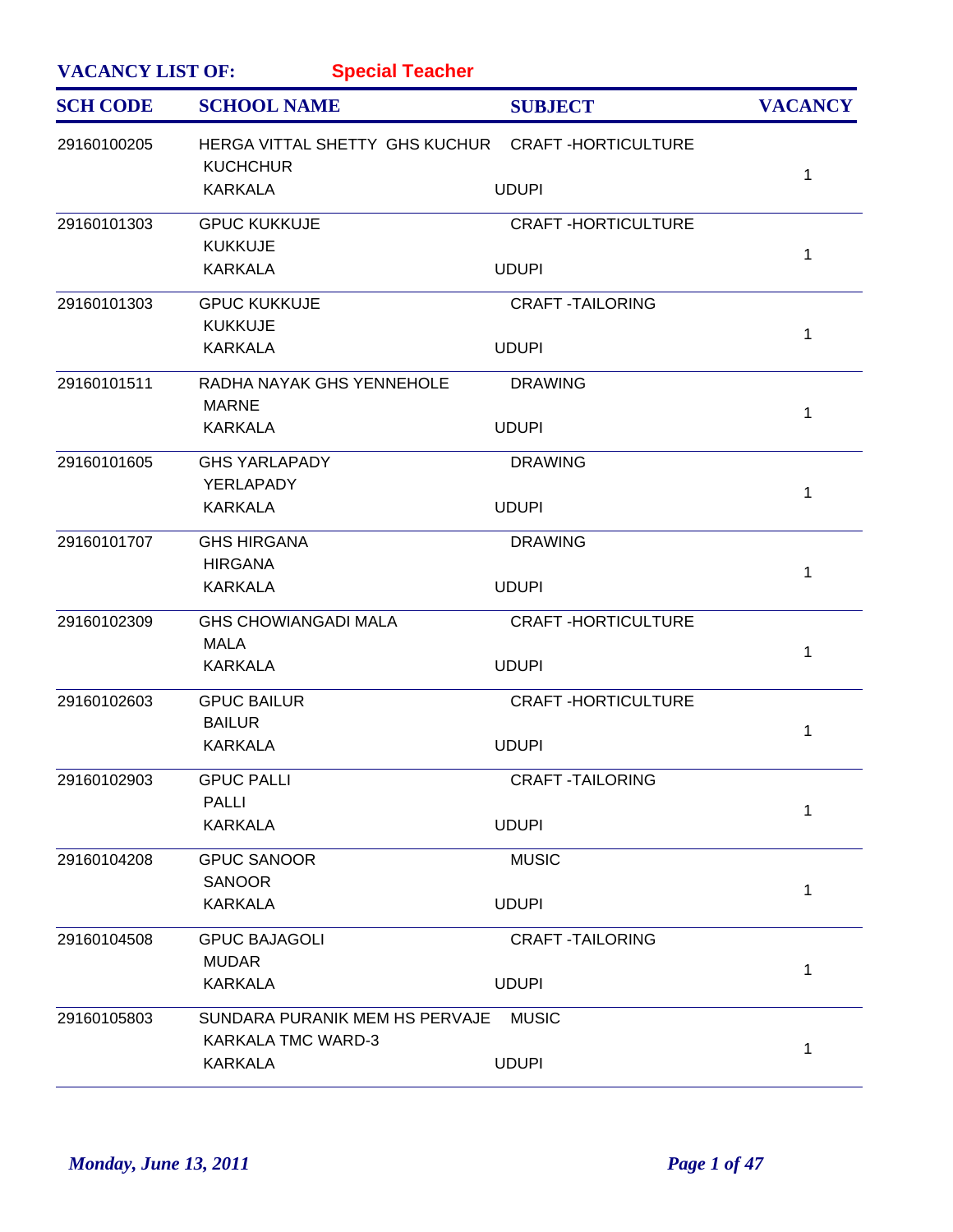| <b>VACANCY LIST OF:</b><br><b>Special Teacher</b> |                                               |                           |                |
|---------------------------------------------------|-----------------------------------------------|---------------------------|----------------|
| <b>SCH CODE</b>                                   | <b>SCHOOL NAME</b>                            | <b>SUBJECT</b>            | <b>VACANCY</b> |
| 29160201328                                       | <b>GPUC UDYAVARA</b><br><b>UDYAVARA</b>       | <b>CRAFT-HORTICULTURE</b> |                |
|                                                   | <b>UDUPI</b>                                  | <b>UDUPI</b>              | 1              |
| 29160203804                                       | <b>GPUC POLIPU</b>                            | <b>CRAFT-TAILORING</b>    |                |
|                                                   | <b>PADU</b><br><b>UDUPI</b>                   | <b>UDUPI</b>              | 1              |
| 29160203908                                       | <b>GHS MOOLURU</b>                            | <b>CRAFT-TAILORING</b>    |                |
|                                                   | <b>MULOOR</b><br><b>UDUPI</b>                 | <b>UDUPI</b>              | 1              |
| 29160204905                                       | <b>GHS HEJAMDI KODI</b><br><b>HEJAMADI</b>    | <b>CRAFT-TAILORING</b>    |                |
|                                                   | <b>UDUPI</b>                                  | <b>UDUPI</b>              | 1              |
| 29160204906                                       | <b>GPUC HEJAMADI</b>                          | <b>DRAWING</b>            |                |
|                                                   | <b>HEJAMADI</b><br><b>UDUPI</b>               | <b>UDUPI</b>              | 1              |
| 29160204906                                       | <b>GPUC HEJAMADI</b>                          | <b>CRAFT-AGRICULTURE</b>  |                |
|                                                   | <b>HEJAMADI</b><br><b>UDUPI</b>               | <b>UDUPI</b>              | $\mathbf{1}$   |
| 29160204906                                       | <b>GPUC HEJAMADI</b><br><b>HEJAMADI</b>       | <b>CRAFT-HORTICULTURE</b> |                |
|                                                   | <b>UDUPI</b>                                  | <b>UDUPI</b>              | 1              |
| 29160205002                                       | <b>GPUC PALIMARU</b>                          | <b>MUSIC</b>              |                |
|                                                   | <b>PALIMAR</b><br><b>UDUPI</b>                | <b>UDUPI</b>              | 1              |
| 29160205203                                       | <b>GPUC MUDARANGADI</b><br><b>SANTHOOR</b>    | <b>CRAFT-HORTICULTURE</b> |                |
|                                                   | <b>UDUPI</b>                                  | <b>UDUPI</b>              | 1              |
| 29160205203                                       | <b>GPUC MUDARANGADI</b><br><b>SANTHOOR</b>    | <b>CRAFT-TAILORING</b>    |                |
|                                                   | <b>UDUPI</b>                                  | <b>UDUPI</b>              | 1              |
| 29160210901                                       | <b>GPUC MALPE</b><br>MALPE CENTRAL WARD NO-3  | <b>MUSIC</b>              |                |
|                                                   | <b>UDUPI</b>                                  | <b>UDUPI</b>              | 1              |
| 29160212502                                       | <b>GHS AJJARKADU</b><br>KANNARPADI WARD NO-32 | <b>CRAFT-TAILORING</b>    |                |
|                                                   | <b>UDUPI</b>                                  | <b>UDUPI</b>              | 1              |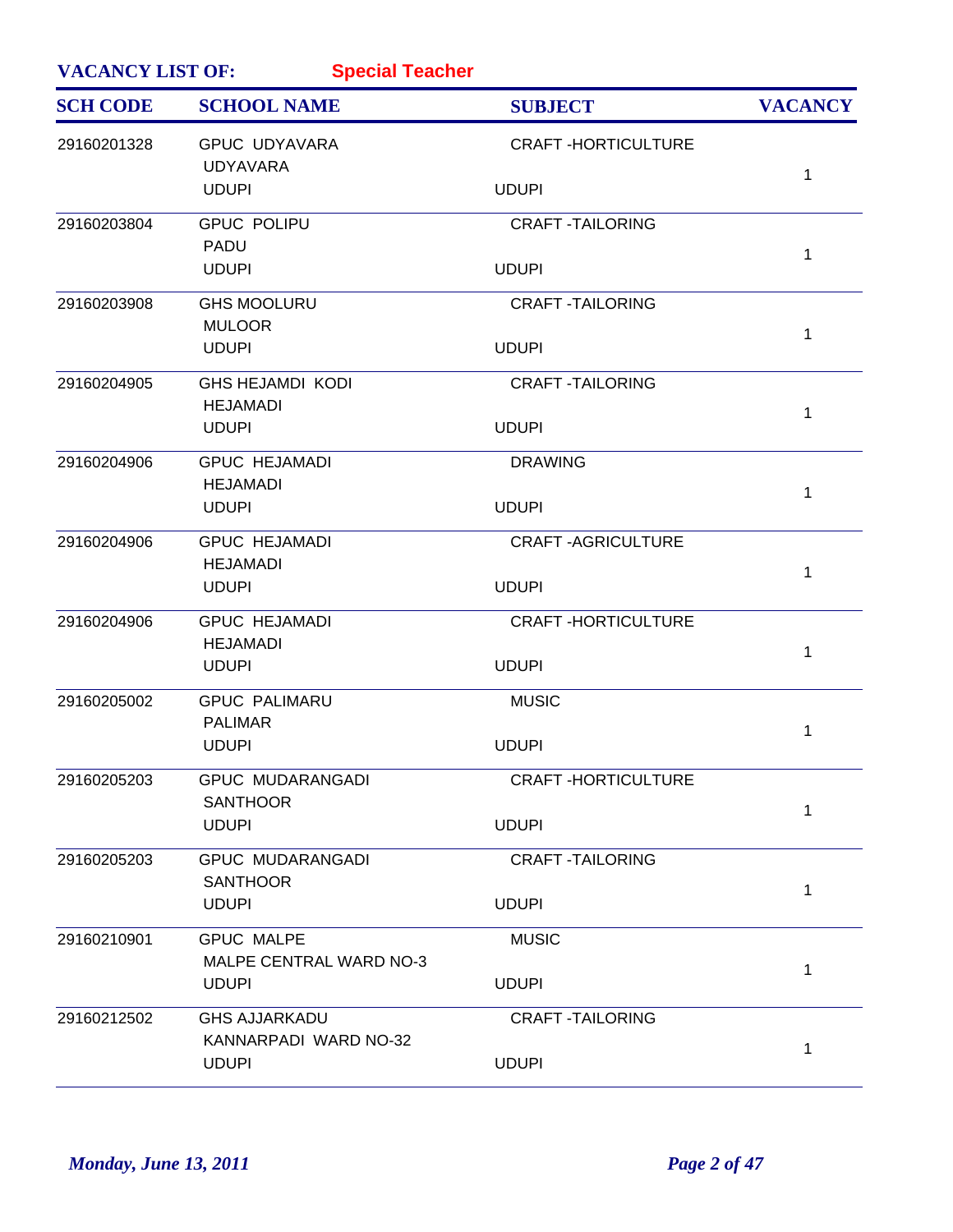| <b>VACANCY LIST OF:</b><br><b>Special Teacher</b> |                                                 |                           |                |
|---------------------------------------------------|-------------------------------------------------|---------------------------|----------------|
| <b>SCH CODE</b>                                   | <b>SCHOOL NAME</b>                              | <b>SUBJECT</b>            | <b>VACANCY</b> |
| 29160213204                                       | <b>GPUC GIRLS UDUPI</b><br>AJJARKADU WARD NO-33 | <b>MUSIC</b>              |                |
|                                                   | <b>UDUPI</b>                                    | <b>UDUPI</b>              | 1              |
| 29160305410                                       | <b>GHS KANDLUR</b>                              | <b>CRAFT-TAILORING</b>    |                |
|                                                   | <b>KAVRADY</b><br><b>KUNDAPURA</b>              | <b>UDUPI</b>              | 1              |
| 29160307502                                       | <b>GHS KEDURU</b>                               | <b>CRAFT -TAILORING</b>   |                |
|                                                   | <b>KEDOOR</b><br><b>KUNDAPURA</b>               | <b>UDUPI</b>              | 1              |
| 29160309203                                       | <b>GPUC HALADI</b>                              | <b>CRAFT-HORTICULTURE</b> |                |
|                                                   | HALADY - 28<br><b>KUNDAPURA</b>                 | <b>UDUPI</b>              | $\mathbf{1}$   |
| 29160311003                                       | <b>GPUC KUNDAPURA</b>                           | <b>CRAFT-TAILORING</b>    |                |
|                                                   | KUNDAPURA WARD NO-9<br><b>KUNDAPURA</b>         | <b>UDUPI</b>              | 1              |
| 29160311210                                       | <b>GHS SIDDAPUR</b>                             | <b>CRAFT-HORTICULTURE</b> |                |
|                                                   | <b>SIDDAPUR</b><br><b>KUNDAPURA</b>             | <b>UDUPI</b>              | 1              |
| 29160400306                                       | <b>GHS BIJOORU</b><br><b>BIJOOR</b>             | <b>MUSIC</b>              |                |
|                                                   | <b>BYNDOOR</b>                                  | <b>UDUPI</b>              | 1              |
| 29160401003                                       | SRI K.S.SGHS HAKLADY<br><b>HAKLADY</b>          | <b>CRAFT-HORTICULTURE</b> |                |
|                                                   | <b>BYNDOOR</b>                                  | <b>UDUPI</b>              | 1              |
| 29160402605                                       | <b>GPUC KAMBADAKOE</b>                          | <b>MUSIC</b>              |                |
|                                                   | <b>KAMBADAKONE</b><br><b>BYNDOOR</b>            | <b>UDUPI</b>              | 1              |
| 29160402605                                       | <b>GPUC KAMBADAKOE</b>                          | <b>CRAFT-TAILORING</b>    |                |
|                                                   | <b>KAMBADAKONE</b><br><b>BYNDOOR</b>            | <b>UDUPI</b>              | 1              |
| 29160404108                                       | <b>GPUC NAVUNDA</b>                             | <b>CRAFT-TAILORING</b>    |                |
|                                                   | <b>NAVUNDA</b><br><b>BYNDOOR</b>                | <b>UDUPI</b>              | 1              |
| 29160404402                                       | <b>GHS UPPINAKUDRU</b>                          | <b>CRAFT-TAILORING</b>    |                |
|                                                   | <b>UPPINAKUDRU</b><br><b>BYNDOOR</b>            | <b>UDUPI</b>              | 1              |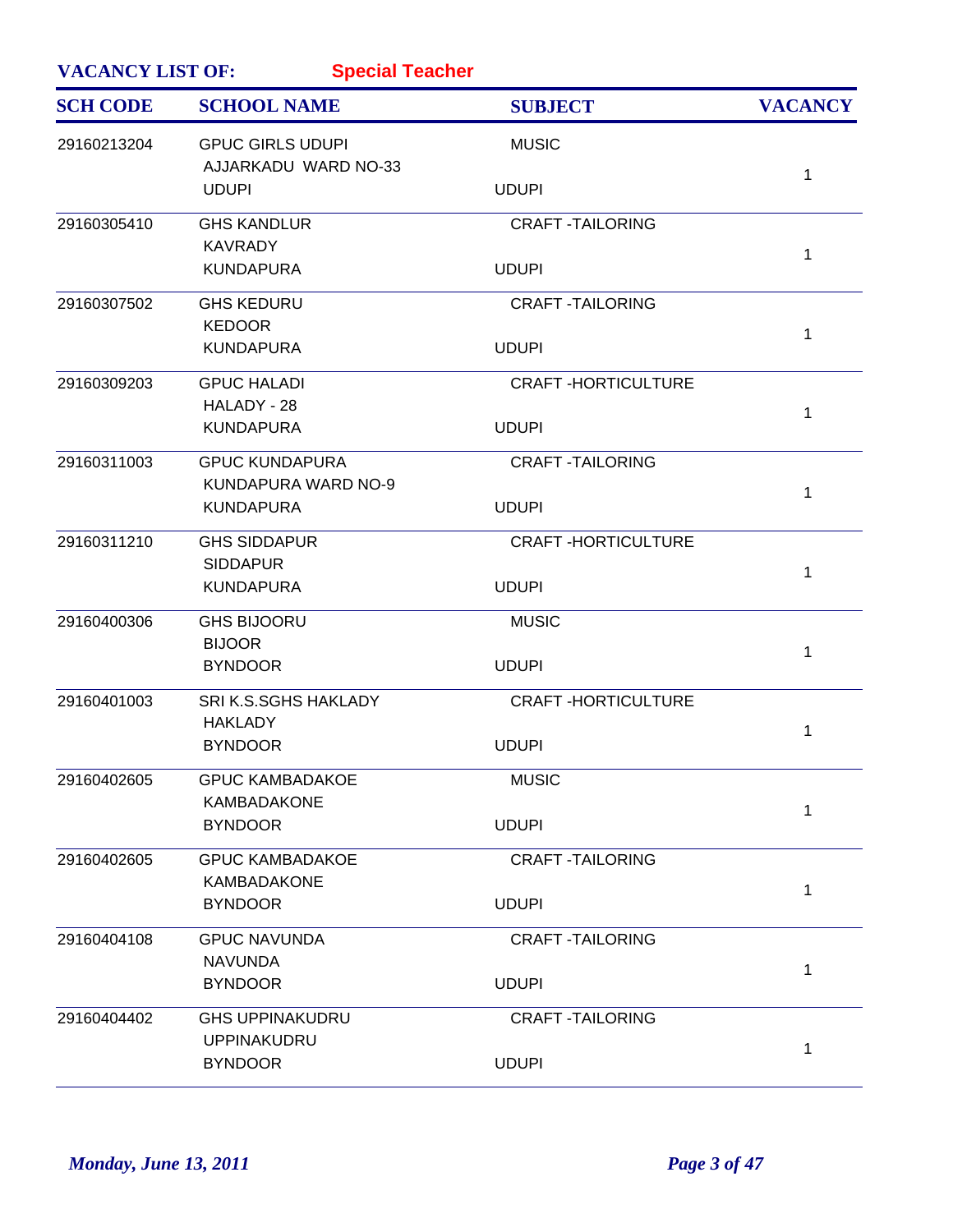| <b>VACANCY LIST OF:</b><br><b>Special Teacher</b> |                                              |                           |                |
|---------------------------------------------------|----------------------------------------------|---------------------------|----------------|
| <b>SCH CODE</b>                                   | <b>SCHOOL NAME</b>                           | <b>SUBJECT</b>            | <b>VACANCY</b> |
| 29160404504                                       | <b>GHS TALLUR</b><br><b>TALLUR</b>           | <b>CRAFT-TAILORING</b>    |                |
|                                                   | <b>BYNDOOR</b>                               | <b>UDUPI</b>              | 1              |
| 29160404504                                       | <b>GHS TALLUR</b>                            | <b>CRAFT-HORTICULTURE</b> |                |
|                                                   | <b>TALLUR</b><br><b>BYNDOOR</b>              | <b>UDUPI</b>              | 1              |
| 29160404807                                       | <b>GPUCUPPUNDA</b>                           | <b>CRAFT-TAILORING</b>    |                |
|                                                   | <b>UPPUNDA</b><br><b>BYNDOOR</b>             | <b>UDUPI</b>              | 1              |
| 29160502905                                       | <b>GPUC KARJE</b>                            | <b>CRAFT-HORTICULTURE</b> |                |
|                                                   | <b>HOSOOR</b><br><b>BRAHAMAVARA</b>          | <b>UDUPI</b>              | $\mathbf{1}$   |
| 29160503104                                       | GHS NUKKURU 576234                           | <b>CRAFT-TAILORING</b>    |                |
|                                                   | 34 KUDI<br><b>BRAHAMAVARA</b>                | <b>UDUPI</b>              | 1              |
| 29160504203                                       | <b>GHS NALKOOR</b>                           | <b>CRAFT-HORTICULTURE</b> |                |
|                                                   | <b>NALKUR</b>                                |                           | 1              |
|                                                   | <b>BRAHAMAVARA</b>                           | <b>UDUPI</b>              |                |
| 29160505202                                       | <b>GHS KAVADI</b><br><b>KAVADI</b>           | <b>CRAFT-TAILORING</b>    |                |
|                                                   | <b>BRAHAMAVARA</b>                           | <b>UDUPI</b>              | 1              |
| 29160505904                                       | <b>GPUC KODIKANYANA</b><br><b>KODI</b>       | <b>CRAFT-TAILORING</b>    |                |
|                                                   | <b>BRAHAMAVARA</b>                           | <b>UDUPI</b>              | 1              |
| 29160507303                                       | <b>GHS SHETTIBETTU</b>                       | <b>CRAFT-TAILORING</b>    |                |
|                                                   | SHETTIBETTU WARD NO-14<br><b>BRAHAMAVARA</b> | <b>UDUPI</b>              | 1              |
| 29170100203                                       | <b>GHS BEGAR</b>                             | <b>CRAFT-HORTICULTURE</b> |                |
|                                                   | <b>BEGAR</b><br><b>SRINGERI</b>              | <b>CHIKKAMANGALORE</b>    | 1              |
| 29170102803                                       | <b>GHS HOLEKOPPA</b>                         | <b>CRAFT-HORTICULTURE</b> |                |
|                                                   | <b>DAREKOPPA</b><br><b>SRINGERI</b>          | CHIKKAMANGALORE           | 1              |
| 29170103609                                       | <b>GHS SRINGER</b>                           | <b>MUSIC</b>              |                |
|                                                   | SRINGERI (RURAL) *<br><b>SRINGERI</b>        | <b>CHIKKAMANGALORE</b>    | 1              |
|                                                   |                                              |                           |                |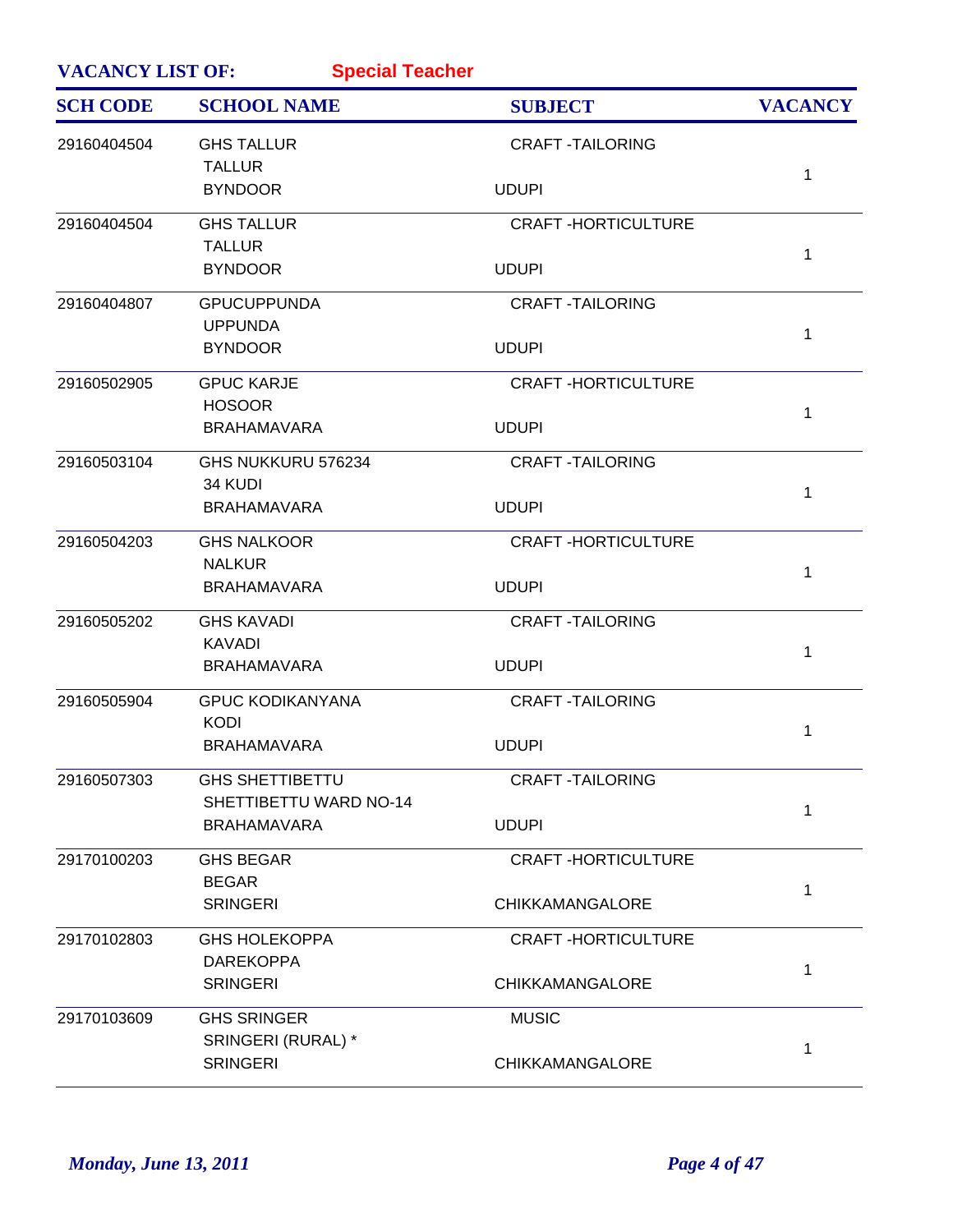| <b>VACANCY LIST OF:</b><br><b>Special Teacher</b> |                                                  |                           |                |
|---------------------------------------------------|--------------------------------------------------|---------------------------|----------------|
| <b>SCH CODE</b>                                   | <b>SCHOOL NAME</b>                               | <b>SUBJECT</b>            | <b>VACANCY</b> |
| 29170204103                                       | <b>GHS KUDUREGUNDI</b><br><b>THALAMAKKI</b>      | <b>CRAFT-HORTICULTURE</b> |                |
|                                                   | <b>KOPPA</b>                                     | <b>CHIKKAMANGALORE</b>    | 1              |
| 29170204405                                       | <b>GHS BALAGADI</b><br><b>BINTRAVALLI</b>        | <b>CRAFT-HORTICULTURE</b> |                |
|                                                   | <b>KOPPA</b>                                     | <b>CHIKKAMANGALORE</b>    | 1              |
| 29170204506                                       | <b>GHS BAPPUNJI</b><br><b>NUGGI</b>              | <b>CRAFT-HORTICULTURE</b> |                |
|                                                   | <b>KOPPA</b>                                     | <b>CHIKKAMANGALORE</b>    | 1              |
| 29170205603                                       | <b>GHS LOKANATHAPURA</b><br><b>LOKANATHAPURA</b> | <b>CRAFT-HORTICULTURE</b> |                |
|                                                   | <b>KOPPA</b>                                     | <b>CHIKKAMANGALORE</b>    | 1              |
| 29170205904                                       | <b>GHS AGALAGANDI</b><br>AGALAGANDI              | <b>DRAWING</b>            |                |
|                                                   | <b>KOPPA</b>                                     | <b>CHIKKAMANGALORE</b>    | 1              |
| 29170206905                                       | <b>GHS SHANTIGRAMA</b><br><b>BYREDEVARU</b>      | <b>CRAFT-HORTICULTURE</b> |                |
|                                                   | <b>KOPPA</b>                                     | <b>CHIKKAMANGALORE</b>    | 1              |
| 29170300307                                       | GHS, MUTHINAKOPPA<br><b>MUTHINAKOPPA</b>         | <b>CRAFT-HORTICULTURE</b> |                |
|                                                   | NARASIMHARAJAPURA                                | <b>CHIKKAMANGALORE</b>    | 1              |
| 29170304904                                       | GHS, GADIGESHWARA<br><b>ADUVALLI</b>             | <b>CRAFT-HORTICULTURE</b> | 1              |
|                                                   | NARASIMHARAJAPURA                                | <b>CHIKKAMANGALORE</b>    |                |
| 29170305006                                       | GHS, KARKESHWARA<br><b>KAREKESHWARA</b>          | <b>DRAWING</b>            |                |
|                                                   | NARASIMHARAJAPURA                                | <b>CHIKKAMANGALORE</b>    | 1              |
| 29170305415                                       | <b>GHS, BALEHONNUR</b><br><b>B.KANABUR</b>       | <b>CRAFT -TAILORING</b>   |                |
|                                                   | NARASIMHARAJAPURA                                | <b>CHIKKAMANGALORE</b>    | 2              |
| 29170305803                                       | <b>GHS, MAGUNDI</b><br><b>MAGUNDI</b>            | <b>CRAFT-HORTICULTURE</b> |                |
|                                                   | NARASIMHARAJAPURA                                | <b>CHIKKAMANGALORE</b>    | 1              |
| 29170350301                                       | GJC, NRPURA<br>WARD NO-3                         | <b>CRAFT-TAILORING</b>    |                |
|                                                   | NARASIMHARAJAPURA                                | <b>CHIKKAMANGALORE</b>    | 1              |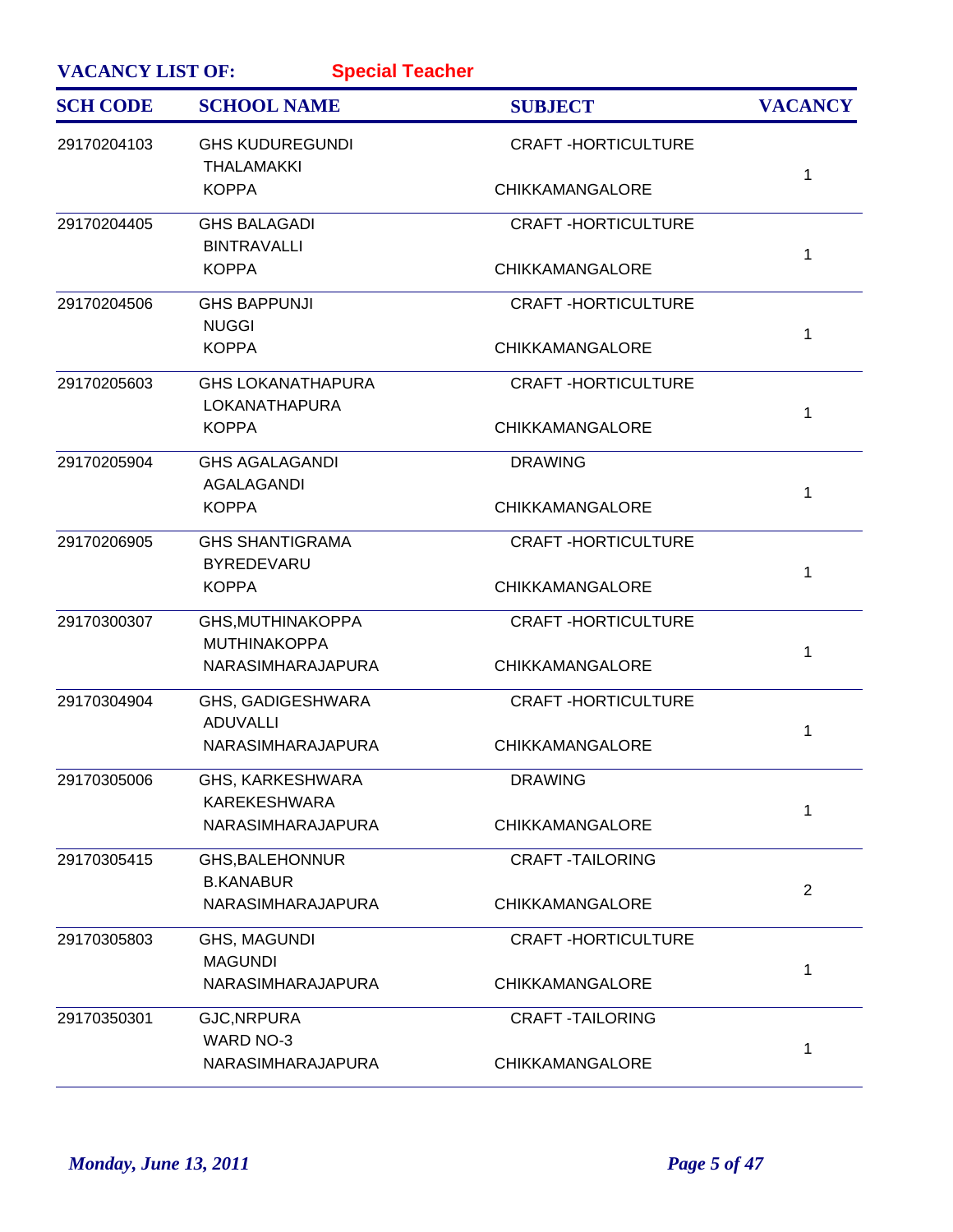| <b>VACANCY LIST OF:</b><br><b>Special Teacher</b> |                                                                                                 |                                                     |                |  |
|---------------------------------------------------|-------------------------------------------------------------------------------------------------|-----------------------------------------------------|----------------|--|
| <b>SCH CODE</b>                                   | <b>SCHOOL NAME</b>                                                                              | <b>SUBJECT</b>                                      | <b>VACANCY</b> |  |
| 29170400407                                       | <b>GHS, KARKUCHI</b><br><b>GHS</b><br><b>KAAKLERE TARIKERE CHIKKAMAGALOHIKKAMANGALORE</b><br>RE | <b>CRAFT-HORTICULTURE</b>                           | 1              |  |
| 29170403209                                       | <b>GHS MC HALLI</b><br><b>MALALICHANNENAHALLI</b><br><b>TARIKERE</b>                            | <b>CRAFT-HORTICULTURE</b><br><b>CHIKKAMANGALORE</b> | 1              |  |
| 29170407902                                       | <b>GHS KUNTINAMADU</b><br><b>KUNTINAMADU</b><br><b>TARIKERE</b>                                 | <b>CRAFT-HORTICULTURE</b><br><b>CHIKKAMANGALORE</b> | 1              |  |
| 29170418902                                       | <b>GHS GADIHALLI</b><br><b>GADIHALLI</b><br><b>TARIKERE</b>                                     | <b>CRAFT-HORTICULTURE</b><br><b>CHIKKAMANGALORE</b> | 1              |  |
| 29170419212                                       | <b>GGJC AJJAMPURA</b><br><b>AJJAMPURA</b><br><b>TARIKERE</b>                                    | <b>MUSIC</b><br><b>CHIKKAMANGALORE</b>              | $\mathbf 1$    |  |
| 29170419213                                       | <b>UHPS AJJAMPURA</b><br><b>AJJAMPURA</b><br><b>TARIKERE</b>                                    | <b>CRAFT-HORTICULTURE</b><br><b>CHIKKAMANGALORE</b> | 1              |  |
| 29170425003                                       | <b>GHS BAGGAVALLI</b><br><b>BAGGAVALLI</b><br><b>TARIKERE</b>                                   | <b>CRAFT-HORTICULTURE</b><br><b>CHIKKAMANGALORE</b> | 1              |  |
| 29170427102                                       | <b>GGJC TARIKERE</b><br>WRAD-17<br><b>TARIKERE</b>                                              | <b>MUSIC</b><br><b>CHIKKAMANGALORE</b>              | $\mathbf 1$    |  |
| 29170506808                                       | <b>G.J.C CHOWLAHIRIYURU</b><br><b>CHOWLIHIRIYUR</b><br><b>KADUR</b>                             | <b>CRAFT-HORTICULTURE</b><br><b>CHIKKAMANGALORE</b> | $\mathbf 1$    |  |
| 29170509202                                       | G.H.S. G. YARADAKERE<br>YARADAKERE G<br><b>KADUR</b>                                            | <b>CRAFT-HORTICULTURE</b><br><b>CHIKKAMANGALORE</b> | $\mathbf 1$    |  |
| 29170510705                                       | G.J.C. YAGATI<br>YAGATI<br><b>KADUR</b>                                                         | <b>CRAFT-HORTICULTURE</b><br><b>CHIKKAMANGALORE</b> | $\mathbf 1$    |  |
| 29170514002                                       | G.H.S. Y. MALLAPURA<br>Y MALLAPURA<br><b>KADUR</b>                                              | <b>CRAFT-HORTICULTURE</b><br><b>CHIKKAMANGALORE</b> | $\mathbf 1$    |  |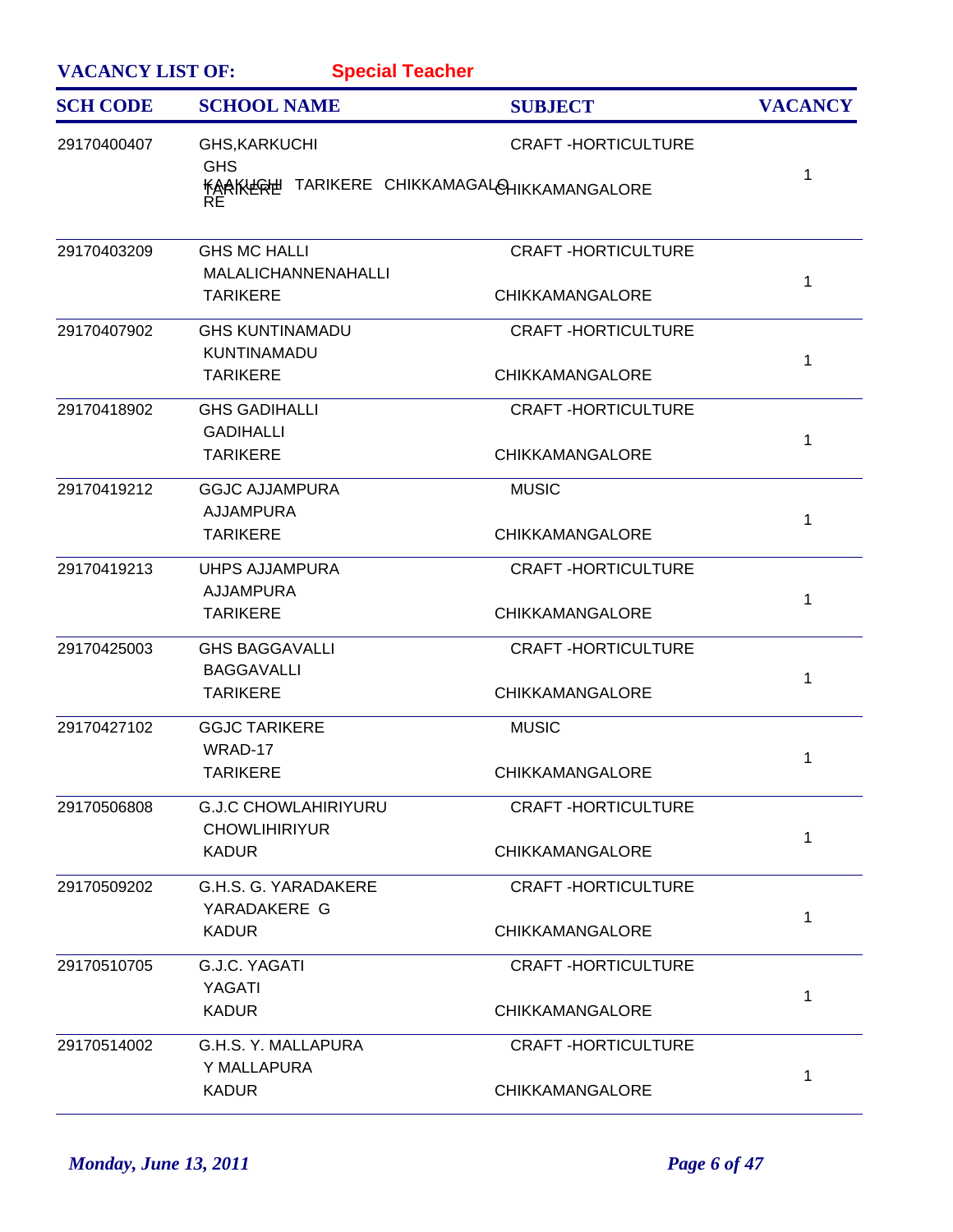| <b>VACANCY LIST OF:</b> | <b>Special Teacher</b>                                 |                           |                |
|-------------------------|--------------------------------------------------------|---------------------------|----------------|
| <b>SCH CODE</b>         | <b>SCHOOL NAME</b>                                     | <b>SUBJECT</b>            | <b>VACANCY</b> |
| 29170520109             | <b>GHS, KUPPALU</b><br><b>KUPPALU</b>                  | <b>MUSIC</b>              |                |
|                         | <b>KADUR</b>                                           | <b>CHIKKAMANGALORE</b>    | $\mathbf{1}$   |
| 29170532504             | GJC, KADUR<br>WORD NO 8                                | <b>MUSIC</b>              |                |
|                         | <b>KADUR</b>                                           | <b>CHIKKAMANGALORE</b>    | 1              |
| 29170533106             | GGJC, KADUR                                            | <b>CRAFT-HORTICULTURE</b> |                |
|                         | WORD NO 14<br><b>KADUR</b>                             | <b>CHIKKAMANGALORE</b>    | $\mathbf 1$    |
| 29170534802             | <b>G.H.S. ANNIGERE</b>                                 | <b>CRAFT-HORTICULTURE</b> |                |
|                         | <b>ANNIGERE</b><br><b>KADUR</b>                        | <b>CHIKKAMANGALORE</b>    | 1              |
| 29170600311             | GHS, BOGGASE                                           | <b>CRAFT-HORTICULTURE</b> |                |
|                         | <b>GHPS BOGGASE</b><br><b>CARTMAGHLWAGALUR</b>         | <b>CHIKKAMANGALORE</b>    | 1              |
| 29170600617             | <b>GHS SANGAMESHWARAPETE</b>                           | <b>CRAFT-TAILORING</b>    |                |
|                         | <b>DEVADANA</b><br><b>CHIKMAGALUR</b>                  | <b>CHIKKAMANGALORE</b>    | 1              |
| 29170601804             | <b>G.H.S. THOGARIHANKAL</b>                            | <b>MUSIC</b>              |                |
|                         | THOGARIHANKAL<br><b>CHIKMAGALUR</b>                    | <b>CHIKKAMANGALORE</b>    | 1              |
| 29170604903             | <b>GHS KANATHI</b>                                     | <b>CRAFT-HORTICULTURE</b> |                |
|                         | GHS KANATHI CHIKMAGALUR TALUK<br><b>&amp;HRMAGALUR</b> | <b>CHIKKAMANGALORE</b>    | 1              |
| 29170605007             | G.H.S. AVATHI                                          | <b>CRAFT-HORTICULTURE</b> |                |
|                         | <b>AVATHI</b><br><b>CHIKMAGALUR</b>                    | <b>CHIKKAMANGALORE</b>    | 1              |
| 29170605007             | G.H.S. AVATHI                                          | <b>CRAFT-TAILORING</b>    |                |
|                         | <b>AVATHI</b><br><b>CHIKMAGALUR</b>                    | <b>CHIKKAMANGALORE</b>    | 1              |
| 29170608801             | <b>GHS KURUVANGI</b>                                   | <b>CRAFT-TAILORING</b>    |                |
|                         | <b>KURUVANGI</b><br><b>CHIKMAGALUR</b>                 | <b>CHIKKAMANGALORE</b>    | 1              |
| 29170615103             | <b>G.H.S. THALIHALLA</b>                               | <b>CRAFT-TAILORING</b>    |                |
|                         | THALIHALLA<br><b>CHIKMAGALUR</b>                       | <b>CHIKKAMANGALORE</b>    | 1              |
|                         |                                                        |                           |                |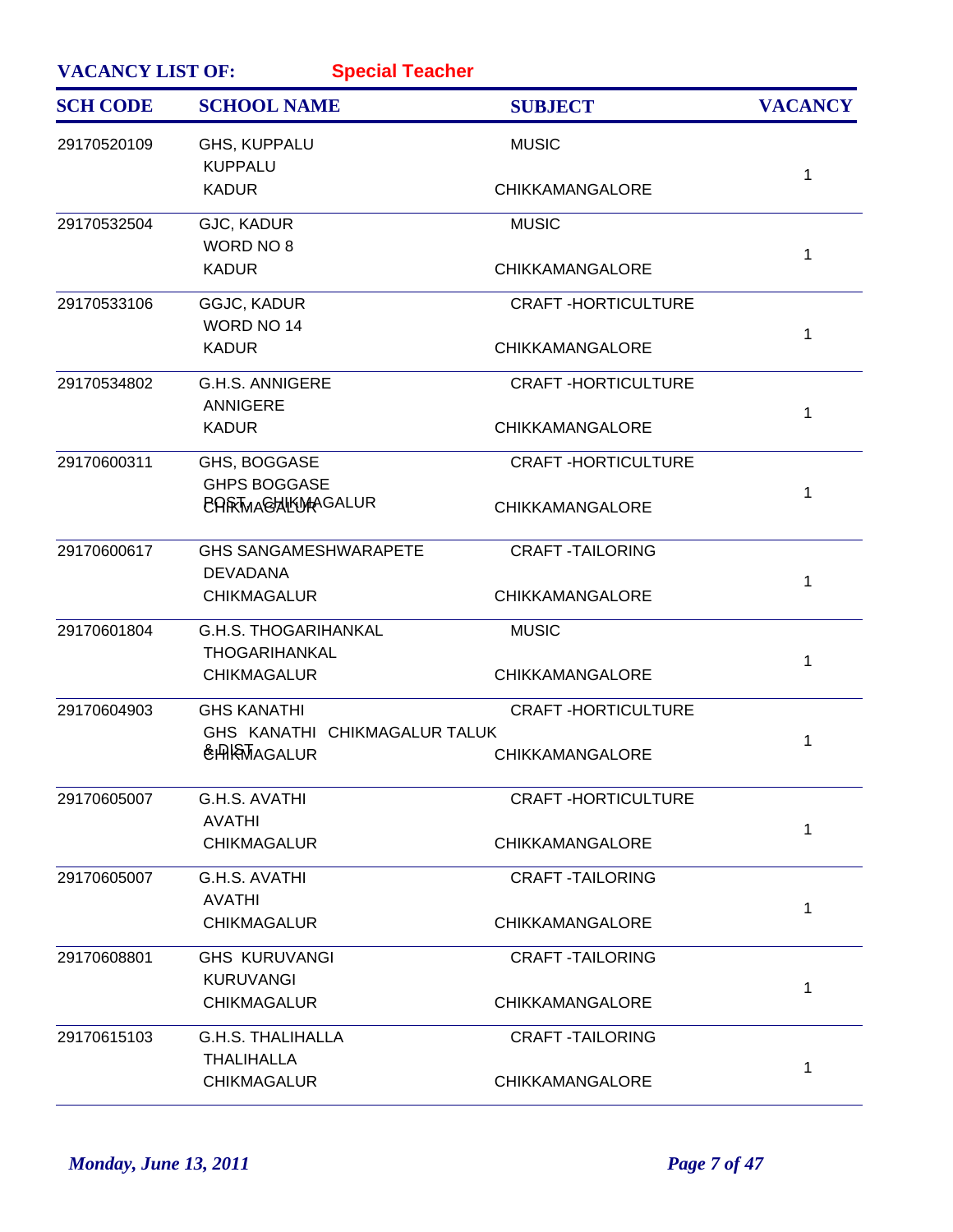| <b>VACANCY LIST OF:</b><br><b>Special Teacher</b> |                                               |                           |                |
|---------------------------------------------------|-----------------------------------------------|---------------------------|----------------|
| <b>SCH CODE</b>                                   | <b>SCHOOL NAME</b>                            | <b>SUBJECT</b>            | <b>VACANCY</b> |
| 29170615907                                       | <b>G.J.C MAILEMANE</b><br><b>MYLIMANE</b>     | <b>CRAFT-TAILORING</b>    | 1              |
|                                                   | <b>CHIKMAGALUR</b>                            | CHIKKAMANGALORE           |                |
| 29170618602                                       | G.H.S. BASAGAL<br><b>BASAGAL</b>              | <b>MUSIC</b>              | 1              |
|                                                   | <b>CHIKMAGALUR</b>                            | <b>CHIKKAMANGALORE</b>    |                |
| 29170619415                                       | <b>GJC ALDUR</b><br><b>ALDUR</b>              | <b>CRAFT-HORTICULTURE</b> | 1              |
|                                                   | <b>CHIKMAGALUR</b>                            | <b>CHIKKAMANGALORE</b>    |                |
| 29170700117                                       | <b>GCHS, SAMSE</b><br><b>SAMSE</b>            | <b>DRAWING</b>            | 1              |
|                                                   | <b>MOODIGERE</b>                              | <b>CHIKKAMANGALORE</b>    |                |
| 29170700720                                       | GHS, BALEHOLE<br><b>KALASA</b>                | <b>DRAWING</b>            | 1              |
|                                                   | <b>MOODIGERE</b>                              | CHIKKAMANGALORE           |                |
| 29170701305                                       | GCHS, HIREBYLU<br><b>IDKANI</b>               | <b>CRAFT-HORTICULTURE</b> | 1              |
|                                                   | <b>MOODIGERE</b>                              | <b>CHIKKAMANGALORE</b>    |                |
| 29170703601                                       | <b>GCHS, KOTTIGEHARA</b><br><b>ATTIGERE</b>   | <b>MUSIC</b>              | 1              |
|                                                   | <b>MOODIGERE</b>                              | <b>CHIKKAMANGALORE</b>    |                |
| 29170709004                                       | <b>GHS, MAKONAHALLI</b><br><b>MAKONAHALLI</b> | <b>CRAFT-TAILORING</b>    | 1              |
|                                                   | <b>MOODIGERE</b>                              | <b>CHIKKAMANGALORE</b>    |                |
| 29170712103                                       | <b>GHS GOWDAHALLI</b><br><b>GOWDAHALLI</b>    | <b>CRAFT-TAILORING</b>    | 1              |
|                                                   | <b>MOODIGERE</b>                              | <b>CHIKKAMANGALORE</b>    |                |
| 29170715803                                       | GJC, CHINNIGA<br><b>JANNAPURA</b>             | <b>CRAFT-TAILORING</b>    | 1              |
|                                                   | <b>MOODIGERE</b>                              | <b>CHIKKAMANGALORE</b>    |                |
| 29170801804                                       | <b>GHS BALLIGANUR</b><br><b>BALLIGANUR</b>    | <b>CRAFT-HORTICULTURE</b> | 1              |
|                                                   | <b>BIRURU</b>                                 | <b>CHIKKAMANGALORE</b>    |                |
| 29170805617                                       | K.L.K.GH.S BIRUR<br><b>PURASABE BIRUR</b>     | <b>CRAFT-HORTICULTURE</b> | 1              |
|                                                   | <b>BIRURU</b>                                 | <b>CHIKKAMANGALORE</b>    |                |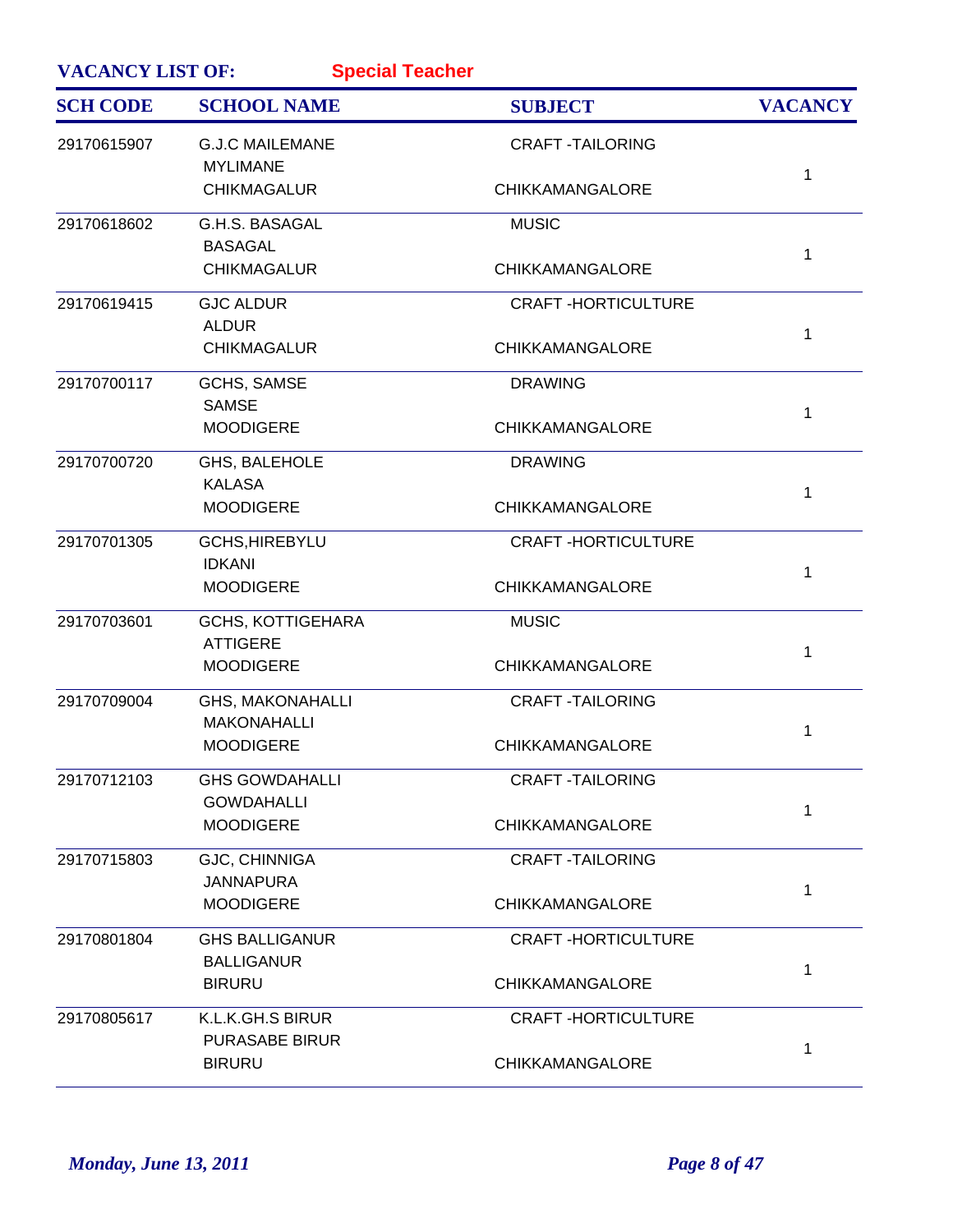| <b>Special Teacher</b><br><b>VACANCY LIST OF:</b> |                                                    |                           |                |
|---------------------------------------------------|----------------------------------------------------|---------------------------|----------------|
| <b>SCH CODE</b>                                   | <b>SCHOOL NAME</b>                                 | <b>SUBJECT</b>            | <b>VACANCY</b> |
| 29170806162                                       | G.H.S. S. BIDARE<br>S. BIDRE                       | <b>DANCE</b>              |                |
|                                                   | <b>BIRURU</b>                                      | <b>CHIKKAMANGALORE</b>    | 1              |
| 29170816602                                       | GHS, MACHAGONDANAHALLI<br><b>MACHAGONDANAHALLI</b> | <b>CRAFT-HORTICULTURE</b> | 1              |
|                                                   | <b>BIRURU</b>                                      | <b>CHIKKAMANGALORE</b>    |                |
| 29220100504                                       | GHS AGHALAYA<br>K.R.PET                            | <b>CRAFT - WOOD CRAFT</b> | 1              |
|                                                   | <b>KRISHNARAJA PET</b>                             | <b>MANDYA</b>             |                |
| 29220100902                                       | <b>GHS ALAMBADI</b><br>K.R.PET                     | <b>CRAFT-HORTICULTURE</b> | $\mathbf 1$    |
|                                                   | <b>KRISHNARAJA PET</b>                             | <b>MANDYA</b>             |                |
| 29220101002                                       | <b>GHS ALENAHALLI</b><br>K.R.PET                   | <b>CRAFT-HORTICULTURE</b> | 1              |
|                                                   | <b>KRISHNARAJA PET</b>                             | <b>MANDYA</b>             |                |
| 29220103202                                       | <b>GJC BALLENAHALLY</b><br>K.R.PET                 | <b>CRAFT-HORTICULTURE</b> | 1              |
|                                                   | <b>KRISHNARAJA PET</b>                             | <b>MANDYA</b>             |                |
| 29220105302                                       | <b>GHS BILLENHALLY</b><br>K.R.PET                  | <b>CRAFT-HORTICULTURE</b> | 1              |
|                                                   | <b>KRISHNARAJA PET</b>                             | <b>MANDYA</b>             |                |
| 29220107002                                       | <b>GHS CHATAMGERE</b><br>K.R.PET                   | <b>MUSIC</b>              | 1              |
|                                                   | <b>KRISHNARAJA PET</b>                             | <b>MANDYA</b>             |                |
| 29220107803                                       | GHS KRISHNA PURA<br>K.R.PET                        | <b>CRAFT-HORTICULTURE</b> | 1              |
|                                                   | <b>KRISHNARAJA PET</b>                             | <b>MANDYA</b>             |                |
| 29220108402                                       | GHS AGRAHARA BACHAHALLY<br>K.R.PET                 | <b>CRAFT-HORTICULTURE</b> | 1              |
|                                                   | KRISHNARAJA PET                                    | <b>MANDYA</b>             |                |
| 29220111206                                       | <b>GHS GANGIGERE</b><br>K.R.PET                    | <b>CRAFT-HORTICULTURE</b> | 1              |
|                                                   | KRISHNARAJA PET                                    | <b>MANDYA</b>             |                |
| 29220113404                                       | <b>GJC HARIHARPUR</b><br>K.R.PET                   | <b>CRAFT-TAILORING</b>    |                |
|                                                   | <b>KRISHNARAJA PET</b>                             | <b>MANDYA</b>             | 1              |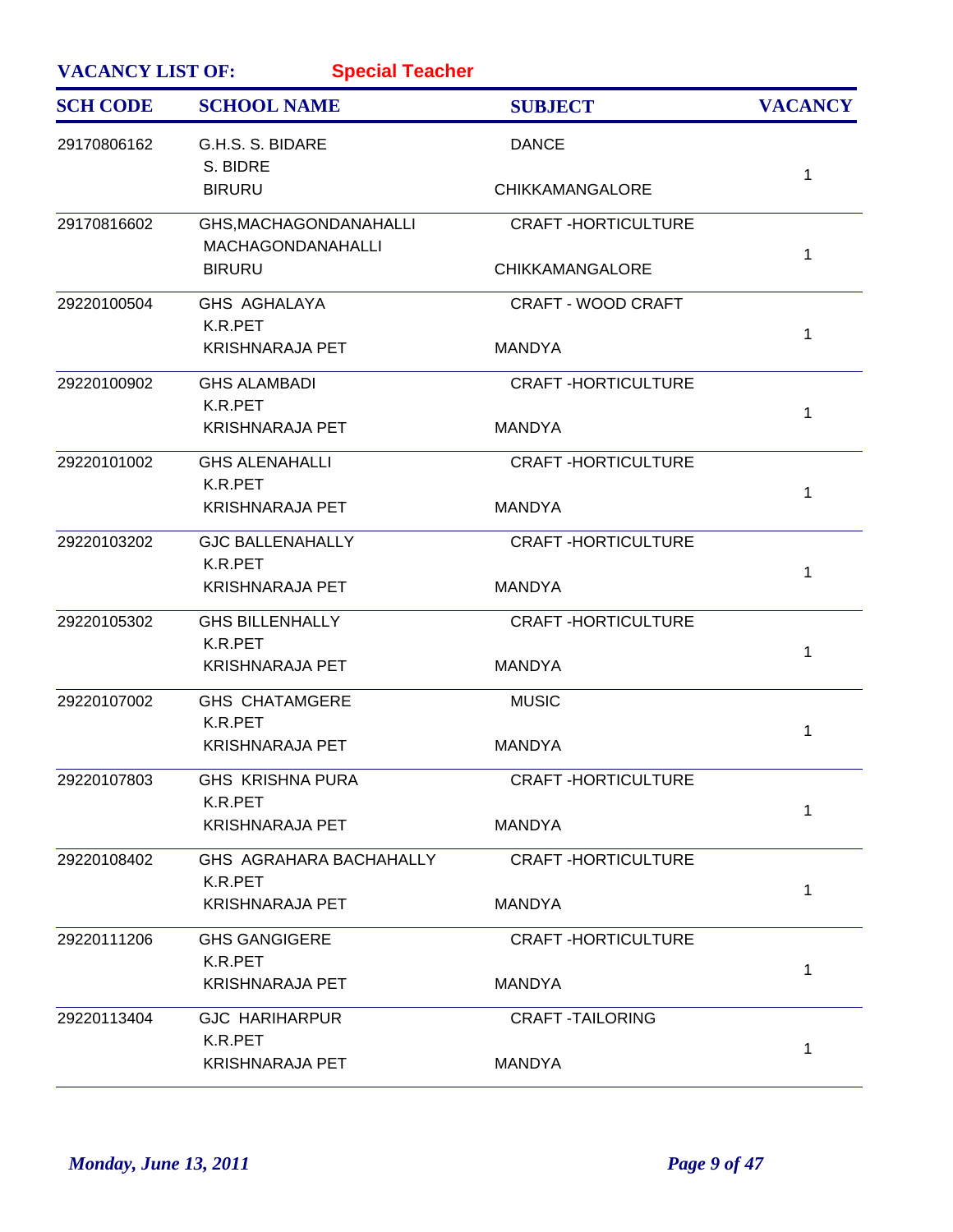| <b>VACANCY LIST OF:</b><br><b>Special Teacher</b> |                                             |                           |                |
|---------------------------------------------------|---------------------------------------------|---------------------------|----------------|
| <b>SCH CODE</b>                                   | <b>SCHOOL NAME</b>                          | <b>SUBJECT</b>            | <b>VACANCY</b> |
| 29220118013                                       | <b>GHS KIKKERI (GIRLS)</b><br>K.R.PET       | <b>MUSIC</b>              |                |
|                                                   | <b>KRISHNARAJA PET</b>                      | <b>MANDYA</b>             | 1              |
| 29220118014                                       | <b>GJC KIKKERI</b><br>K.R.PET               | <b>MUSIC</b>              | 1              |
|                                                   | <b>KRISHNARAJA PET</b>                      | <b>MANDYA</b>             |                |
| 29220121004                                       | <b>GHS MADAPURA</b><br>K.R.PET              | <b>CRAFT-HORTICULTURE</b> | 1              |
|                                                   | <b>KRISHNARAJA PET</b>                      | <b>MANDYA</b>             |                |
| 29220121104                                       | <b>GHS MADUVINAKODI</b><br>K.R.PET          | <b>CRAFT -TAILORING</b>   | 1              |
|                                                   | <b>KRISHNARAJA PET</b>                      | <b>MANDYA</b>             |                |
| 29220121203                                       | <b>GHS MAKAVALLY</b><br>K.R.PET             | <b>CRAFT-HORTICULTURE</b> | 1              |
|                                                   | <b>KRISHNARAJA PET</b>                      | <b>MANDYA</b>             |                |
| 29220128107                                       | <b>GJC SEELANERE</b><br>K.R.PET             | <b>CRAFT-HORTICULTURE</b> | 1              |
|                                                   | <b>KRISHNARAJA PET</b>                      | <b>MANDYA</b>             |                |
| 29220128704                                       | <b>GHS SINDHAGATTA</b><br>K.R.PET           | <b>CRAFT-HORTICULTURE</b> | 1              |
|                                                   | <b>KRISHNARAJA PET</b>                      | <b>MANDYA</b>             |                |
| 29220130804                                       | <b>GHS VITTALA PURA</b><br>K.R.PET          | <b>DRAWING</b>            | 1              |
|                                                   | <b>KRISHNARAJA PET</b>                      | <b>MANDYA</b>             |                |
| 29220133402                                       | <b>GJC KRPET</b><br>K.R.PET                 | <b>MUSIC</b>              | 1              |
|                                                   | <b>KRISHNARAJA PET</b>                      | <b>MANDYA</b>             |                |
| 29220134901                                       | <b>GHS HOSA HOLALU</b><br>K.R.PET           | <b>MUSIC</b>              | 1              |
|                                                   | <b>KRISHNARAJA PET</b>                      | <b>MANDYA</b>             |                |
| 29220200603                                       | <b>GHS ALUR</b><br><b>MADDUR</b>            | <b>CRAFT-HORTICULTURE</b> |                |
|                                                   | <b>MADDUR</b>                               | <b>MANDYA</b>             | 1              |
| 29220202202                                       | <b>GHS BIDARAHOSAHALLY</b><br><b>MADDUR</b> | <b>CRAFT-HORTICULTURE</b> |                |
|                                                   | <b>MADDUR</b>                               | <b>MANDYA</b>             | 1              |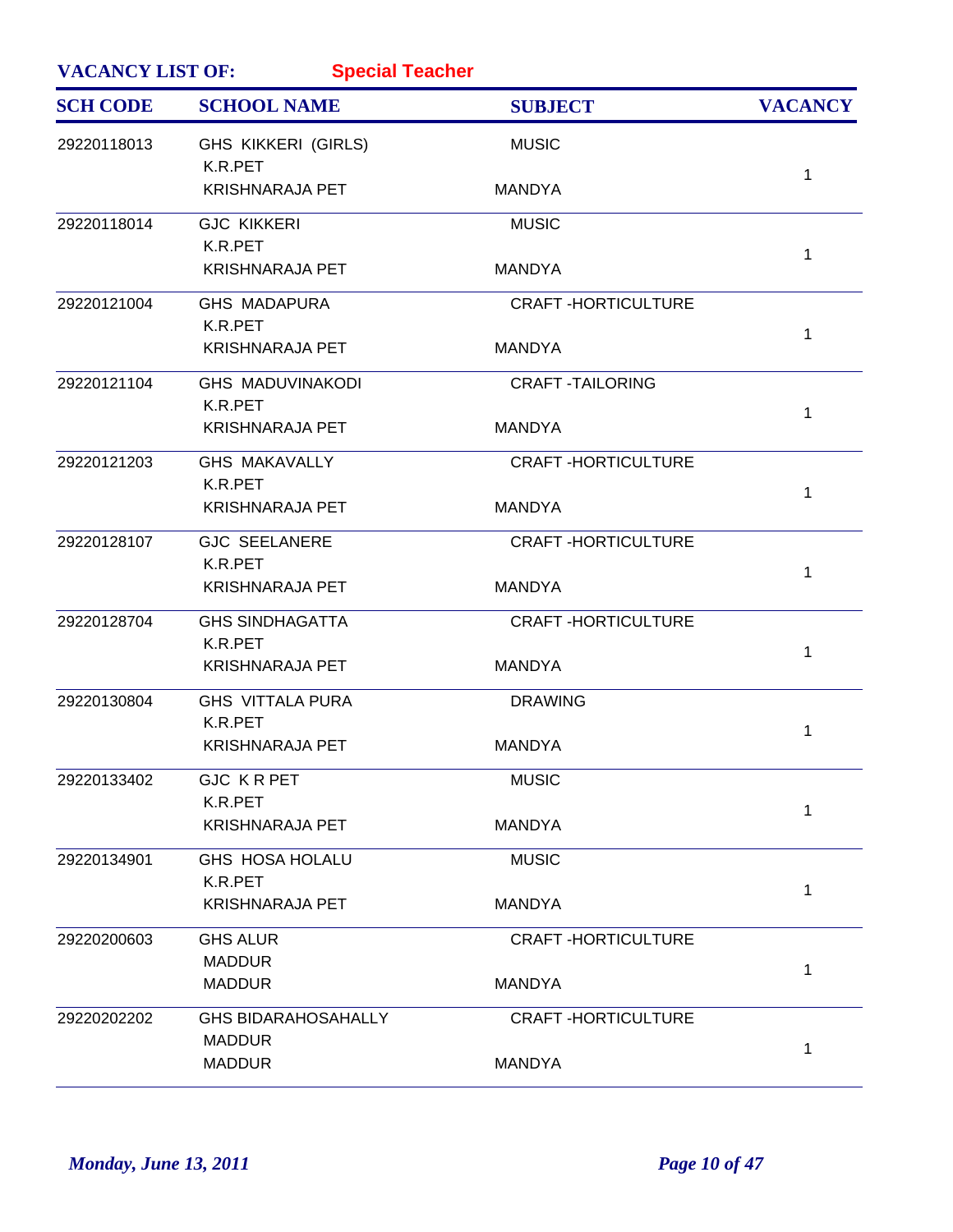| <b>VACANCY LIST OF:</b><br><b>Special Teacher</b> |                                          |                           |                |  |
|---------------------------------------------------|------------------------------------------|---------------------------|----------------|--|
| <b>SCH CODE</b>                                   | <b>SCHOOL NAME</b>                       | <b>SUBJECT</b>            | <b>VACANCY</b> |  |
| 29220202602                                       | <b>GHS BOPPASAMUDRA</b><br><b>MADDUR</b> | <b>DRAWING</b>            |                |  |
|                                                   | <b>MADDUR</b>                            | <b>MANDYA</b>             | 1              |  |
| 29220203403                                       | <b>GJC CHIKKANKANAHALLY</b>              | <b>CRAFT-HORTICULTURE</b> |                |  |
|                                                   | <b>MADDUR</b><br><b>MADDUR</b>           | <b>MANDYA</b>             | 1              |  |
| 29220203503                                       | <b>GHS CHIKKARASINAKERE</b>              | <b>CRAFT-HORTICULTURE</b> |                |  |
|                                                   | <b>MADDUR</b><br><b>MADDUR</b>           | <b>MANDYA</b>             | 1              |  |
| 29220204103                                       | <b>GHS DESHAHALLY</b><br><b>MADDUR</b>   | <b>MUSIC</b>              |                |  |
|                                                   | <b>MADDUR</b>                            | <b>MANDYA</b>             | 1              |  |
| 29220205102                                       | <b>GHS HALEHALLY</b>                     | <b>CRAFT -TAILORING</b>   |                |  |
|                                                   | <b>MADDUR</b><br><b>MADDUR</b>           | <b>MANDYA</b>             | 1              |  |
| 29220206004                                       | <b>GHS HOOTAGERE</b>                     | <b>CRAFT -TAILORING</b>   |                |  |
|                                                   | <b>MADDUR</b><br><b>MADDUR</b>           | <b>MANDYA</b>             | 1              |  |
| 29220207108                                       | <b>GJC K. HONNALAGERE</b>                | <b>CRAFT -TAILORING</b>   |                |  |
|                                                   | <b>MADDUR</b><br><b>MADDUR</b>           | <b>MANDYA</b>             | 1              |  |
| 29220207703                                       | <b>GHS KADILAVAGILU</b>                  | <b>DRAWING</b>            |                |  |
|                                                   | <b>MADDUR</b><br><b>MADDUR</b>           | <b>MANDYA</b>             | 1              |  |
| 29220208209                                       | <b>GJC KESTHUR</b>                       | <b>CRAFT-HORTICULTURE</b> |                |  |
|                                                   | <b>MADDUR</b><br><b>MADDUR</b>           | <b>MANDYA</b>             | 1              |  |
| 29220208402                                       | <b>GHS KONASALE</b>                      | <b>DRAWING</b>            |                |  |
|                                                   | <b>MADDUR</b><br><b>MADDUR</b>           | <b>MANDYA</b>             | 1              |  |
| 29220208504                                       | <b>GHS KOOLAGERE</b>                     | <b>CRAFT-HORTICULTURE</b> |                |  |
|                                                   | <b>MADDUR</b><br><b>MADDUR</b>           | <b>MANDYA</b>             | 1              |  |
| 29220208607                                       | <b>GJC (GIRLS) KOPPA</b>                 | <b>CRAFT-HORTICULTURE</b> |                |  |
|                                                   | <b>MADDUR</b><br><b>MADDUR</b>           | <b>MANDYA</b>             | 1              |  |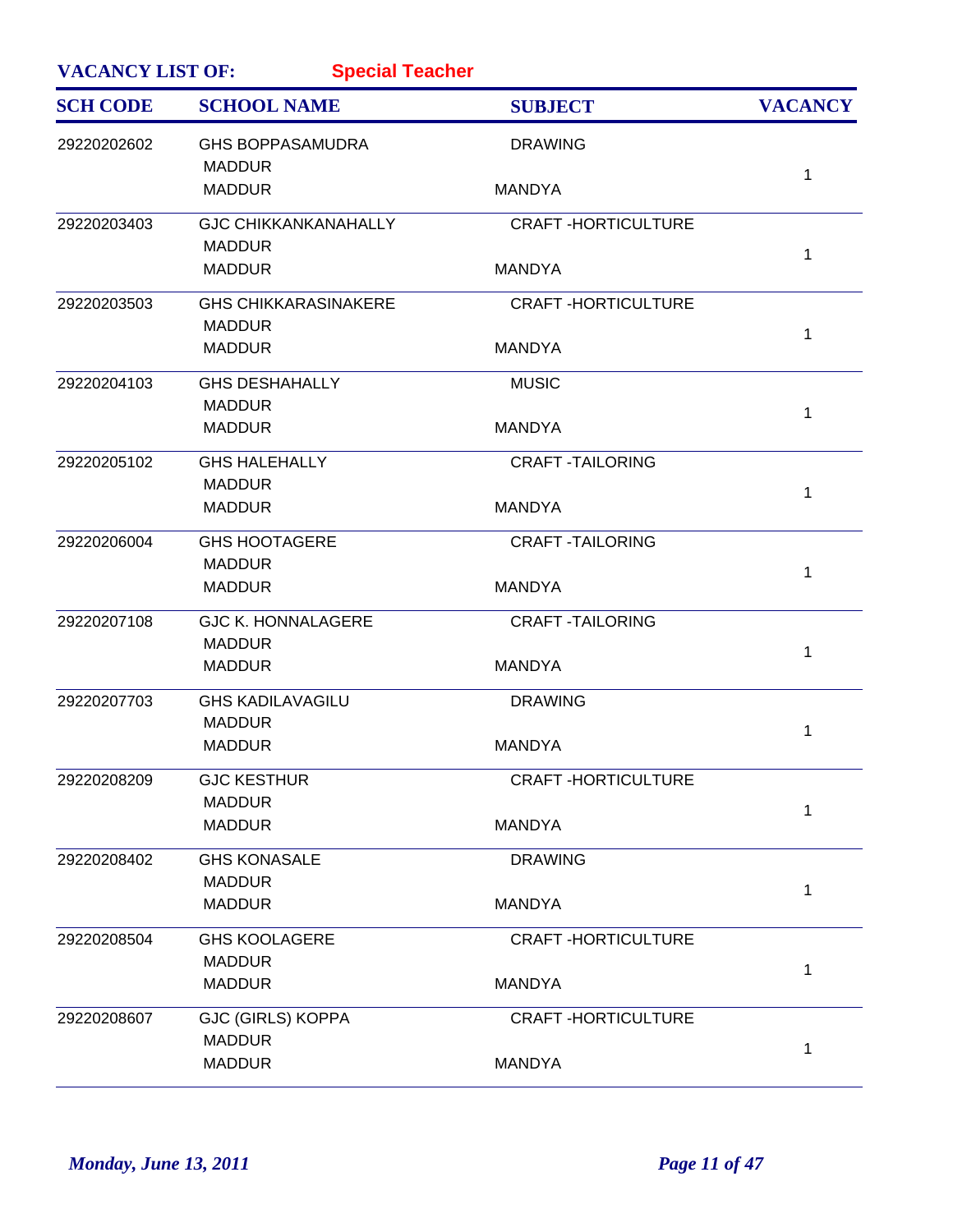| <b>VACANCY LIST OF:</b><br><b>Special Teacher</b> |                                         |                           |                |
|---------------------------------------------------|-----------------------------------------|---------------------------|----------------|
| <b>SCH CODE</b>                                   | <b>SCHOOL NAME</b>                      | <b>SUBJECT</b>            | <b>VACANCY</b> |
| 29220208911                                       | <b>CMCC GJC KOWDLE</b><br><b>MADDUR</b> | <b>CRAFT-TAILORING</b>    |                |
|                                                   | <b>MADDUR</b>                           | <b>MANDYA</b>             | 1              |
| 29220209305                                       | <b>GHS KYATHAGATTA</b>                  | <b>CRAFT-HORTICULTURE</b> |                |
|                                                   | <b>MADDUR</b><br><b>MADDUR</b>          | <b>MANDYA</b>             | 1              |
| 29220209803                                       | <b>GHS KONGABORANA DODDI</b>            | <b>DRAWING</b>            |                |
|                                                   | <b>MADDUR</b>                           |                           | 1              |
|                                                   | <b>MADDUR</b>                           | <b>MANDYA</b>             |                |
| 29220209925                                       | <b>GHS MADARAHALLY</b><br><b>MADDUR</b> | <b>MUSIC</b>              |                |
|                                                   | <b>MADDUR</b>                           | <b>MANDYA</b>             | $\mathbf{1}$   |
| 29220210105                                       | <b>GHS MADENAHALLY</b>                  | <b>CRAFT -TAILORING</b>   |                |
|                                                   | <b>MADDUR</b>                           |                           | 1              |
|                                                   | <b>MADDUR</b>                           | <b>MANDYA</b>             |                |
| 29220210203                                       | <b>GHS MALAGARANAHALLY</b>              | <b>MUSIC</b>              |                |
|                                                   | <b>MADDUR</b>                           |                           | 1              |
|                                                   | <b>MADDUR</b>                           | <b>MANDYA</b>             |                |
| 29220210303                                       | <b>GJC MALLANAKUPPE</b>                 | <b>CRAFT-HORTICULTURE</b> |                |
|                                                   | <b>MADDUR</b><br><b>MADDUR</b>          | <b>MANDYA</b>             | 1              |
|                                                   |                                         |                           |                |
| 29220210827                                       | <b>GHS MARALIGA</b>                     | <b>CRAFT-HORTICULTURE</b> |                |
|                                                   | <b>MADDUR</b><br><b>MADDUR</b>          | <b>MANDYA</b>             | 1              |
|                                                   |                                         |                           |                |
| 29220212302                                       | <b>GHS NAVILE</b>                       | <b>CRAFT-HORTICULTURE</b> |                |
|                                                   | <b>MADDUR</b><br><b>MADDUR</b>          | <b>MANDYA</b>             | 1              |
|                                                   |                                         |                           |                |
| 29220212603                                       | <b>GHS NILUVAGILU</b><br><b>MADDUR</b>  | <b>CRAFT-HORTICULTURE</b> |                |
|                                                   | <b>MADDUR</b>                           | <b>MANDYA</b>             | 1              |
|                                                   |                                         |                           |                |
| 29220214107                                       | <b>GHS THAGGAHALLY</b><br><b>MADDUR</b> | <b>CRAFT-HORTICULTURE</b> |                |
|                                                   | <b>MADDUR</b>                           | <b>MANDYA</b>             | 1              |
|                                                   |                                         |                           |                |
| 29220214803                                       | <b>GHS TYLOORU</b><br><b>MADDUR</b>     | <b>CRAFT-TAILORING</b>    |                |
|                                                   | <b>MADDUR</b>                           | <b>MANDYA</b>             | 1              |
|                                                   |                                         |                           |                |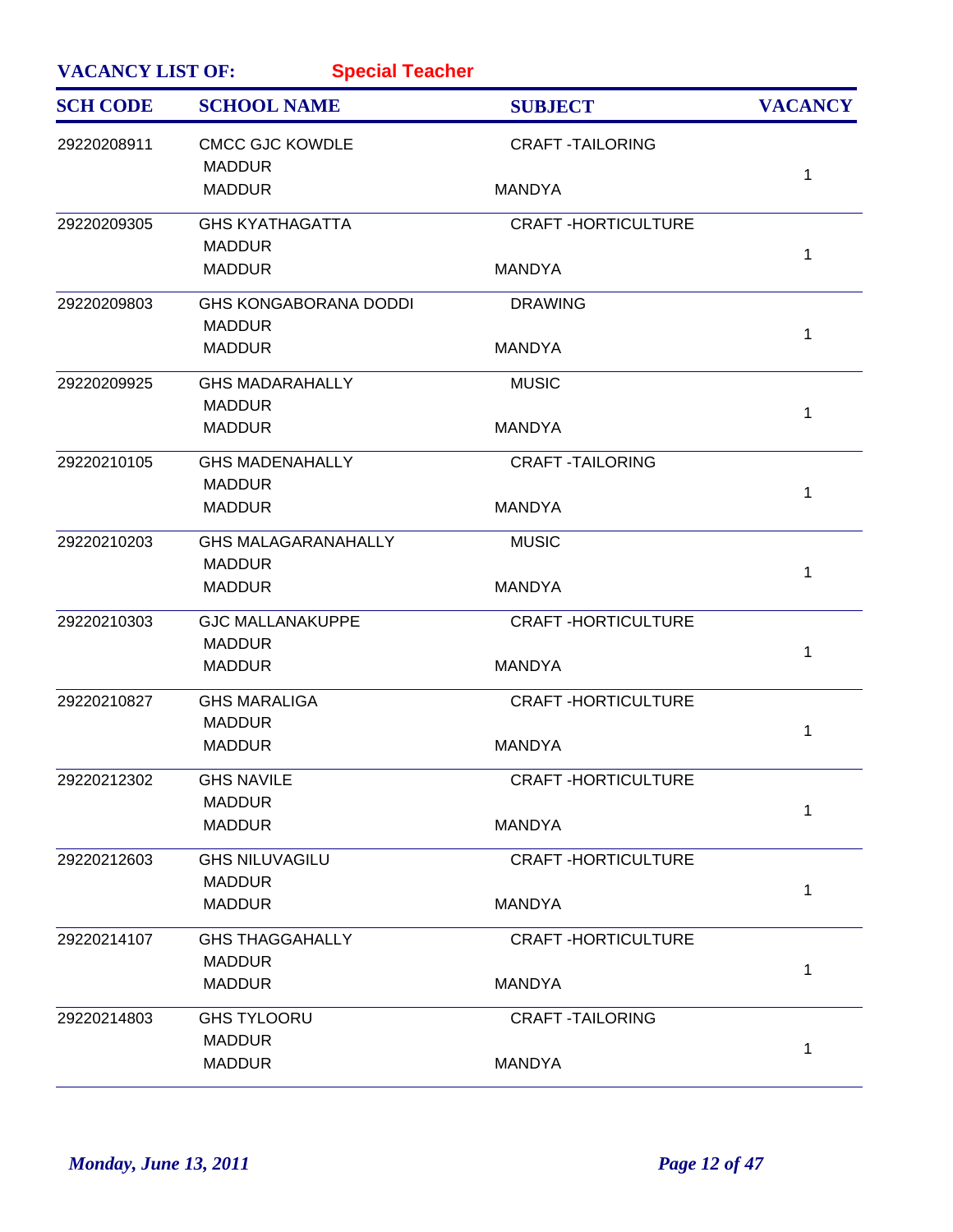| <b>VACANCY LIST OF:</b><br><b>Special Teacher</b> |                                              |                           |                |
|---------------------------------------------------|----------------------------------------------|---------------------------|----------------|
| <b>SCH CODE</b>                                   | <b>SCHOOL NAME</b>                           | <b>SUBJECT</b>            | <b>VACANCY</b> |
| 29220216301                                       | <b>GJC CHANDUPURA</b><br><b>MADDUR</b>       | <b>CRAFT-HORTICULTURE</b> |                |
|                                                   | <b>MADDUR</b>                                | <b>MANDYA</b>             | 1              |
| 29220218801                                       | <b>GJC SHIVAPURA</b><br><b>MADDUR</b>        | <b>DRAMA</b>              |                |
|                                                   | <b>MADDUR</b>                                | <b>MANDYA</b>             | 1              |
| 29220300102                                       | <b>GHS AGASANAPURA</b>                       | <b>CRAFT-HORTICULTURE</b> |                |
|                                                   | <b>MALAVALLI</b><br>MALAVALLY                | <b>MANDYA</b>             | 1              |
| 29220302402                                       | <b>GHS BHEEMANA HALLY</b>                    | <b>CRAFT -TAILORING</b>   |                |
|                                                   | <b>MALAVALLI</b>                             |                           | 1              |
|                                                   | MALAVALLY                                    | <b>MANDYA</b>             |                |
| 29220302509                                       | <b>GHS BYADARAHALLY</b>                      | <b>CRAFT-TAILORING</b>    |                |
|                                                   | <b>MALAVALLI</b><br>MALAVALLY                | <b>MANDYA</b>             | 1              |
| 29220302802                                       | <b>GHS CHIKKABAGILU</b>                      | <b>CRAFT-HORTICULTURE</b> |                |
|                                                   | <b>MALAVALLI</b>                             |                           | 1              |
|                                                   | MALAVALLY                                    | <b>MANDYA</b>             |                |
| 29220304506                                       | <b>GJC DUGGANA HALLY</b><br><b>MALAVALLI</b> | <b>CRAFT-HORTICULTURE</b> |                |
|                                                   | MALAVALLY                                    | <b>MANDYA</b>             | 1              |
| 29220305706                                       | <b>GHS HADLY</b>                             | <b>CRAFT -TAILORING</b>   |                |
|                                                   | <b>MALAVALLI</b>                             |                           | 1              |
|                                                   | MALAVALLY                                    | <b>MANDYA</b>             |                |
| 29220306017                                       | <b>GJC HALAGUR</b>                           | <b>CRAFT-HORTICULTURE</b> |                |
|                                                   | <b>MALAVALLI</b>                             |                           | $\mathbf{1}$   |
|                                                   | MALAVALLY                                    | <b>MANDYA</b>             |                |
| 29220307105                                       | <b>GHS HOSAHALLY</b>                         | <b>CRAFT-TAILORING</b>    |                |
|                                                   | <b>MALAVALLI</b>                             |                           | 1              |
|                                                   | MALAVALLY                                    | <b>MANDYA</b>             |                |
| 29220307707                                       | <b>GHS HUSKOOR</b>                           | <b>CRAFT-TAILORING</b>    |                |
|                                                   | <b>MALAVALLI</b>                             |                           | 1              |
|                                                   | MALAVALLY                                    | <b>MANDYA</b>             |                |
| 29220309004                                       | <b>GHS KANDAGALA</b>                         | <b>CRAFT-TAILORING</b>    |                |
|                                                   | <b>MALAVALLI</b>                             |                           | 1              |
|                                                   | MALAVALLY                                    | <b>MANDYA</b>             |                |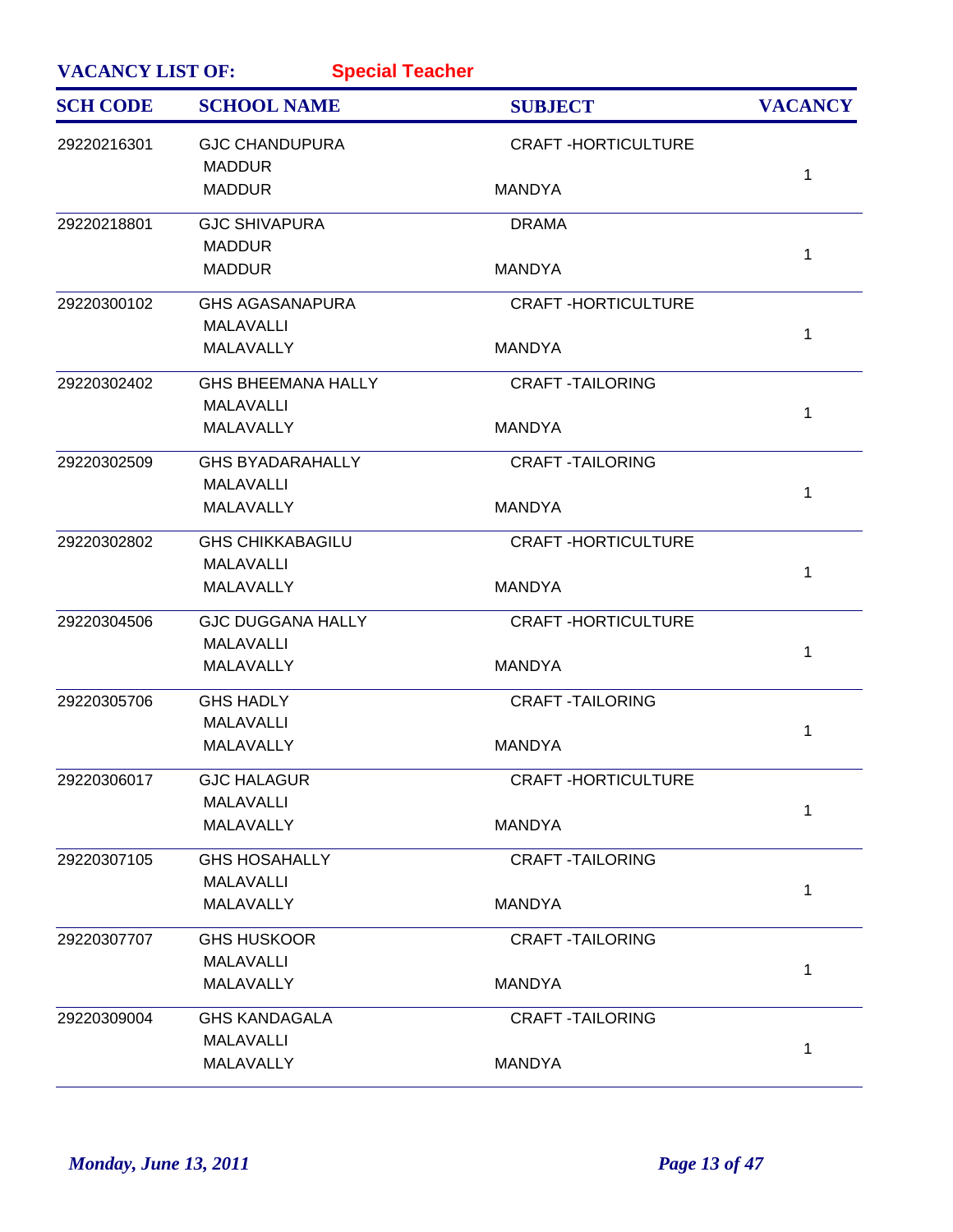| <b>VACANCY LIST OF:</b> | <b>Special Teacher</b>                    |                           |                |
|-------------------------|-------------------------------------------|---------------------------|----------------|
| <b>SCH CODE</b>         | <b>SCHOOL NAME</b>                        | <b>SUBJECT</b>            | <b>VACANCY</b> |
| 29220309509             | <b>GHS KIRUGAVALU</b><br><b>MALAVALLI</b> | <b>CRAFT-HORTICULTURE</b> |                |
|                         | MALAVALLY                                 | <b>MANDYA</b>             | 1              |
| 29220311203             | <b>GHS NELLIGERE</b>                      | <b>DRAWING</b>            |                |
|                         | <b>MALIYUR</b><br>MALAVALLY               | <b>MANDYA</b>             | 1              |
| 29220311703             | <b>GHS MARAGOWDANA HALLY</b>              | <b>CRAFT-HORTICULTURE</b> |                |
|                         | <b>MALAVALLI</b>                          |                           |                |
|                         | MALAVALLY                                 | <b>MANDYA</b>             | 1              |
| 29220313205             | <b>GHS NELAMAKANA HALLY</b>               | <b>CRAFT-HORTICULTURE</b> |                |
|                         | <b>MALAVALLI</b><br>MALAVALLY             | <b>MANDYA</b>             | 1              |
| 29220313505             | <b>GHS KYATHE GOWDANA DODDI</b>           | <b>CRAFT-TAILORING</b>    |                |
|                         | <b>MALAVALLI</b>                          |                           |                |
|                         | <b>MALAVALLY</b>                          | <b>MANDYA</b>             | 1              |
| 29220313608             | <b>GHS NITTUR</b>                         | <b>CRAFT-HORTICULTURE</b> |                |
|                         | <b>MALAVALLI</b>                          |                           | 1              |
|                         | MALAVALLY                                 | <b>MANDYA</b>             |                |
| 29220314102             | <b>GHS RAVANI</b>                         | <b>CRAFT-HORTICULTURE</b> |                |
|                         | <b>MALAVALLI</b>                          |                           | 1              |
|                         | MALAVALLY                                 | <b>MANDYA</b>             |                |
| 29220316702             | <b>GHS YATHAMBADI</b>                     | <b>CRAFT-HORTICULTURE</b> |                |
|                         | <b>MALAVALLI</b>                          |                           | 1              |
|                         | MALAVALLY                                 | <b>MANDYA</b>             |                |
| 29220319603             | <b>GJC MALAVALLI</b>                      | <b>MUSIC</b>              |                |
|                         | <b>MALAVALLI</b>                          |                           | 1              |
|                         | MALAVALLY                                 | <b>MANDYA</b>             |                |
| 29220401405             | <b>GHS BELUR</b>                          | <b>CRAFT-HORTICULTURE</b> |                |
|                         | NAGAMANGALA                               |                           | 1              |
|                         | NAGAMANGALA                               | <b>MANDYA</b>             |                |
| 29220402507             | <b>GHS HALEBUDNUR</b>                     | <b>CRAFT -TAILORING</b>   |                |
|                         | MANDYA (N)                                |                           | 1              |
|                         | <b>MANDYA NORTH</b>                       | <b>MANDYA</b>             |                |
| 29220412404             | <b>GJC MANGALA</b>                        | <b>CRAFT-HORTICULTURE</b> |                |
|                         | MANDYA (S)                                |                           | 1              |
|                         | <b>MANDYA SOUTH</b>                       | <b>MANDYA</b>             |                |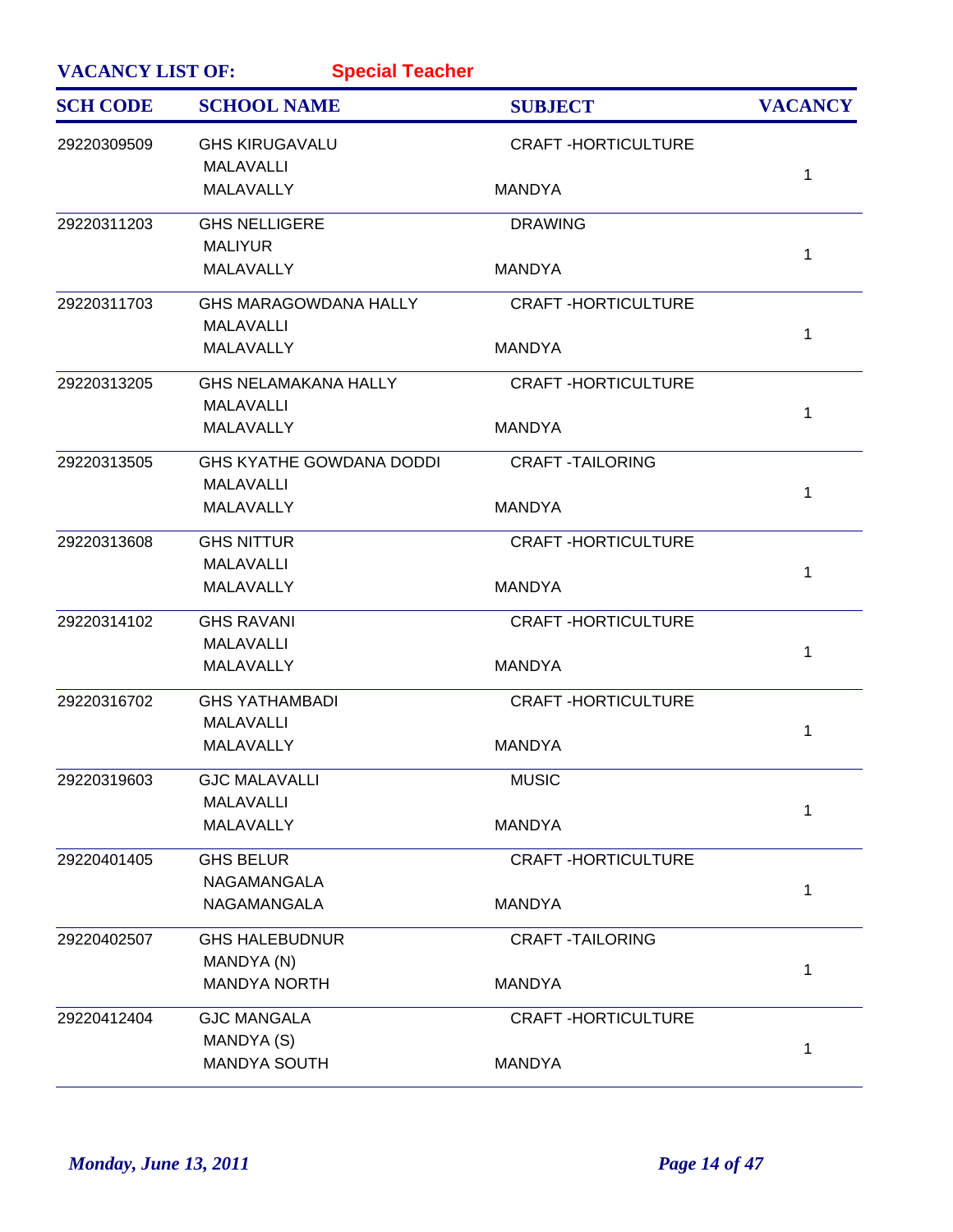| <b>VACANCY LIST OF:</b><br><b>Special Teacher</b> |                                      |                           |                |
|---------------------------------------------------|--------------------------------------|---------------------------|----------------|
| <b>SCH CODE</b>                                   | <b>SCHOOL NAME</b>                   | <b>SUBJECT</b>            | <b>VACANCY</b> |
| 29220416004                                       | <b>GHS SUNAGAHALLI</b><br>MANDYA (S) | <b>CRAFT-HORTICULTURE</b> |                |
|                                                   | <b>MANDYA SOUTH</b>                  | <b>MANDYA</b>             | 1              |
| 29220500902                                       | <b>GHS ALLISANDRA</b>                | <b>CRAFT-TAILORING</b>    |                |
|                                                   | NAGAMANGALA                          |                           | 1              |
|                                                   | NAGAMANGALA                          | <b>MANDYA</b>             |                |
| 29220503911                                       | <b>RDS BELLURU</b>                   | <b>DRAWING</b>            |                |
|                                                   | NAGAMANGALA                          |                           | 1              |
|                                                   | NAGAMANGALA                          | <b>MANDYA</b>             |                |
| 29220504307                                       | <b>GHS BHEMANAHALLI</b>              | <b>DRAWING</b>            |                |
|                                                   | NAGAMANGALA                          |                           | 1              |
|                                                   | NAGAMANGALA                          | <b>MANDYA</b>             |                |
| 29220504809                                       | <b>GJC BINDIGANAVILE</b>             | <b>CRAFT -TAILORING</b>   |                |
|                                                   | NAGAMANGALA                          |                           | 1              |
|                                                   | <b>NAGAMANGALA</b>                   | <b>MANDYA</b>             |                |
| 29220505003                                       | <b>GHS KEMBARE</b>                   | <b>CRAFT-TAILORING</b>    |                |
|                                                   | NAGAMANGALA                          |                           | 1              |
|                                                   | NAGAMANGALA                          | <b>MANDYA</b>             |                |
| 29220509007                                       | <b>GJC DEVALAPURA</b>                | <b>CRAFT-HORTICULTURE</b> |                |
|                                                   | NAGAMANGALA                          |                           | 1              |
|                                                   | NAGAMANGALA                          | <b>MANDYA</b>             |                |
| 29220514607                                       | <b>GJC HARADANAHALLI</b>             | <b>CRAFT-HORTICULTURE</b> |                |
|                                                   | NAGAMANGALA                          |                           | 1              |
|                                                   | NAGAMANGALA                          | <b>MANDYA</b>             |                |
| 29220515207                                       | <b>GJC HONNAVARA</b>                 | <b>MUSIC</b>              |                |
|                                                   | NAGAMANGALA                          |                           | 1              |
|                                                   | NAGAMANGALA                          | <b>MANDYA</b>             |                |
| 29220521406                                       | <b>GHS KANTHAPURA</b>                | <b>DRAWING</b>            |                |
|                                                   | NAGAMANGALA                          |                           | 1              |
|                                                   | NAGAMANGALA                          | <b>MANDYA</b>             |                |
| 29220521606                                       | <b>GHS KARADAHALLI</b>               | <b>CRAFT -TAILORING</b>   |                |
|                                                   | NAGAMANGALA                          |                           | 1              |
|                                                   | NAGAMANGALA                          | <b>MANDYA</b>             |                |
| 29220523102                                       | <b>GHS KOOCHAHALLI</b>               | <b>DRAMA</b>              |                |
|                                                   | NAGAMANGALA                          |                           | 1              |
|                                                   | NAGAMANGALA                          | <b>MANDYA</b>             |                |
|                                                   |                                      |                           |                |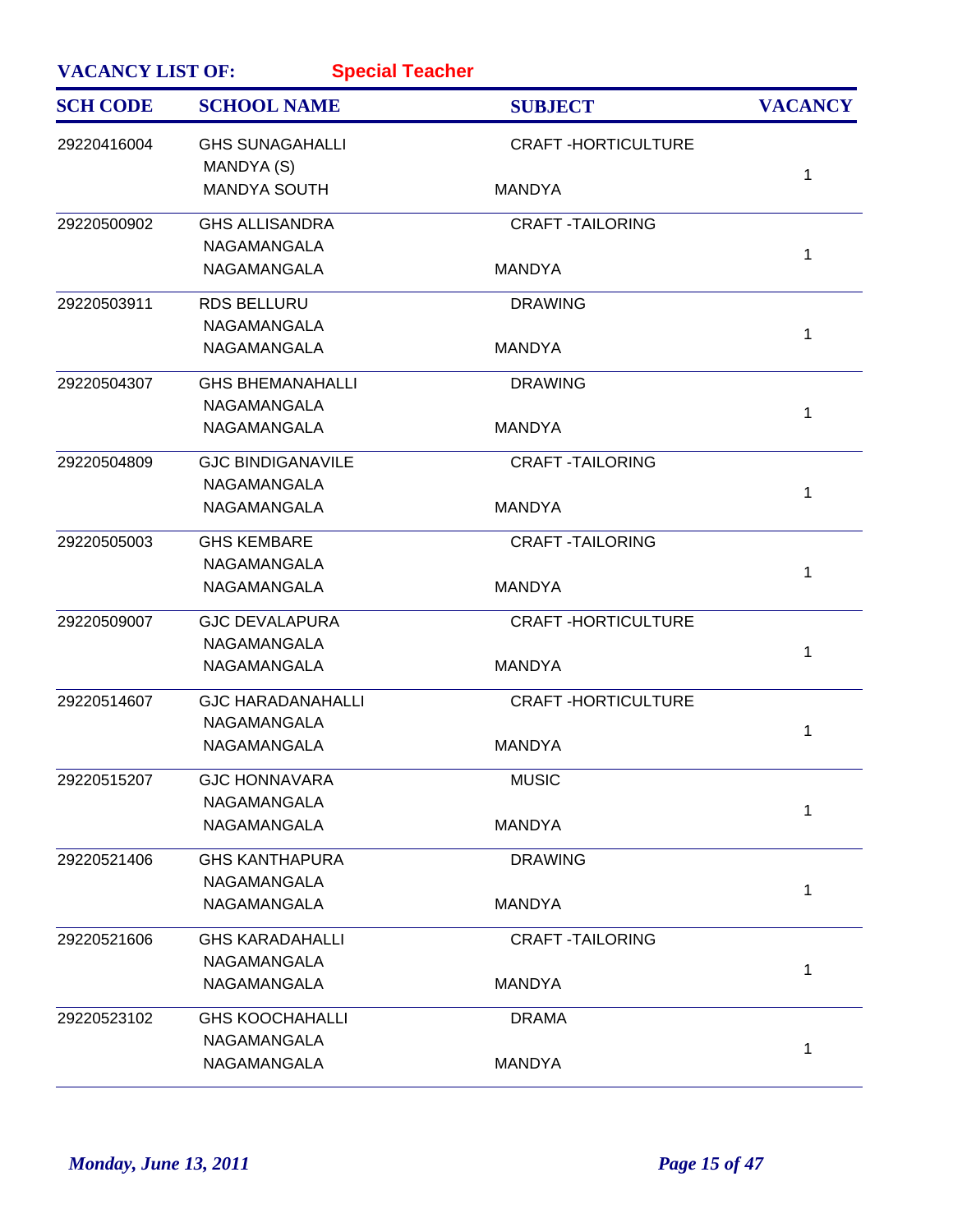| <b>VACANCY LIST OF:</b><br><b>Special Teacher</b> |                               |                           |                |
|---------------------------------------------------|-------------------------------|---------------------------|----------------|
| <b>SCH CODE</b>                                   | <b>SCHOOL NAME</b>            | <b>SUBJECT</b>            | <b>VACANCY</b> |
| 29220529002                                       | <b>GJC BHOGADI</b>            | <b>DRAWING</b>            |                |
|                                                   | NAGAMANGALA                   |                           | $\mathbf 1$    |
|                                                   | NAGAMANGALA                   | <b>MANDYA</b>             |                |
| 29220529002                                       | <b>GJC MYLARAPATTANA</b>      | <b>CRAFT-HORTICULTURE</b> |                |
|                                                   | NAGAMANGALA                   |                           | 1              |
|                                                   | NAGAMANGALA                   | <b>MANDYA</b>             |                |
| 29220531402                                       | <b>GHS SATHENAHALLI</b>       | <b>MUSIC</b>              |                |
|                                                   | NAGAMANGALA                   |                           | 1              |
|                                                   | NAGAMANGALA                   | <b>MANDYA</b>             |                |
| 29220532003                                       | <b>GHS SHETTAHALLI</b>        | <b>CRAFT-TAILORING</b>    |                |
|                                                   | <b>NAGAMANGALA</b>            |                           | 1              |
|                                                   | NAGAMANGALA                   | <b>MANDYA</b>             |                |
| 29220533302                                       | <b>GHS T CHANNAPURA</b>       | <b>CRAFT-TAILORING</b>    |                |
|                                                   | NAGAMANGALA                   |                           | 1              |
|                                                   | NAGAMANGALA                   | <b>MANDYA</b>             |                |
| 29220536102                                       | <b>GHS HERAGANAHALLI</b>      | <b>CRAFT-HORTICULTURE</b> |                |
|                                                   | NAGAMANGALA                   |                           | 1              |
|                                                   | NAGAMANGALA                   | <b>MANDYA</b>             |                |
| 29220538805                                       | <b>GGHS NAGAMANGALA</b>       | <b>MUSIC</b>              |                |
|                                                   | NAGAMANGALA                   |                           | 1              |
|                                                   | NAGAMANGALA                   | <b>MANDYA</b>             |                |
| 29220539304                                       | <b>GJC NAGAMANGALA</b>        | <b>CRAFT-HORTICULTURE</b> |                |
|                                                   | NAGAMANGALA                   |                           | 1              |
|                                                   | NAGAMANGALA                   | <b>MANDYA</b>             |                |
| 29220601104                                       | <b>GHS BABY GRAMA</b>         | <b>DRAWING</b>            |                |
|                                                   | PANDAVAPURA                   |                           | 1              |
|                                                   | PANDAVAPURA                   | <b>MANDYA</b>             |                |
| 29220602003                                       | <b>GJC BELLALE</b>            | <b>CRAFT-HORTICULTURE</b> |                |
|                                                   | PANDAVAPURA                   |                           | 1              |
|                                                   | PANDAVAPURA                   | <b>MANDYA</b>             |                |
| 29220603003                                       | <b>GJC CHIKKABYADARAHALLY</b> | <b>CRAFT-HORTICULTURE</b> |                |
|                                                   | PANDAVAPURA                   |                           | 1              |
|                                                   | PANDAVAPURA                   | <b>MANDYA</b>             |                |
| 29220604901                                       | <b>GHS RAGIMUDDANAHALLY</b>   | <b>DRAMA</b>              |                |
|                                                   | PANDAVAPURA                   |                           | 1              |
|                                                   | PANDAVAPURA                   | <b>MANDYA</b>             |                |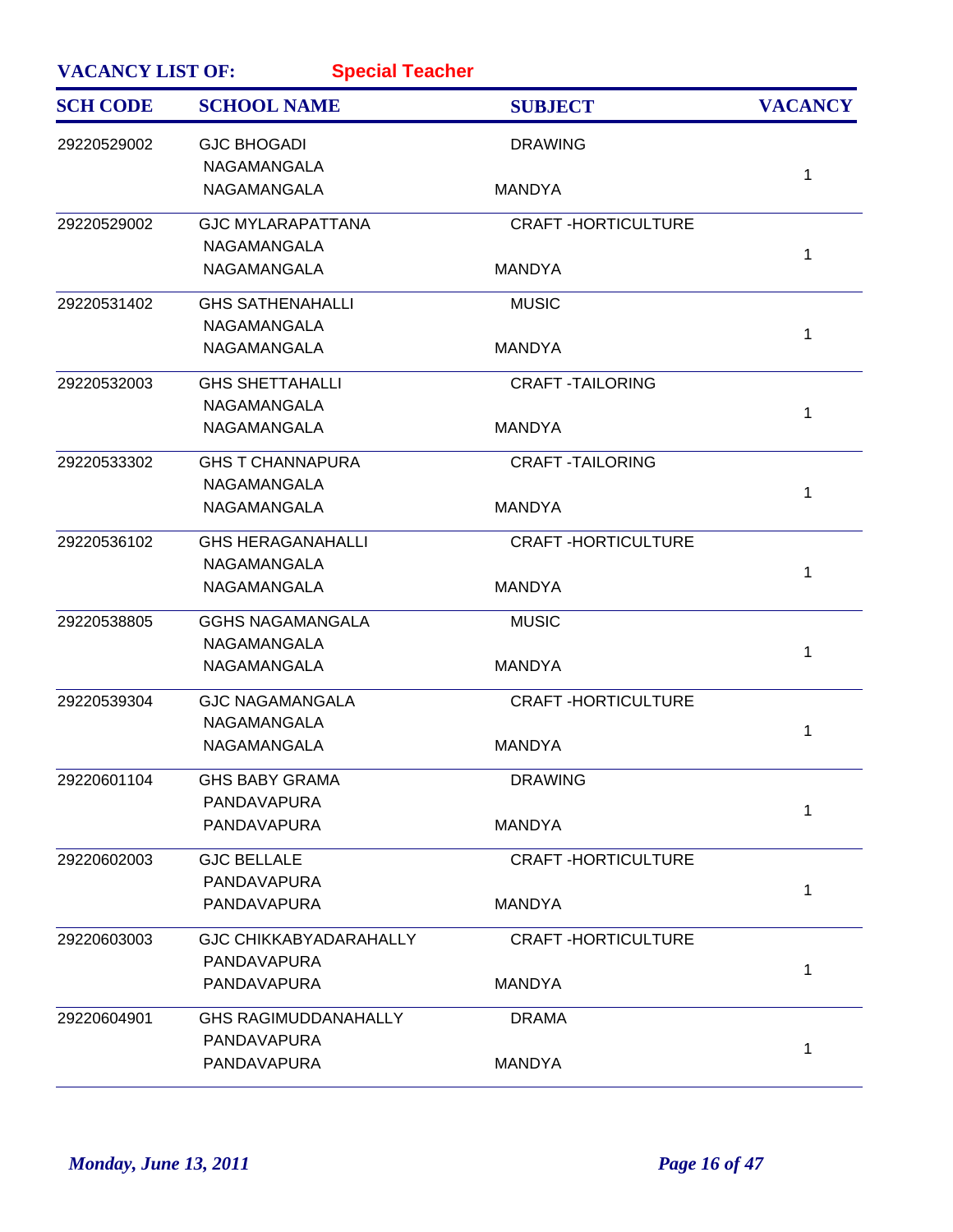| <b>VACANCY LIST OF:</b><br><b>Special Teacher</b> |                            |                           |                |
|---------------------------------------------------|----------------------------|---------------------------|----------------|
| <b>SCH CODE</b>                                   | <b>SCHOOL NAME</b>         | <b>SUBJECT</b>            | <b>VACANCY</b> |
| 29220606604                                       | <b>GHS JAKKANAHALLY</b>    | <b>MUSIC</b>              |                |
|                                                   | PANDAVAPURA                |                           | 1              |
|                                                   | PANDAVAPURA                | <b>MANDYA</b>             |                |
| 29220610904                                       | <b>GJC NARAYANAPURA</b>    | <b>MUSIC</b>              |                |
|                                                   | PANDAVAPURA                |                           | 1              |
|                                                   | PANDAVAPURA                | <b>MANDYA</b>             |                |
| 29220612004                                       | <b>GHS SANABA BADAVANE</b> | <b>CRAFT-TAILORING</b>    |                |
|                                                   | PANDAVAPURA                |                           | 1              |
|                                                   | PANDAVAPURA                | <b>MANDYA</b>             |                |
| 29220613603                                       | <b>GHS T S CHATRA</b>      | <b>MUSIC</b>              |                |
|                                                   | PANDAVAPURA                |                           | 1              |
|                                                   | <b>PANDAVAPURA</b>         | <b>MANDYA</b>             |                |
| 29220618405                                       | <b>GJC PANDAVAPURA</b>     | <b>CRAFT-HORTICULTURE</b> |                |
|                                                   | PANDAVAPURA                |                           | 1              |
|                                                   | PANDAVAPURA                | <b>MANDYA</b>             |                |
| 29220618406                                       | <b>GHS SHANTHINAGARA</b>   | <b>MUSIC</b>              |                |
|                                                   | PANDAVAPURA                |                           | 1              |
|                                                   | PANDAVAPURA                | <b>MANDYA</b>             |                |
| 29220700910                                       | G.J.C.ARAKERE              | <b>DRAWING</b>            |                |
|                                                   | S.R.PATNA                  |                           | 1              |
|                                                   | <b>SRIRANGA PATNA</b>      | <b>MANDYA</b>             |                |
| 29220708202                                       | <b>GHS NERALEKERE</b>      | <b>CRAFT-HORTICULTURE</b> |                |
|                                                   | <b>NERALEKERE</b>          |                           | 1              |
|                                                   | <b>SRIRANGA PATNA</b>      | <b>MANDYA</b>             |                |
| 29220801705                                       | <b>GJC BASARALU</b>        | <b>DRAWING</b>            |                |
|                                                   | MANDYA (N)                 |                           | 1              |
|                                                   | <b>MANDYA NORTH</b>        | <b>MANDYA</b>             |                |
| 29220803303                                       | <b>GHS HOLALU</b>          | <b>DRAWING</b>            |                |
|                                                   | MANDYA (N)                 |                           | 1              |
|                                                   | <b>MANDYA NORTH</b>        | <b>MANDYA</b>             |                |
| 29220803706                                       | <b>GHS CHANDGALU</b>       | <b>CRAFT-TAILORING</b>    |                |
|                                                   | MANDYA (N)                 |                           | 1              |
|                                                   | <b>MANDYA NORTH</b>        | <b>MANDYA</b>             |                |
| 29220804202                                       | <b>GHS BABY</b>            | <b>CRAFT-HORTICULTURE</b> |                |
|                                                   | MANDYA (N)                 |                           | 1              |
|                                                   | <b>MANDYA NORTH</b>        | <b>MANDYA</b>             |                |
|                                                   |                            |                           |                |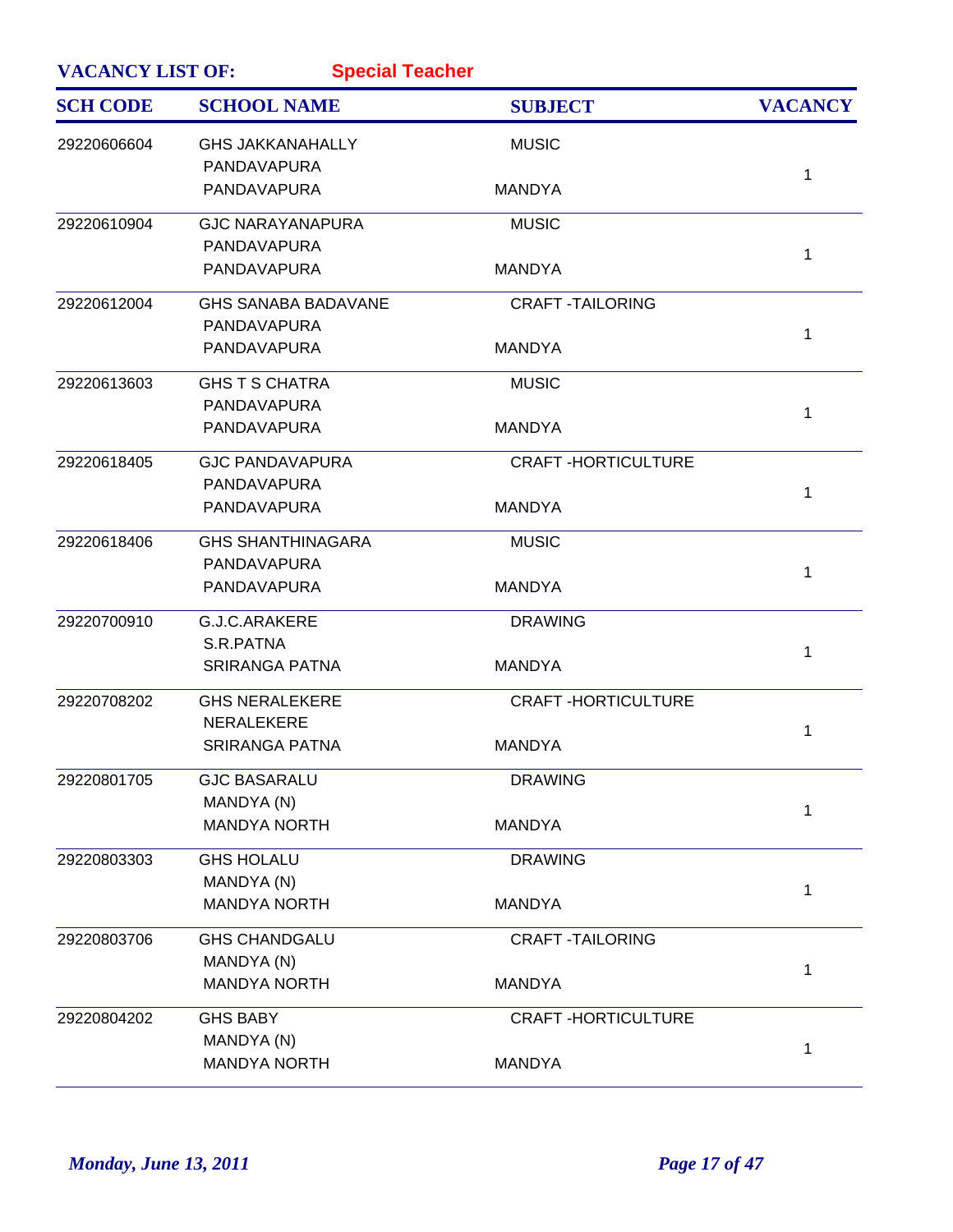| <b>VACANCY LIST OF:</b><br><b>Special Teacher</b> |                                                       |                           |                |
|---------------------------------------------------|-------------------------------------------------------|---------------------------|----------------|
| <b>SCH CODE</b>                                   | <b>SCHOOL NAME</b>                                    | <b>SUBJECT</b>            | <b>VACANCY</b> |
| 29220805406                                       | <b>GHS SHIVAPURA</b><br>MANDYA (N)                    | <b>MUSIC</b>              |                |
|                                                   | <b>MANDYA NORTH</b>                                   | <b>MANDYA</b>             | 1              |
| 29220806105                                       | <b>GHS HULIKERE</b>                                   | <b>CRAFT-HORTICULTURE</b> |                |
|                                                   | MANDYA (N)<br><b>MANDYA NORTH</b>                     | <b>MANDYA</b>             | $\mathbf 1$    |
| 29220806602                                       | <b>GHS MALLENAHALLI</b>                               | <b>CRAFT-HORTICULTURE</b> |                |
|                                                   | MANDYA (N)<br><b>MANDYA NORTH</b>                     | <b>MANDYA</b>             | 1              |
| 29220807304                                       | <b>GJC DUDDA</b>                                      | <b>CRAFT -TAILORING</b>   |                |
|                                                   | MANDYA (N)<br><b>MANDYA NORTH</b>                     | <b>MANDYA</b>             | $\mathbf{1}$   |
| 29220809102                                       | <b>GHS HONNAYAKANAHALLI</b><br>MANDYA (N)             | <b>CRAFT-HORTICULTURE</b> |                |
|                                                   | <b>MANDYA NORTH</b>                                   | <b>MANDYA</b>             | 1              |
| 29220810404                                       | <b>GHS MUDAGANDUR</b>                                 | <b>CRAFT -TAILORING</b>   |                |
|                                                   | MANDYA (N)<br><b>MANDYA NORTH</b>                     | <b>MANDYA</b>             | $\mathbf 1$    |
| 29220810805                                       | <b>GHS MUTTEGERE</b><br>MANDYA (N)                    | <b>MUSIC</b>              |                |
|                                                   | <b>MANDYA NORTH</b>                                   | <b>MANDYA</b>             | 1              |
| 39292205146                                       | <b>TTI NAGAMANGALA</b><br>NAGAMANGALA                 | <b>CRAFT - WOOD CRAFT</b> |                |
|                                                   | <b>NAGAMANGALA</b>                                    | <b>MANDYA</b>             | 1              |
| 29230100122                                       | <b>GGHS ALUR</b>                                      | <b>MUSIC</b>              |                |
|                                                   | <b>ALUR</b><br><b>ALUR</b>                            | <b>HASSAN</b>             | 1              |
| 29230100402                                       | <b>GHS BETTADAHALLY KUDIGE</b><br><b>BETTADAHALLY</b> | <b>CRAFT-HORTICULTURE</b> |                |
|                                                   | ALUR                                                  | <b>HASSAN</b>             | 1              |
| 29230100502                                       | <b>GHS HAMAPANAKUPPE</b>                              | <b>CRAFT-HORTICULTURE</b> |                |
|                                                   | <b>HAMAPANAKUPPE</b><br><b>ALUR</b>                   | <b>HASSAN</b>             | 1              |
| 29230102202                                       | <b>GHS CHIKKAKANAGALU</b><br>CHIKKAKANAGALU           | <b>CRAFT-TAILORING</b>    |                |
|                                                   | <b>ALUR</b>                                           | <b>HASSAN</b>             | $\mathbf 1$    |
|                                                   |                                                       |                           |                |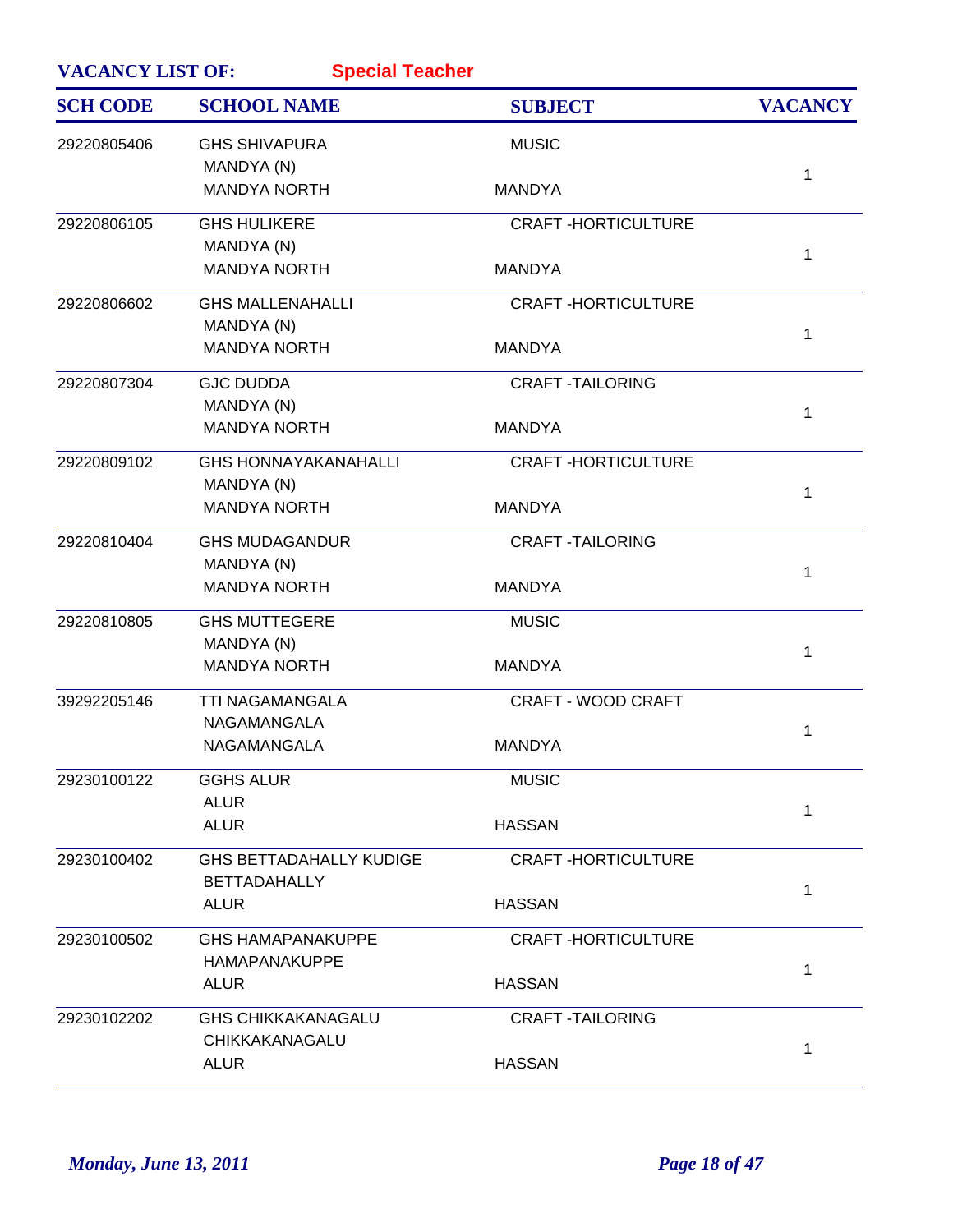| <b>VACANCY LIST OF:</b> | <b>Special Teacher</b>                                       |                           |                |
|-------------------------|--------------------------------------------------------------|---------------------------|----------------|
| <b>SCH CODE</b>         | <b>SCHOOL NAME</b>                                           | <b>SUBJECT</b>            | <b>VACANCY</b> |
| 29230105102             | <b>GHS HONNENAHALLY KUDIGE</b><br><b>HONNENAHALLY KUDIGE</b> | <b>CRAFT-HORTICULTURE</b> | 1              |
|                         | ALUR                                                         | <b>HASSAN</b>             |                |
| 29230106104             | <b>GJC KANATHUR</b><br><b>KANATHUR</b>                       | <b>CRAFT-HORTICULTURE</b> | 1              |
|                         | <b>ALUR</b>                                                  | <b>HASSAN</b>             |                |
| 29230107102             | <b>GHS DODDAKANAGALU</b><br>DODDAKANAGALU                    | <b>CRAFT-HORTICULTURE</b> | 1              |
|                         | <b>ALUR</b>                                                  | <b>HASSAN</b>             |                |
| 29230109802             | <b>GHS KUNDUR</b><br><b>KUNDUR</b>                           | <b>CRAFT-TAILORING</b>    | 1              |
|                         | <b>ALUR</b>                                                  | <b>HASSAN</b>             |                |
| 29230110202             | <b>GHS MADABALU</b><br><b>MADABALU</b>                       | <b>CRAFT-HORTICULTURE</b> | 1              |
|                         | <b>ALUR</b>                                                  | <b>HASSAN</b>             |                |
| 29230110602             | <b>GHS KAMATHI KUDIGE</b><br><b>KAMATHI KUDIGE</b>           | <b>CRAFT-TAILORING</b>    | 1              |
|                         | <b>ALUR</b>                                                  | <b>HASSAN</b>             |                |
| 29230113302             | <b>GLPS THIPPANAHALLY COLONY</b><br><b>THIPPANAHALLY</b>     | <b>CRAFT-HORTICULTURE</b> | 1              |
|                         | <b>ALUR</b>                                                  | <b>HASSAN</b>             |                |
| 29230114202             | <b>GJC RAYARAKOPPALU</b><br><b>NERAGALALE</b>                | <b>CRAFT-HORTICULTURE</b> | 1              |
|                         | <b>ALUR</b>                                                  | <b>HASSAN</b>             |                |
| 29230200304             | <b>GHS HANDARANGI</b><br><b>HANDRANGI</b>                    | <b>CRAFT-HORTICULTURE</b> | 1              |
|                         | ARAKALAGUDU                                                  | <b>HASSAN</b>             |                |
| 29230202302             | <b>GHS BIDARUR</b><br><b>BIDARUR</b>                         | <b>CRAFT-HORTICULTURE</b> | 1              |
|                         | ARAKALAGUDU                                                  | <b>HASSAN</b>             |                |
| 29230202508             | <b>GJC KONANURU</b><br><b>KONANUR</b>                        | <b>CRAFT-TAILORING</b>    |                |
|                         | ARAKALAGUDU                                                  | <b>HASSAN</b>             | 1              |
| 29230203305             | <b>GHS KALENAHALLI</b><br>KALENAHALLI                        | <b>CRAFT-HORTICULTURE</b> |                |
|                         | ARAKALAGUDU                                                  | <b>HASSAN</b>             | 1              |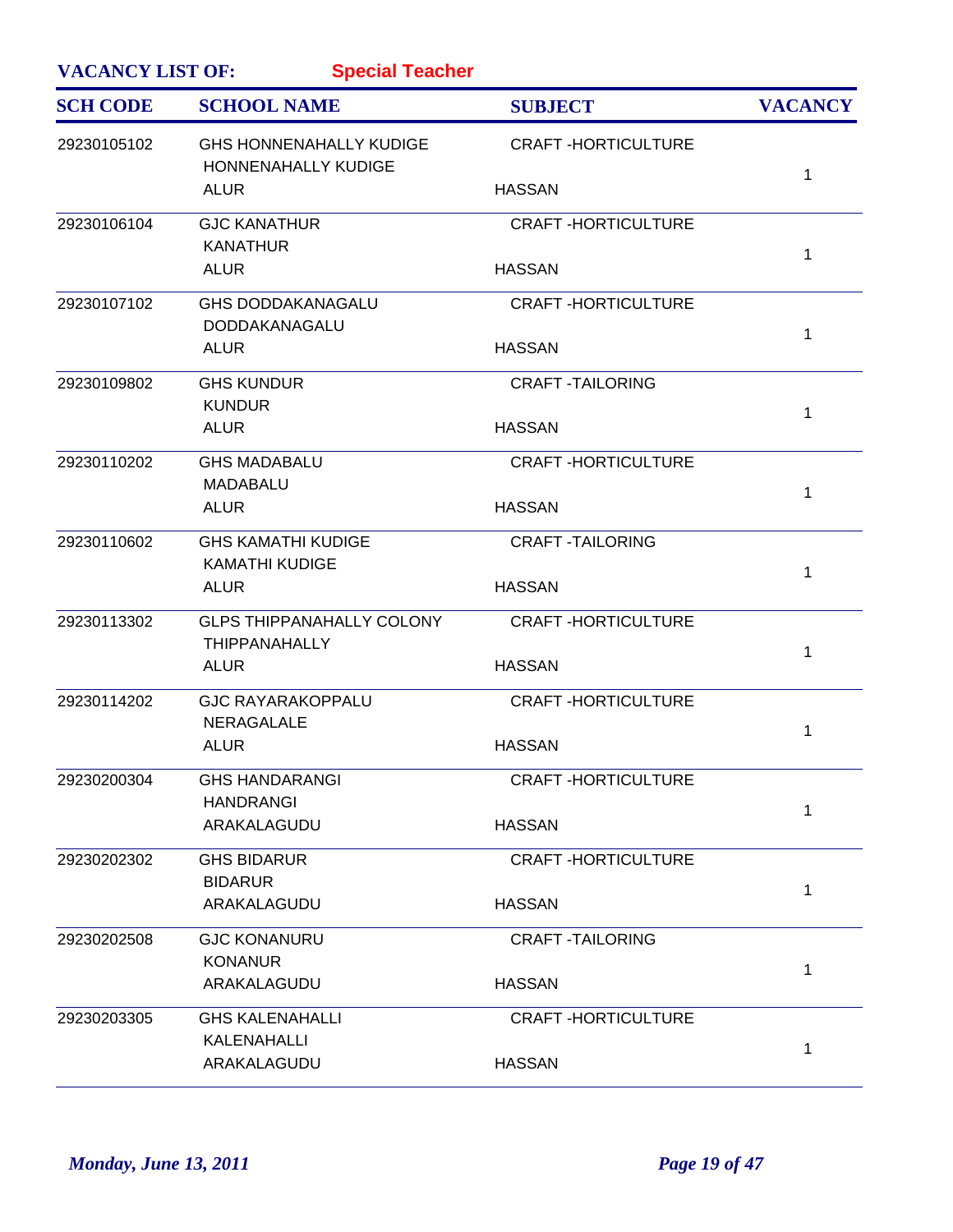| <b>VACANCY LIST OF:</b><br><b>Special Teacher</b> |                                       |                           |                |
|---------------------------------------------------|---------------------------------------|---------------------------|----------------|
| <b>SCH CODE</b>                                   | <b>SCHOOL NAME</b>                    | <b>SUBJECT</b>            | <b>VACANCY</b> |
| 29230203305                                       | <b>GHS KALENAHALLI</b><br>KALENAHALLI | <b>CRAFT-TAILORING</b>    |                |
|                                                   | ARAKALAGUDU                           | <b>HASSAN</b>             | 1              |
| 29230208202                                       | <b>GJC DODDABEMMATHI</b>              | <b>CRAFT-HORTICULTURE</b> |                |
|                                                   | <b>DODDABEMMATHI</b>                  |                           | 1              |
|                                                   | ARAKALAGUDU                           | <b>HASSAN</b>             |                |
| 29230208603                                       | <b>GHS ABM HALLY</b>                  | <b>CRAFT -TAILORING</b>   |                |
|                                                   | A.B.M. HALLY                          |                           | 1              |
|                                                   | ARAKALAGUDU                           | <b>HASSAN</b>             |                |
| 29230208802                                       | <b>GHS HANAGALLU</b>                  | <b>CRAFT-HORTICULTURE</b> |                |
|                                                   | <b>HANAGALLU</b>                      |                           | 1              |
|                                                   | ARAKALAGUDU                           | <b>HASSAN</b>             |                |
| 29230212904                                       | <b>GHS GANJALAGUD</b>                 | <b>CRAFT -TAILORING</b>   |                |
|                                                   | <b>GANJALAGUD</b>                     |                           | 1              |
|                                                   | ARAKALAGUDU                           | <b>HASSAN</b>             |                |
| 29230213303                                       | <b>GHS KATTEPURA</b>                  | <b>CRAFT -TAILORING</b>   |                |
|                                                   | <b>KATTEPURA</b>                      |                           | 1              |
|                                                   | ARAKALAGUDU                           | <b>HASSAN</b>             |                |
| 29230222502                                       | <b>GHS SANTHEMARUR</b>                | <b>CRAFT-HORTICULTURE</b> |                |
|                                                   | <b>SANTHEMARUR</b>                    |                           | 1              |
|                                                   | ARAKALAGUDU                           | <b>HASSAN</b>             |                |
| 29230222602                                       | <b>GHS YALAGATHAVALLI</b>             | <b>CRAFT-HORTICULTURE</b> |                |
|                                                   | YALAGATHAVALLI                        |                           | 1              |
|                                                   | ARAKALAGUDU                           | <b>HASSAN</b>             |                |
| 29230224003                                       | <b>GJC HEBBALE</b>                    | <b>CRAFT-HORTICULTURE</b> |                |
|                                                   | <b>HEBBALE</b>                        |                           | 1              |
|                                                   | ARAKALAGUDU                           | <b>HASSAN</b>             |                |
| 29230226602                                       | <b>GHS MOKALI</b>                     | <b>CRAFT-HORTICULTURE</b> |                |
|                                                   | <b>MOKALI</b>                         |                           | 1              |
|                                                   | ARAKALAGUDU                           | <b>HASSAN</b>             |                |
| 29230227802                                       | <b>GHS KATHIMALLENAHALLY</b>          | <b>CRAFT-HORTICULTURE</b> |                |
|                                                   | KATHIMALLENAHALLY                     |                           | 1              |
|                                                   | ARAKALAGUDU                           | <b>HASSAN</b>             |                |
| 29230228326                                       | <b>GHS KOTE ARAKALAGUDU</b>           | <b>MUSIC</b>              |                |
|                                                   | ARAKALAGU                             |                           | 1              |
|                                                   | ARAKALAGUDU                           | <b>HASSAN</b>             |                |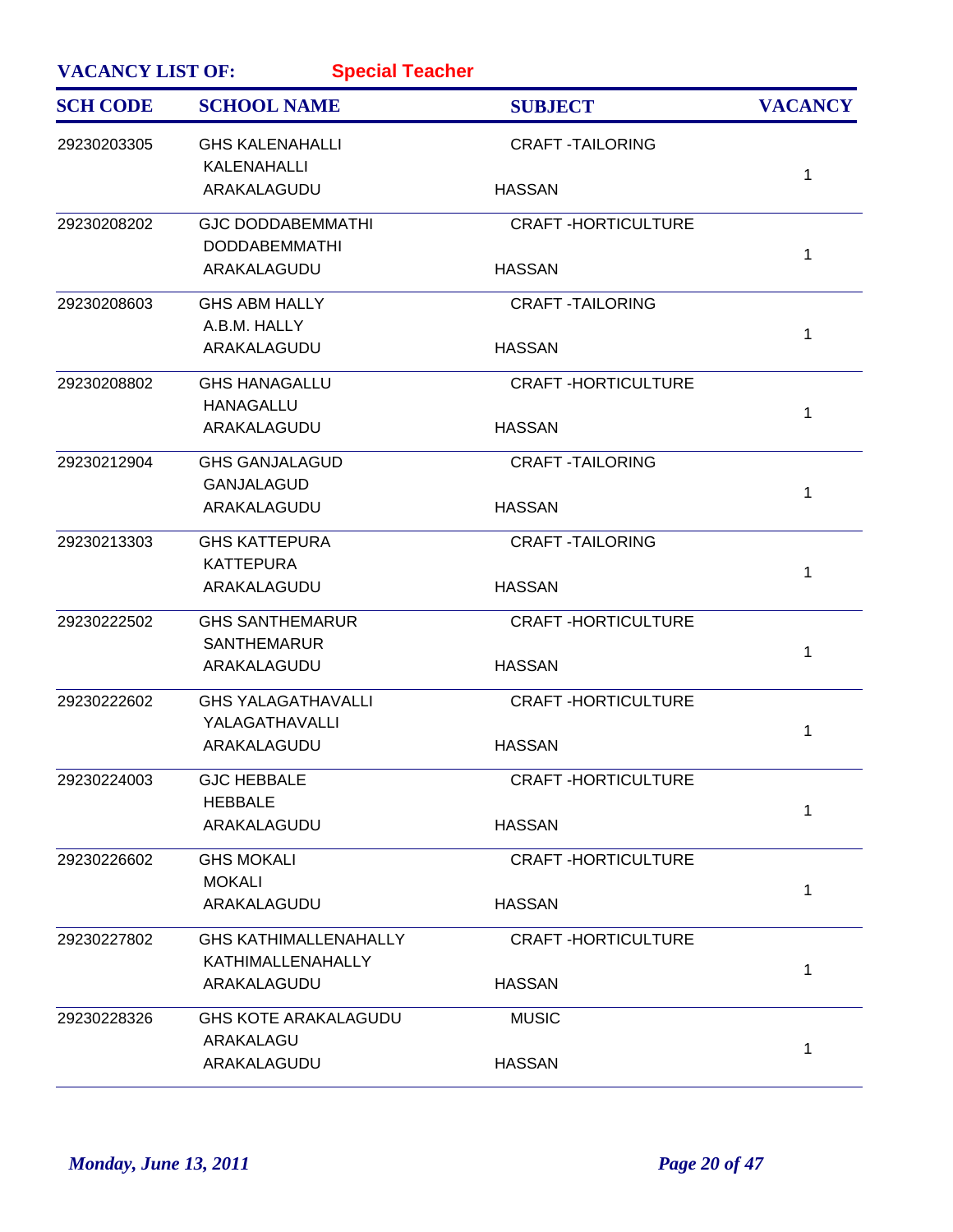| <b>VACANCY LIST OF:</b><br><b>Special Teacher</b> |                                                       |                           |                |
|---------------------------------------------------|-------------------------------------------------------|---------------------------|----------------|
| <b>SCH CODE</b>                                   | <b>SCHOOL NAME</b>                                    | <b>SUBJECT</b>            | <b>VACANCY</b> |
| 29230300402                                       | <b>GHS KALYADI</b><br><b>KALYADI</b>                  | <b>CRAFT-HORTICULTURE</b> |                |
|                                                   | <b>ARASIKERE</b>                                      | <b>HASSAN</b>             | 1              |
| 29230302502                                       | <b>GHS KARUGUNDHA</b><br><b>KARUGUNDHA</b>            | <b>CRAFT-HORTICULTURE</b> |                |
|                                                   | <b>ARASIKERE</b>                                      | <b>HASSAN</b>             | $\mathbf 1$    |
| 29230308202                                       | <b>GHS RANGAPURA</b><br><b>RANGAPURA</b>              | <b>MUSIC</b>              |                |
|                                                   | <b>ARASIKERE</b>                                      | <b>HASSAN</b>             | 1              |
| 29230312102                                       | <b>GHS BELAVATTHAHALLY</b><br><b>BELAVATTHA HALLY</b> | <b>CRAFT-HORTICULTURE</b> |                |
|                                                   | <b>ARASIKERE</b>                                      | <b>HASSAN</b>             | 1              |
| 29230312453                                       | <b>GJC ARASIKERE</b>                                  | <b>CRAFT-HORTICULTURE</b> |                |
|                                                   | <b>ARASIKERE</b><br><b>ARASIKERE</b>                  | <b>HASSAN</b>             | 1              |
| 29230312502                                       | <b>GHS CHAGACAGERE</b>                                | <b>CRAFT-HORTICULTURE</b> |                |
|                                                   | <b>CHAGACHAGERE</b><br><b>ARASIKERE</b>               | <b>HASSAN</b>             | $\mathbf{1}$   |
| 29230324603                                       | <b>GHS CHALLAPURA</b><br><b>CHALLAPURA</b>            | <b>CRAFT-HORTICULTURE</b> |                |
|                                                   | <b>ARASIKERE</b>                                      | <b>HASSAN</b>             | 1              |
| 29230333604                                       | <b>GHS NERLIGE</b>                                    | <b>CRAFT-HORTICULTURE</b> |                |
|                                                   | <b>NERLIGE</b><br><b>ARASIKERE</b>                    | <b>HASSAN</b>             | 1              |
| 29230333703                                       | <b>GJC KOLAGUNDA</b>                                  | <b>CRAFT-TAILORING</b>    |                |
|                                                   | <b>KOLAGUNDA</b><br><b>ARASIKERE</b>                  | <b>HASSAN</b>             | 1              |
| 29230339402                                       | <b>GHS KURUVANKA</b>                                  | <b>MUSIC</b>              |                |
|                                                   | <b>KURUVANKA</b><br><b>ARASIKERE</b>                  | <b>HASSAN</b>             | 1              |
| 29230342801                                       | <b>GHS K.SHANKARANAHALLI</b>                          | <b>CRAFT-HORTICULTURE</b> |                |
|                                                   | <b>SHANKARANAHALLI</b><br><b>ARASIKERE</b>            | <b>HASSAN</b>             | 1              |
| 29230402805                                       | <b>GHS BIKKODU</b>                                    | <b>MUSIC</b>              |                |
|                                                   | <b>BIKKODU</b><br><b>BELUR</b>                        | <b>HASSAN</b>             | 1              |
|                                                   |                                                       |                           |                |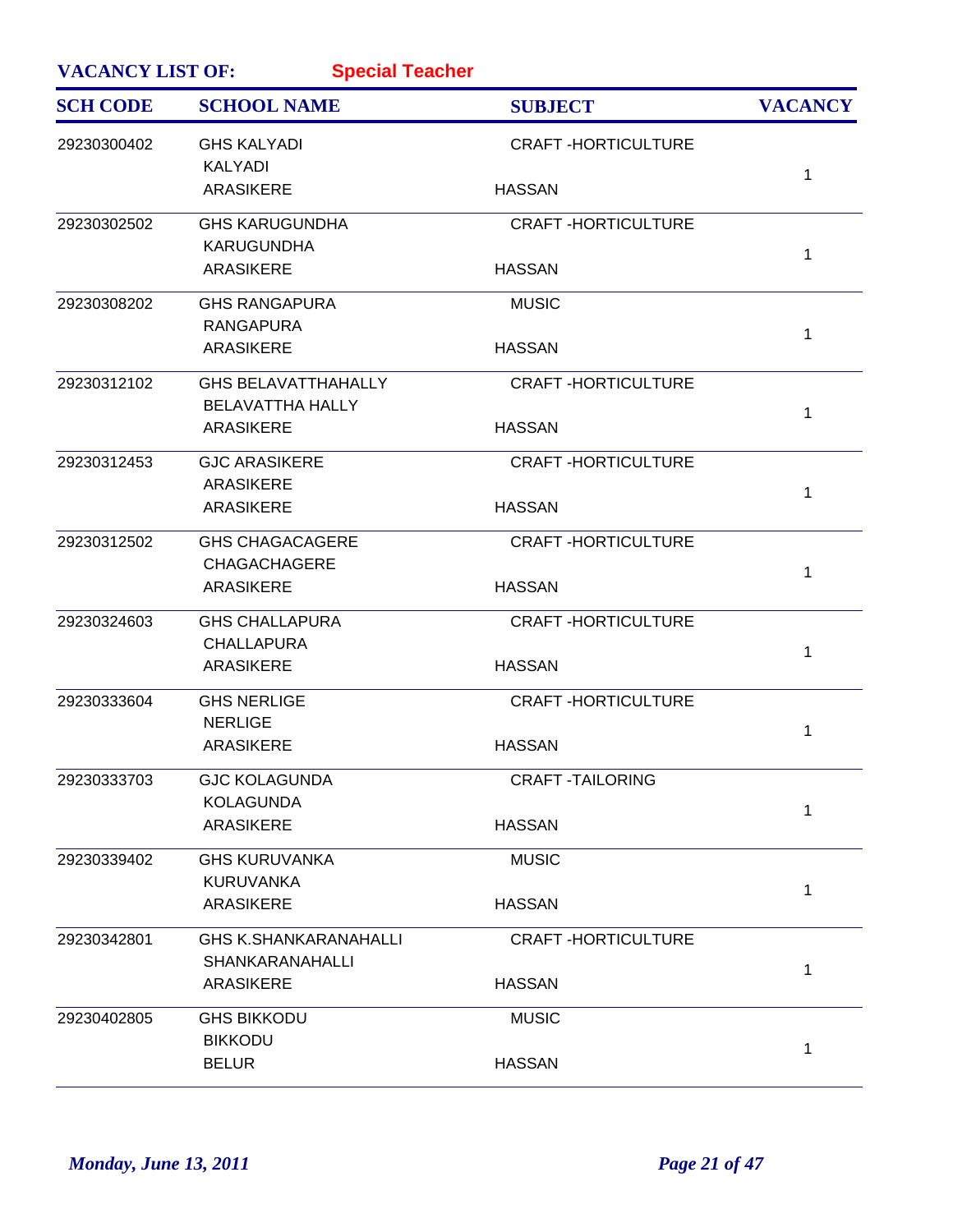| <b>VACANCY LIST OF:</b><br><b>Special Teacher</b> |                                               |                           |                |
|---------------------------------------------------|-----------------------------------------------|---------------------------|----------------|
| <b>SCH CODE</b>                                   | <b>SCHOOL NAME</b>                            | <b>SUBJECT</b>            | <b>VACANCY</b> |
| 29230405606                                       | <b>GHS GENDEHALLY</b><br><b>GENDEHALLY</b>    | <b>CRAFT-HORTICULTURE</b> |                |
|                                                   | <b>BELUR</b>                                  | <b>HASSAN</b>             | 1              |
| 29230408902                                       | GHS H.MALLAPURA<br><b>SAVASIHALLY</b>         | <b>CRAFT-HORTICULTURE</b> | 1              |
|                                                   | <b>BELUR</b>                                  | <b>HASSAN</b>             |                |
| 29230410502                                       | <b>GHS CHEEKANAHALLY</b><br>CHEEKANAHALLY     | <b>CRAFT-HORTICULTURE</b> | 1              |
|                                                   | <b>BELUR</b>                                  | <b>HASSAN</b>             |                |
| 29230411940                                       | <b>GPUC BELUR</b><br><b>BELUR</b>             | <b>MUSIC</b>              | 1              |
|                                                   | <b>BELUR</b>                                  | <b>HASSAN</b>             |                |
| 29230411942                                       | <b>GHS GABBALAGODU</b><br><b>BELUR</b>        | <b>CRAFT-TAILORING</b>    | 1              |
|                                                   | <b>BELUR</b>                                  | <b>HASSAN</b>             |                |
| 29230416802                                       | <b>GHS HANUMIDI</b><br><b>HANUMIDI</b>        | <b>CRAFT-HORTICULTURE</b> | 1              |
|                                                   | <b>BELUR</b>                                  | <b>HASSAN</b>             |                |
| 29230416803                                       | <b>GHS HANIKE</b><br><b>HANUMIDI</b>          | <b>CRAFT-TAILORING</b>    | 1              |
|                                                   | <b>BELUR</b>                                  | <b>HASSAN</b>             |                |
| 29230417402                                       | <b>GHS DODDAKODIHALLY</b><br><b>KODIHALLY</b> | <b>CRAFT-TAILORING</b>    | 1              |
|                                                   | <b>BELUR</b>                                  | <b>HASSAN</b>             |                |
| 29230423902                                       | <b>GHS RAJANASIRIYURU</b><br>RAJANA SIRIYURU  | <b>MUSIC</b>              | 1              |
|                                                   | <b>BELUR</b>                                  | <b>HASSAN</b>             |                |
| 29230426202                                       | <b>GHS TARIMARA</b><br>CHANDANAHALLY          | <b>CRAFT-HORTICULTURE</b> | 1              |
|                                                   | <b>BELUR</b>                                  | <b>HASSAN</b>             |                |
| 29230426409                                       | <b>GPUC AREHALLY</b><br>AREHALLY              | <b>CRAFT-HORTICULTURE</b> |                |
|                                                   | <b>BELUR</b>                                  | <b>HASSAN</b>             | 1              |
| 29230427102                                       | <b>GHS ANUGATTA</b><br><b>ANUGHATTA</b>       | <b>CRAFT-TAILORING</b>    |                |
|                                                   | <b>BELUR</b>                                  | <b>HASSAN</b>             | 1              |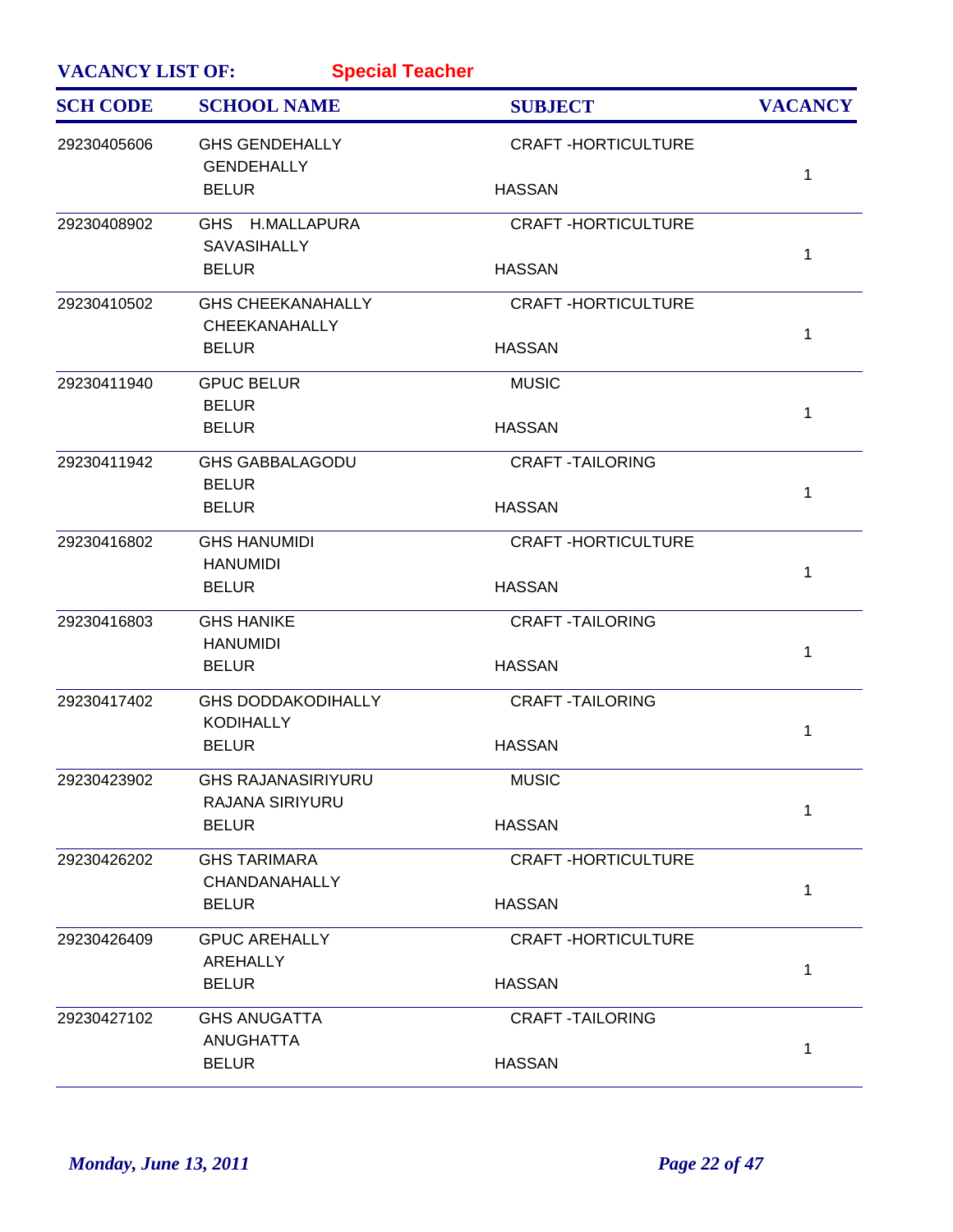| <b>VACANCY LIST OF:</b><br><b>Special Teacher</b> |                                                                 |                           |                |
|---------------------------------------------------|-----------------------------------------------------------------|---------------------------|----------------|
| <b>SCH CODE</b>                                   | <b>SCHOOL NAME</b>                                              | <b>SUBJECT</b>            | <b>VACANCY</b> |
| 29230427104                                       | <b>GHS NERALAKATTE</b><br><b>ANUGHATTA</b>                      | <b>CRAFT-HORTICULTURE</b> |                |
|                                                   | <b>BELUR</b>                                                    | <b>HASSAN</b>             | 1              |
| 29230511003                                       | <b>GHS KEMBALU</b>                                              | <b>CRAFT-HORTICULTURE</b> |                |
|                                                   | <b>KEMBALU</b><br>CHANNARAYAPATNA                               | <b>HASSAN</b>             | 1              |
| 29230511103                                       | <b>GHS K.BYRAPURA</b>                                           | <b>CRAFT-HORTICULTURE</b> |                |
|                                                   | K. BYRAPURA                                                     |                           | 1              |
|                                                   | CHANNARAYAPATNA                                                 | <b>HASSAN</b>             |                |
| 29230512003                                       | <b>GHS AKKANAHALLY CROSS</b>                                    | <b>CRAFT-TAILORING</b>    |                |
|                                                   | AKKANAHALLY<br>CHANNARAYAPATNA                                  | <b>HASSAN</b>             | 1              |
| 29230514402                                       | <b>GHS HEBBALALU</b>                                            | <b>CRAFT-HORTICULTURE</b> |                |
|                                                   | <b>HEBBALALU</b>                                                |                           |                |
|                                                   | CHANNARAYAPATNA                                                 | <b>HASSAN</b>             | 1              |
| 29230515303                                       | <b>GHS GULASINDA</b>                                            | <b>CRAFT-HORTICULTURE</b> |                |
|                                                   | <b>GULASINDA</b>                                                |                           | 1              |
|                                                   | CHANNARAYAPATNA                                                 | <b>HASSAN</b>             |                |
| 29230515434                                       | GHS CHANNARAYAPATNA(BEHIND BEO MUSIC<br><b>OFFANNARAYAPATNA</b> |                           |                |
|                                                   |                                                                 |                           | 1              |
|                                                   | CHANNARAYAPATNA                                                 | <b>HASSAN</b>             |                |
| 29230518803                                       | <b>GJC SRINIVASAPURA</b>                                        | <b>CRAFT-HORTICULTURE</b> |                |
|                                                   | <b>DODDAGANNI</b>                                               |                           | 1              |
|                                                   | CHANNARAYAPATNA                                                 | <b>HASSAN</b>             |                |
| 29230521302                                       | <b>GHS BIDARE</b>                                               | <b>CRAFT-HORTICULTURE</b> |                |
|                                                   | <b>BIDARE</b>                                                   |                           | 1              |
|                                                   | CHANNARAYAPATNA                                                 | <b>HASSAN</b>             |                |
| 29230522002                                       | <b>GHS VALAGERAHALLY</b>                                        | <b>CRAFT-HORTICULTURE</b> |                |
|                                                   | <b>VALAGERA HALLY</b>                                           |                           | 1              |
|                                                   | CHANNARAYAPATNA                                                 | <b>HASSAN</b>             |                |
| 29230524002                                       | <b>GHS KUMBENAHALLY BARE</b>                                    | <b>CRAFT-TAILORING</b>    |                |
|                                                   | <b>KUMBENAHALLY</b>                                             |                           | 1              |
|                                                   | CHANNARAYAPATNA                                                 | <b>HASSAN</b>             |                |
| 29230524402                                       | <b>GHS PADUVANAHALLY</b>                                        | <b>CRAFT-TAILORING</b>    |                |
|                                                   | <b>PADUVANAHALLY</b>                                            |                           | 1              |
|                                                   | CHANNARAYAPATNA                                                 | <b>HASSAN</b>             |                |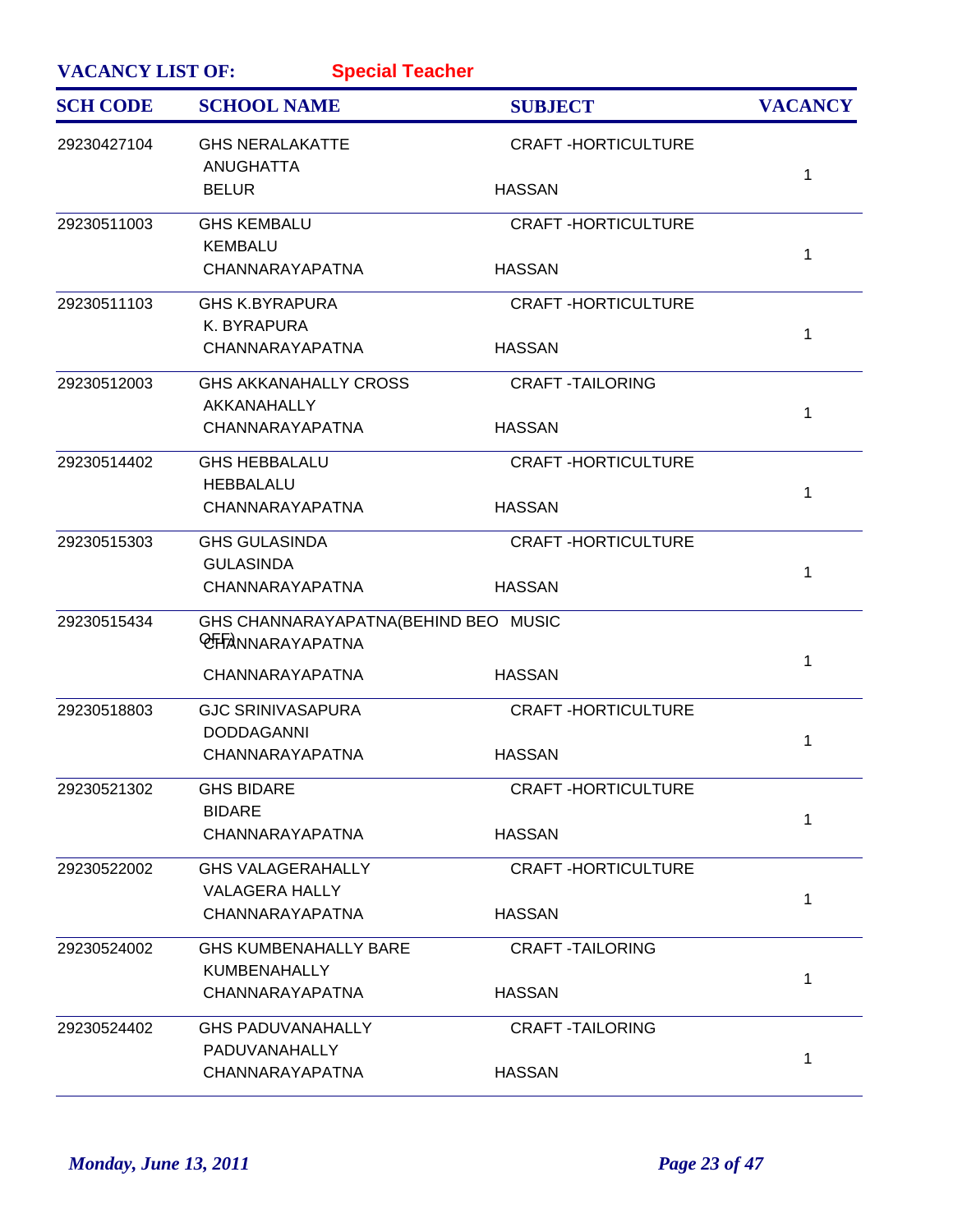| <b>VACANCY LIST OF:</b><br><b>Special Teacher</b> |                                         |                           |                |
|---------------------------------------------------|-----------------------------------------|---------------------------|----------------|
| <b>SCH CODE</b>                                   | <b>SCHOOL NAME</b>                      | <b>SUBJECT</b>            | <b>VACANCY</b> |
| 29230525302                                       | <b>GHS KUNDUR MUTT</b><br><b>KUNDUR</b> | <b>CRAFT-TAILORING</b>    | 1              |
|                                                   | CHANNARAYAPATNA                         | <b>HASSAN</b>             |                |
| 29230532602                                       | <b>GHS HAROSOMANAHALLY</b>              | <b>CRAFT-TAILORING</b>    |                |
|                                                   | <b>HAROSOMANAHALLY</b>                  | <b>HASSAN</b>             | 1              |
|                                                   | CHANNARAYAPATNA                         |                           |                |
| 29230533503                                       | <b>GHS JINNENAHALLI</b>                 | <b>CRAFT-TAILORING</b>    |                |
|                                                   | <b>JINNENAHALLI</b>                     |                           | 1              |
|                                                   | CHANNARAYAPATNA                         | <b>HASSAN</b>             |                |
| 29230534607                                       | <b>GJC HIRISAVE</b>                     | <b>MUSIC</b>              |                |
|                                                   | <b>HIRISAVE</b>                         |                           | 1              |
|                                                   | CHANNARAYAPATNA                         | <b>HASSAN</b>             |                |
| 29230534608                                       | <b>GGHS HIRISAVE</b>                    | <b>CRAFT-TAILORING</b>    |                |
|                                                   | <b>HIRISAVE</b>                         |                           | 1              |
|                                                   | CHANNARAYAPATNA                         | <b>HASSAN</b>             |                |
| 29230534802                                       | <b>GHS BALAGANCHI</b>                   | <b>CRAFT-HORTICULTURE</b> |                |
|                                                   | <b>BALAGANCHI</b>                       |                           | 1              |
|                                                   | CHANNARAYAPATNA                         | <b>HASSAN</b>             |                |
| 29230535719                                       | <b>GJC SRAVANABELAGOLA</b>              | <b>MUSIC</b>              |                |
|                                                   | <b>SRAVANABELAGOLA</b>                  |                           | 1              |
|                                                   | CHANNARAYAPATNA                         | <b>HASSAN</b>             |                |
| 29230535720                                       | <b>GGHS SRAVANABELAGOLA</b>             | <b>CRAFT-TAILORING</b>    |                |
|                                                   | SRAVANABELAGOLA                         |                           | 1              |
|                                                   | CHANNARAYAPATNA                         | <b>HASSAN</b>             |                |
| 29230537503                                       | <b>GHS JUTTNAHALLY</b>                  | <b>CRAFT-HORTICULTURE</b> |                |
|                                                   | <b>JUTTANAHALLY</b>                     |                           | 1              |
|                                                   | CHANNARAYAPATNA                         | <b>HASSAN</b>             |                |
| 29230601702                                       | <b>GHS NAGARANAHALLI</b>                | <b>CRAFT-TAILORING</b>    |                |
|                                                   | NAGARANAHALLI                           |                           | 1              |
|                                                   | <b>HOLENARASIPURA</b>                   | <b>HASSAN</b>             |                |
| 29230603103                                       | <b>GJC HARIHARAPURA</b>                 | <b>CRAFT-TAILORING</b>    |                |
|                                                   | <b>HARIHARAPURA</b>                     |                           | 1              |
|                                                   | <b>HOLENARASIPURA</b>                   | <b>HASSAN</b>             |                |
| 29230603203                                       | <b>GJC CHAKENAHALLY</b>                 | <b>CRAFT-HORTICULTURE</b> |                |
|                                                   | <b>CHAKENAHALLY</b>                     |                           | 1              |
|                                                   | <b>HOLENARASIPURA</b>                   | <b>HASSAN</b>             |                |
|                                                   |                                         |                           |                |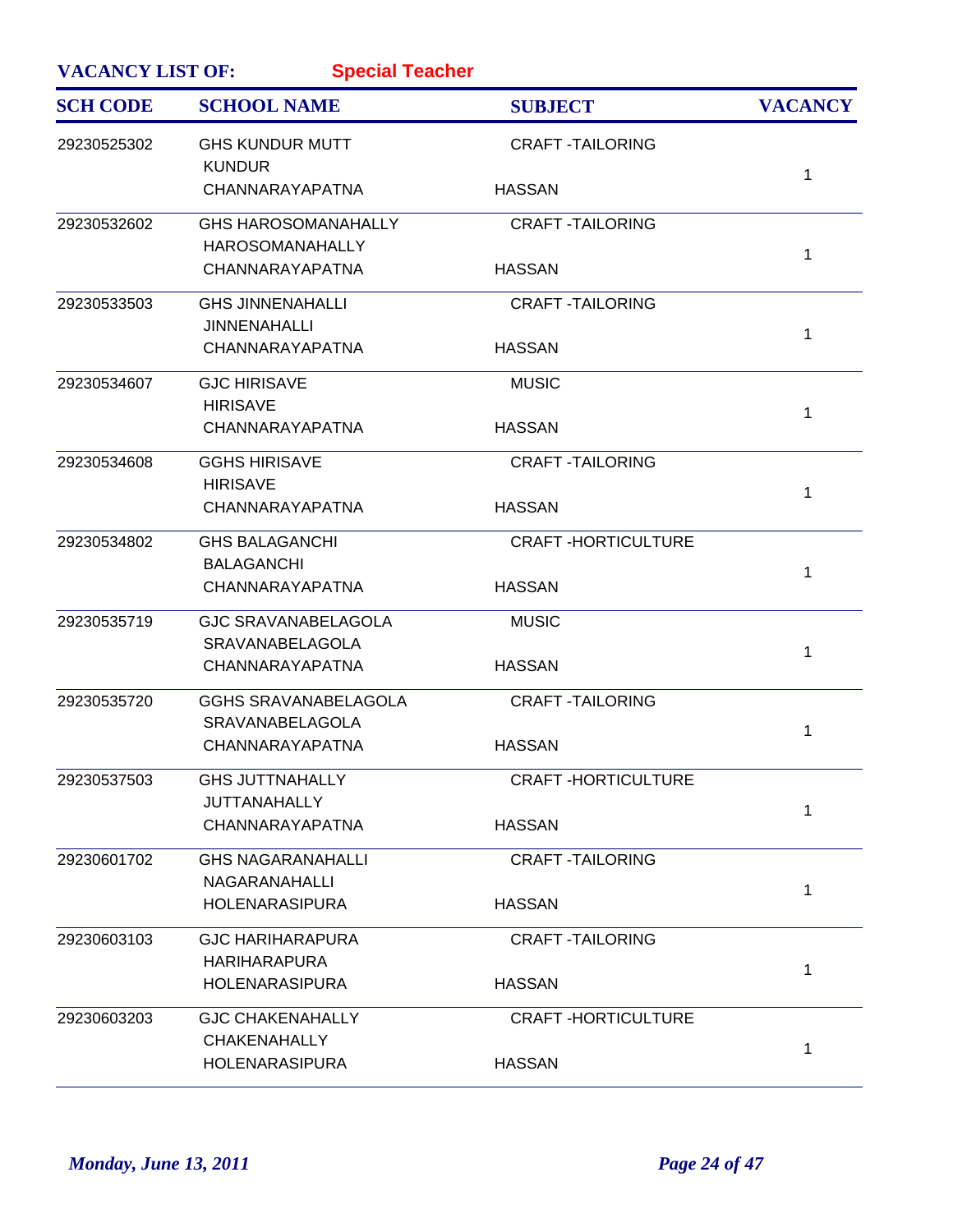| <b>VACANCY LIST OF:</b> | <b>Special Teacher</b>                             |                           |                |
|-------------------------|----------------------------------------------------|---------------------------|----------------|
| <b>SCH CODE</b>         | <b>SCHOOL NAME</b>                                 | <b>SUBJECT</b>            | <b>VACANCY</b> |
| 29230603802             | <b>GHS BEDIGANAHALLY</b><br><b>BEDIGANAHALLY</b>   | <b>CRAFT-TAILORING</b>    |                |
|                         | <b>HOLENARASIPURA</b>                              | <b>HASSAN</b>             | 1              |
| 29230604104             | <b>GHS GUDDENAHALLY</b>                            | <b>CRAFT-HORTICULTURE</b> |                |
|                         | <b>KYATANAHALLY</b><br><b>HOLENARASIPURA</b>       | <b>HASSAN</b>             | 1              |
| 29230608103             | <b>GHS HANGARAHALLY</b>                            | <b>CRAFT-TAILORING</b>    |                |
|                         | <b>HANGARAHALLY</b><br><b>HOLENARASIPURA</b>       | <b>HASSAN</b>             | 1              |
| 29230615402             | <b>GHS ATTICHOWDENAHALLY</b>                       | <b>CRAFT-HORTICULTURE</b> |                |
|                         | <b>ATTICHOWDENAHALLY</b><br><b>HOLENARASIPURA</b>  | <b>HASSAN</b>             | 1              |
| 29230615602             | <b>GHS BANUKUPPE</b><br><b>BANUKUPPE</b>           | <b>CRAFT-HORTICULTURE</b> |                |
|                         | <b>HOLENARASIPURA</b>                              | <b>HASSAN</b>             | 1              |
| 29230616102             | <b>GHS HADAVANAHALLY</b>                           | <b>CRAFT-HORTICULTURE</b> |                |
|                         | HADAVANALLY(AGRAHARAGATE)<br><b>HOLENARASIPURA</b> | <b>HASSAN</b>             | 1              |
| 29230617502             | <b>GHS SINGAPURA</b><br><b>SINGAPURA</b>           | <b>CRAFT-TAILORING</b>    |                |
|                         | <b>HOLENARASIPURA</b>                              | <b>HASSAN</b>             | 1              |
| 29230617701             | <b>GJC MUDALHIPPE</b>                              | <b>CRAFT-TAILORING</b>    |                |
|                         | <b>MUDALAHIPPE</b><br><b>HOLENARASIPURA</b>        | <b>HASSAN</b>             | 1              |
| 29230618202             | <b>GHS GANNIKADA</b>                               | <b>CRAFT-HORTICULTURE</b> |                |
|                         | <b>GANNIKADA</b><br><b>HOLENARASIPURA</b>          | <b>HASSAN</b>             | 1              |
| 29230620202             | <b>GJC DEVARAMUDDANAHALLY</b>                      | <b>CRAFT-TAILORING</b>    |                |
|                         | DEVARAMUDDANAHALLY<br><b>HOLENARASIPURA</b>        | <b>HASSAN</b>             | 1              |
| 29230623503             | <b>GHS NIDUVANI</b>                                | <b>CRAFT-HORTICULTURE</b> |                |
|                         | <b>NIDUVANI</b><br><b>HOLENARASIPURA</b>           | <b>HASSAN</b>             | 1              |
| 29230700105             | <b>GJC MOSALE HOSAHALLY</b>                        | <b>MUSIC</b>              |                |
|                         | <b>MOSALE HOSAHALLY</b><br><b>HASSAN</b>           | <b>HASSAN</b>             | 1              |
|                         |                                                    |                           |                |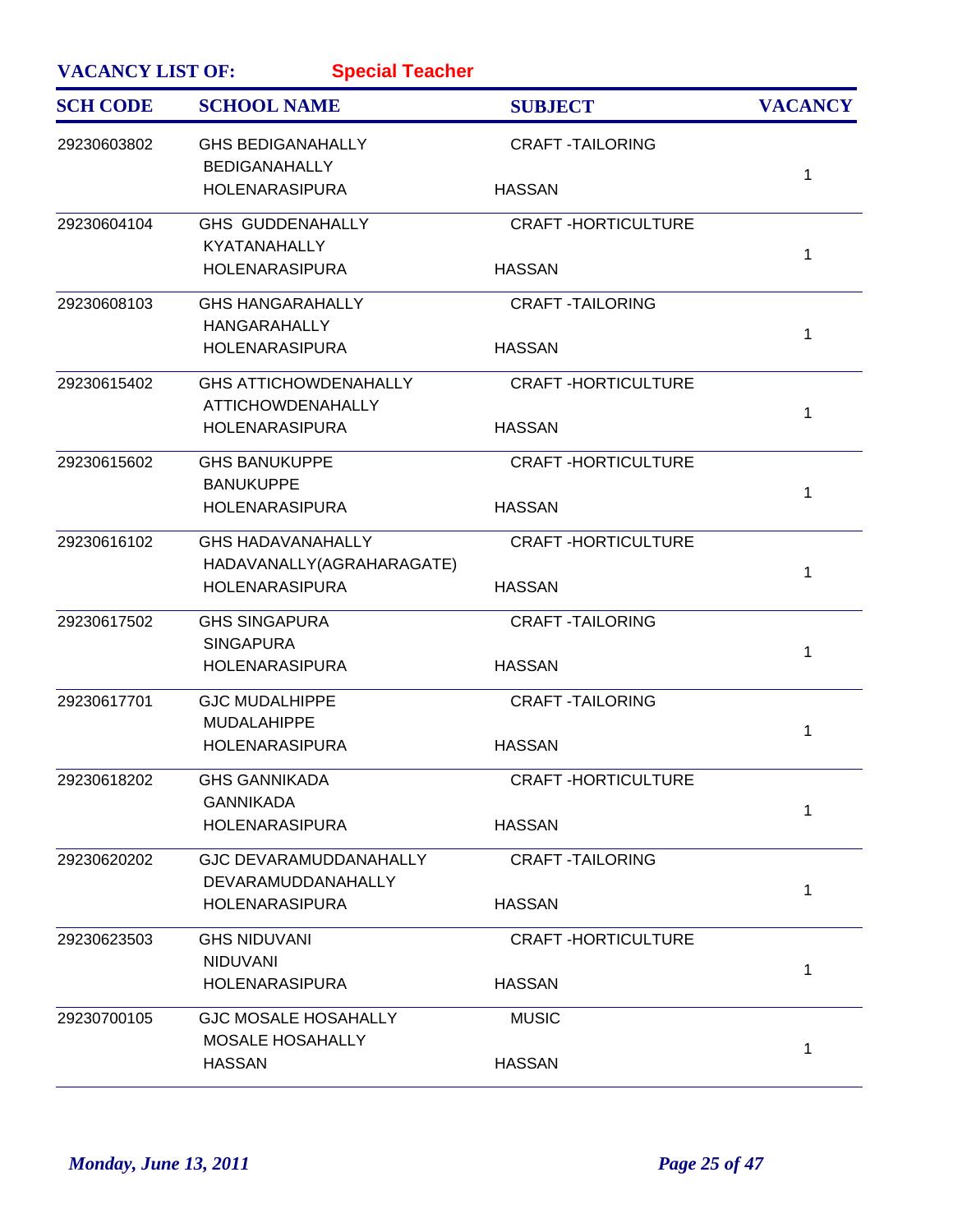| <b>VACANCY LIST OF:</b><br><b>Special Teacher</b> |                                                    |                           |                |  |
|---------------------------------------------------|----------------------------------------------------|---------------------------|----------------|--|
| <b>SCH CODE</b>                                   | <b>SCHOOL NAME</b>                                 | <b>SUBJECT</b>            | <b>VACANCY</b> |  |
| 29230700504                                       | <b>GHS ANKAPURA</b><br><b>ANKAPURA</b>             | <b>CRAFT-HORTICULTURE</b> |                |  |
|                                                   | <b>HASSAN</b>                                      | <b>HASSAN</b>             | 1              |  |
| 29230704303                                       | <b>GHS MARKULI</b><br><b>MARKULI</b>               | <b>CRAFT-HORTICULTURE</b> | 1              |  |
|                                                   | <b>HASSAN</b>                                      | <b>HASSAN</b>             |                |  |
| 29230706502                                       | <b>GHS MUTTIGE HIRIHALLI</b><br><b>MUTTIGE</b>     | <b>CRAFT-HORTICULTURE</b> | 1              |  |
|                                                   | <b>HASSAN</b>                                      | <b>HASSAN</b>             |                |  |
| 29230707406                                       | GHS VIDYA NAGARA HASSAN<br><b>SATYAMANGALA</b>     | <b>DRAMA</b>              | 1              |  |
|                                                   | <b>HASSAN</b>                                      | <b>HASSAN</b>             |                |  |
| 29230711602                                       | <b>GHS BASAVAGHATTA</b><br><b>BASAVAGHATTA</b>     | <b>CRAFT-TAILORING</b>    | 1              |  |
|                                                   | <b>HASSAN</b>                                      | <b>HASSAN</b>             |                |  |
| 29230712204                                       | <b>GHS CHIKKAKADALURU</b><br>CHIKKAKADALURU        | <b>CRAFT-HORTICULTURE</b> | 1              |  |
|                                                   | <b>HASSAN</b>                                      | <b>HASSAN</b>             |                |  |
| 29230713802                                       | <b>GHS ATTAVARA</b><br><b>ATTAVARA</b>             | <b>CRAFT-HORTICULTURE</b> | 1              |  |
|                                                   | <b>HASSAN</b>                                      | <b>HASSAN</b>             |                |  |
| 29230714402                                       | <b>GHS GOPANAHALLY</b><br><b>GOPANAHALLY</b>       | <b>CRAFT-HORTICULTURE</b> | 1              |  |
|                                                   | <b>HASSAN</b>                                      | <b>HASSAN</b>             |                |  |
| 29230715602                                       | <b>GHS KALLAHAALY</b><br>KALLAHALLY                | <b>CRAFT-HORTICULTURE</b> | 1              |  |
|                                                   | <b>HASSAN</b>                                      | <b>HASSAN</b>             |                |  |
| 29230720302                                       | <b>GHS DODDAKONDAGULA</b><br><b>DODDAKONDAGULA</b> | <b>CRAFT-HORTICULTURE</b> | 1              |  |
|                                                   | <b>HASSAN</b>                                      | <b>HASSAN</b>             |                |  |
| 29230726102                                       | GHS S. DEVIHALLY<br><b>DEVIHALLY</b>               | <b>MUSIC</b>              | 1              |  |
|                                                   | <b>HASSAN</b>                                      | <b>HASSAN</b>             |                |  |
| 29230728702                                       | <b>GHS SANTHE KOPPALU</b><br><b>SANTHE KOPPALU</b> | <b>CRAFT-HORTICULTURE</b> | 1              |  |
|                                                   | <b>HASSAN</b>                                      | <b>HASSAN</b>             |                |  |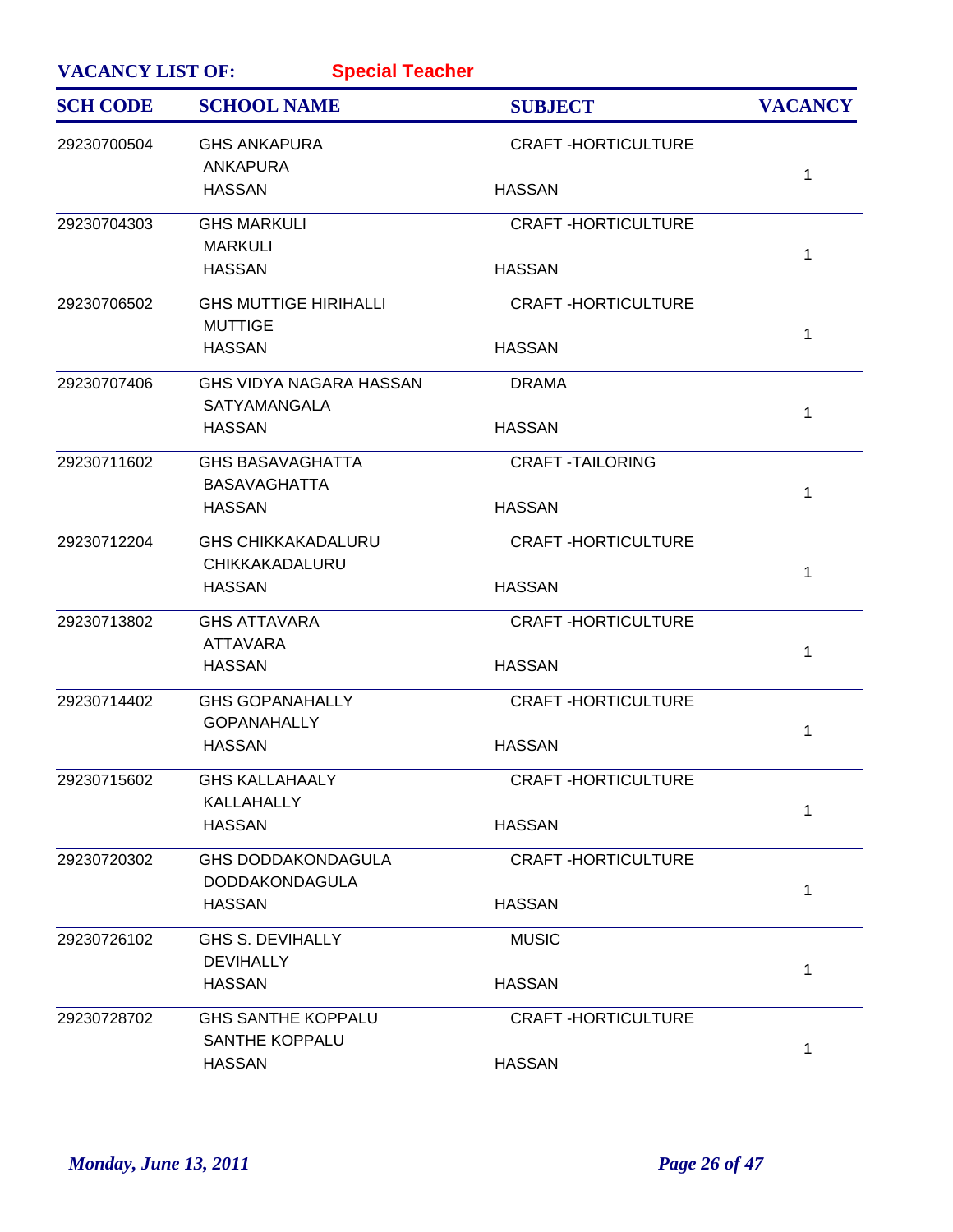| <b>VACANCY LIST OF:</b><br><b>Special Teacher</b> |                                                     |                           |                |
|---------------------------------------------------|-----------------------------------------------------|---------------------------|----------------|
| <b>SCH CODE</b>                                   | <b>SCHOOL NAME</b>                                  | <b>SUBJECT</b>            | <b>VACANCY</b> |
| 29230732602                                       | <b>GHS DODDAGADDAVALLI</b><br><b>DODDGADDAVALLI</b> | <b>MUSIC</b>              |                |
|                                                   | <b>HASSAN</b>                                       | <b>HASSAN</b>             | 1              |
| 29230800202                                       | <b>GHS UDEVARA</b>                                  | <b>MUSIC</b>              |                |
|                                                   | <b>UDEVARA</b><br><b>SAKALESHAPURA</b>              | <b>HASSAN</b>             | 1              |
| 29230800802                                       | <b>GHS SUNDEKERE</b>                                | <b>CRAFT-TAILORING</b>    |                |
|                                                   | <b>BIRADAHALLI</b><br><b>SAKALESHAPURA</b>          | <b>HASSAN</b>             | 1              |
| 29230802802                                       | <b>GHS KUMBARADI</b>                                | <b>CRAFT-HORTICULTURE</b> |                |
|                                                   | <b>KUMBARADI</b><br><b>SAKALESHAPURA</b>            | <b>HASSAN</b>             | 1              |
| 29230805105                                       | <b>GHS MARANAHALLY</b>                              | <b>MUSIC</b>              |                |
|                                                   | <b>HEGADDE</b><br><b>SAKALESHAPURA</b>              | <b>HASSAN</b>             | 1              |
| 29230806939                                       | <b>GGHS SAKALESHPURA</b>                            | <b>MUSIC</b>              |                |
|                                                   | <b>SAKALESHPURA</b><br><b>SAKALESHAPURA</b>         | <b>HASSAN</b>             | 1              |
| 29230808102                                       | <b>GHS ADARAVALLY</b>                               | <b>CRAFT-HORTICULTURE</b> |                |
|                                                   | ADARVALLI<br><b>SAKALESHAPURA</b>                   | <b>HASSAN</b>             | 1              |
| 29230812502                                       | <b>GHS ECHALABEEDU</b>                              | <b>MUSIC</b>              |                |
|                                                   | <b>EACHALABEEDU</b><br><b>SAKALESHAPURA</b>         | <b>HASSAN</b>             | 1              |
| 29230813402                                       | <b>GHS HONGADAHALLA</b>                             | <b>CRAFT-HORTICULTURE</b> |                |
|                                                   | HONGADAHALLA<br><b>SAKALESHAPURA</b>                | <b>HASSAN</b>             | 1              |
| 29240101703                                       | <b>GPUC VAMADA PADAVU</b>                           | <b>CRAFT-TAILORING</b>    |                |
|                                                   | <b>BANTWAL</b><br><b>BANTWAL</b>                    | DAKSHINA KANNADA          | 1              |
| 29240102205                                       | <b>GHS SOORYA</b>                                   | <b>CRAFT-HORTICULTURE</b> |                |
|                                                   | <b>BANTWAL</b><br><b>BANTWAL</b>                    | DAKSHINA KANNADA          | 1              |
| 29240102605                                       | <b>GHS KADESIVALYA</b>                              | <b>CRAFT-TAILORING</b>    |                |
|                                                   | <b>BANTWAL</b><br><b>BANTWAL</b>                    | DAKSHINA KANNADA          | 1              |
|                                                   |                                                     |                           |                |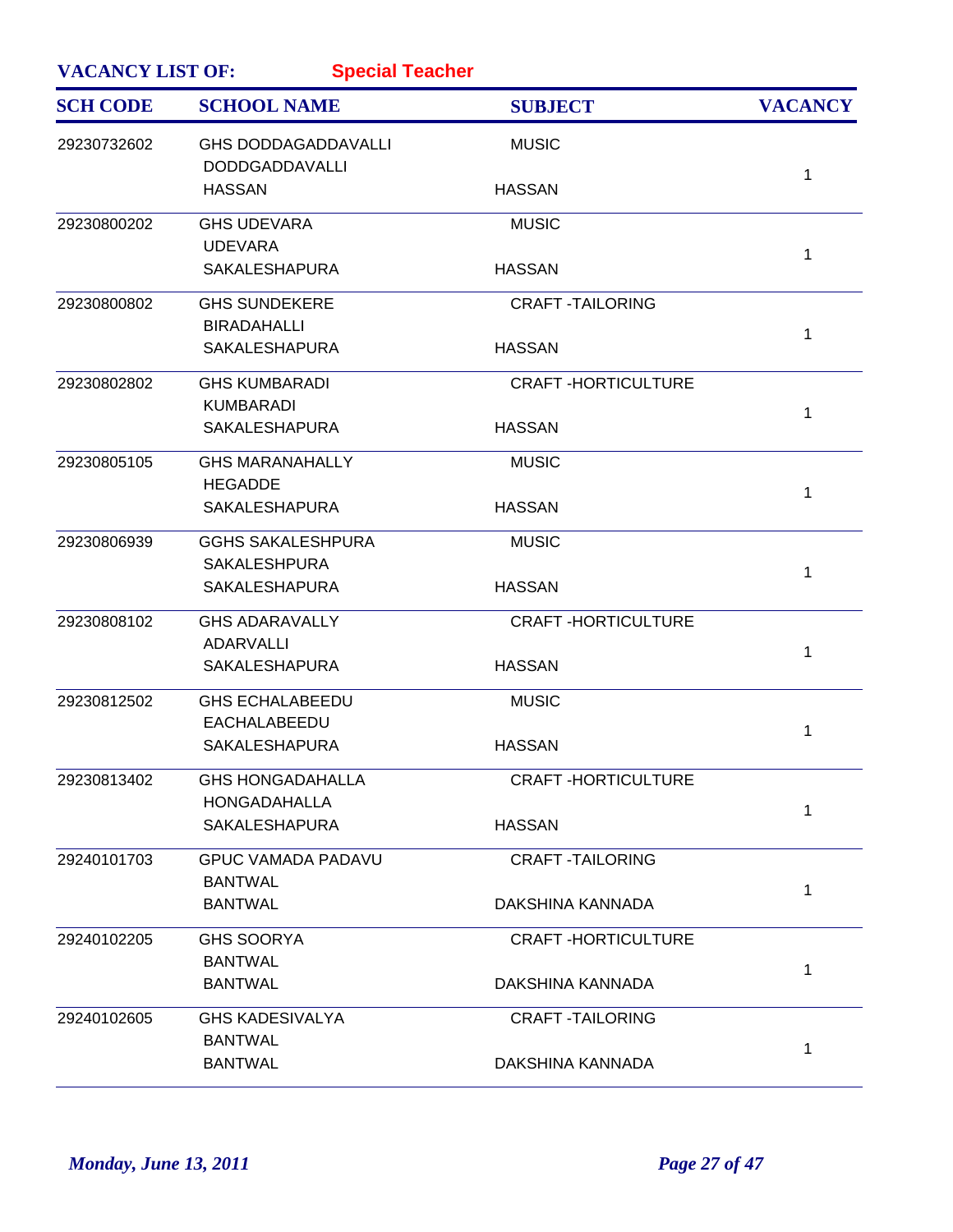| <b>VACANCY LIST OF:</b> | <b>Special Teacher</b>                        |                           |                |
|-------------------------|-----------------------------------------------|---------------------------|----------------|
| <b>SCH CODE</b>         | <b>SCHOOL NAME</b>                            | <b>SUBJECT</b>            | <b>VACANCY</b> |
| 29240103003             | <b>GHS POLALI</b><br><b>BANTWAL</b>           | <b>CRAFT-HORTICULTURE</b> |                |
|                         | <b>BANTWAL</b>                                | DAKSHINA KANNADA          | 1              |
| 29240103305             | <b>GHS KAVALA KATTE</b><br><b>BANTWAL</b>     | <b>CRAFT-HORTICULTURE</b> | 1              |
|                         | <b>BANTWAL</b>                                | DAKSHINA KANNADA          |                |
| 29240103406             | GHS KAVALA PADOORU VAGGA<br><b>BANTWAL</b>    | <b>CRAFT-HORTICULTURE</b> | 1              |
|                         | <b>BANTWAL</b>                                | DAKSHINA KANNADA          |                |
| 29240103914             | <b>GHS NARSA MAIDANA</b><br><b>BANTWAL</b>    | <b>CRAFT-HORTICULTURE</b> | 1              |
|                         | <b>BANTWAL</b>                                | DAKSHINA KANNADA          |                |
| 29240103915             | <b>GHS KOLANDU KADUMATA</b><br><b>BANTWAL</b> | <b>CRAFT-HORTICULTURE</b> | 1              |
|                         | <b>BANTWAL</b>                                | DAKSHINA KANNADA          |                |
| 29240104405             | <b>GPUC KURNADU</b><br><b>BANTWAL</b>         | <b>DRAWING</b>            | 1              |
|                         | <b>BANTWAL</b>                                | DAKSHINA KANNADA          |                |
| 29240104506             | <b>GHS MANCHI KUKKAJE</b><br><b>BANTWAL</b>   | <b>CRAFT-HORTICULTURE</b> | 1              |
|                         | <b>BANTWAL</b>                                | DAKSHINA KANNADA          |                |
| 29240104705             | <b>GHS MURUVA MANILA</b><br><b>BANTWAL</b>    | <b>CRAFT-TAILORING</b>    | 1              |
|                         | <b>BANTWAL</b>                                | DAKSHINA KANNADA          |                |
| 29240105306             | <b>GPUC MONTTE PADAVU</b><br><b>BANTWAL</b>   | <b>CRAFT-HORTICULTURE</b> | 1              |
|                         | <b>BANTWAL</b>                                | DAKSHINA KANNADA          |                |
| 29240105404             | <b>GHS NAVOORU</b><br><b>BANTWAL</b>          | <b>CRAFT-TAILORING</b>    | 1              |
|                         | <b>BANTWAL</b>                                | DAKSHINA KANNADA          |                |
| 29240105703             | <b>GHS PANJIKALLU</b><br><b>BANTWAL</b>       | <b>CRAFT-TAILORING</b>    |                |
|                         | <b>BANTWAL</b>                                | DAKSHINA KANNADA          | 1              |
| 29240106104             | <b>GHS NAYANADU</b><br><b>BANTWAL</b>         | <b>CRAFT-TAILORING</b>    |                |
|                         | <b>BANTWAL</b>                                | DAKSHINA KANNADA          | 1              |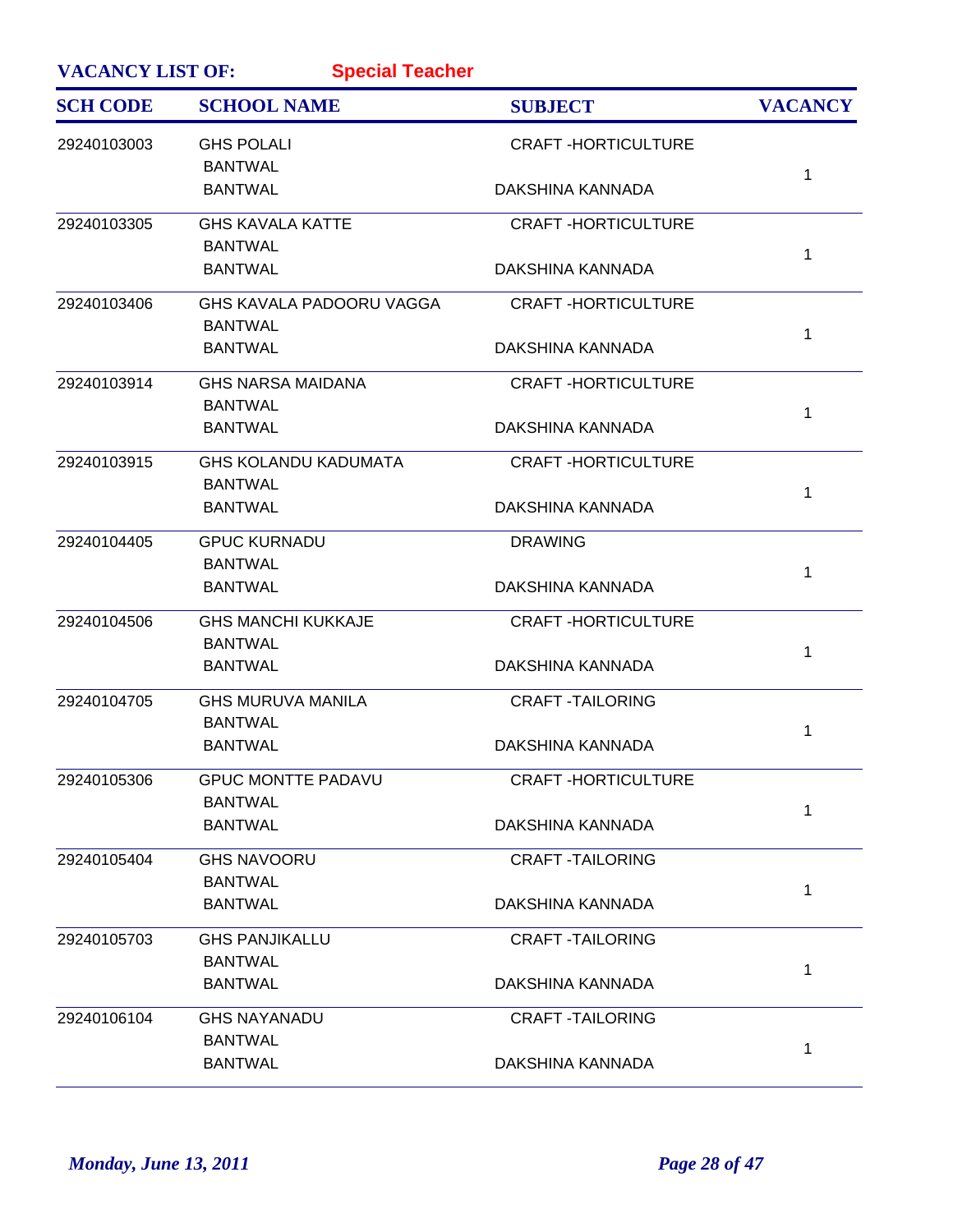| <b>VACANCY LIST OF:</b><br><b>Special Teacher</b> |                         |                           |                |
|---------------------------------------------------|-------------------------|---------------------------|----------------|
| <b>SCH CODE</b>                                   | <b>SCHOOL NAME</b>      | <b>SUBJECT</b>            | <b>VACANCY</b> |
| 29240106305                                       | <b>GHS SUJEERU</b>      | <b>DRAWING</b>            |                |
|                                                   | <b>BANTWAL</b>          |                           | 1              |
|                                                   | <b>BANTWAL</b>          | DAKSHINA KANNADA          |                |
| 29240106502                                       | <b>GHS KOILA</b>        | <b>CRAFT-TAILORING</b>    |                |
|                                                   | <b>BANTWAL</b>          |                           | 1              |
|                                                   | <b>BANTWAL</b>          | <b>DAKSHINA KANNADA</b>   |                |
| 29240106705                                       | <b>GHS NANDAVARA</b>    | <b>CRAFT-HORTICULTURE</b> |                |
|                                                   | <b>BANTWAL</b>          |                           | 1              |
|                                                   | <b>BANTWAL</b>          | DAKSHINA KANNADA          |                |
| 29240106805                                       | <b>GHS SAJEEPA NADU</b> | <b>CRAFT-HORTICULTURE</b> |                |
|                                                   | <b>BANTWAL</b>          |                           | 1              |
|                                                   | <b>BANTWAL</b>          | DAKSHINA KANNADA          |                |
| 29240107003                                       | <b>GHS SALETTETTURU</b> | <b>CRAFT-HORTICULTURE</b> |                |
|                                                   | <b>BANTWAL</b>          |                           | 1              |
|                                                   | <b>BANTWAL</b>          | DAKSHINA KANNADA          |                |
| 29240107205                                       | <b>GHS SARAPADY</b>     | <b>CRAFT-TAILORING</b>    |                |
|                                                   | <b>BANTWAL</b>          |                           | $\mathbf{1}$   |
|                                                   | <b>BANTWAL</b>          | DAKSHINA KANNADA          |                |
| 29240107302                                       | <b>GHS SAMBOORU</b>     | <b>CRAFT-TAILORING</b>    |                |
|                                                   | <b>BANTWAL</b>          |                           | 1              |
|                                                   | <b>BANTWAL</b>          | DAKSHINA KANNADA          |                |
| 29240109202                                       | <b>GHS AJJIBETTU</b>    | <b>CRAFT-HORTICULTURE</b> |                |
|                                                   | <b>BANTWAL</b>          |                           | 1              |
|                                                   | <b>BANTWAL</b>          | DAKSHINA KANNADA          |                |
| 29240109304                                       | <b>GHS KODANGE</b>      | <b>CRAFT-HORTICULTURE</b> |                |
|                                                   | <b>BANTWAL</b>          |                           | 1              |
|                                                   | <b>BANTWAL</b>          | DAKSHINA KANNADA          |                |
| 29240201004                                       | <b>GHS KAKKINJE</b>     | <b>CRAFT-HORTICULTURE</b> |                |
|                                                   | <b>BELTHANGADY</b>      |                           | 1              |
|                                                   | <b>BELTHANGADY</b>      | DAKSHINA KANNADA          |                |
| 29240201503                                       | <b>GHS ARASINAMAKKI</b> | <b>CRAFT-HORTICULTURE</b> |                |
|                                                   | <b>BELTHANGADY</b>      |                           | 1              |
|                                                   | <b>BELTHANGADY</b>      | DAKSHINA KANNADA          |                |
| 29240202004                                       | <b>GHS KAYARTHADKA</b>  | <b>CRAFT-TAILORING</b>    |                |
|                                                   | <b>BELTHANGADY</b>      |                           | 1              |
|                                                   | <b>BELTHANGADY</b>      | DAKSHINA KANNADA          |                |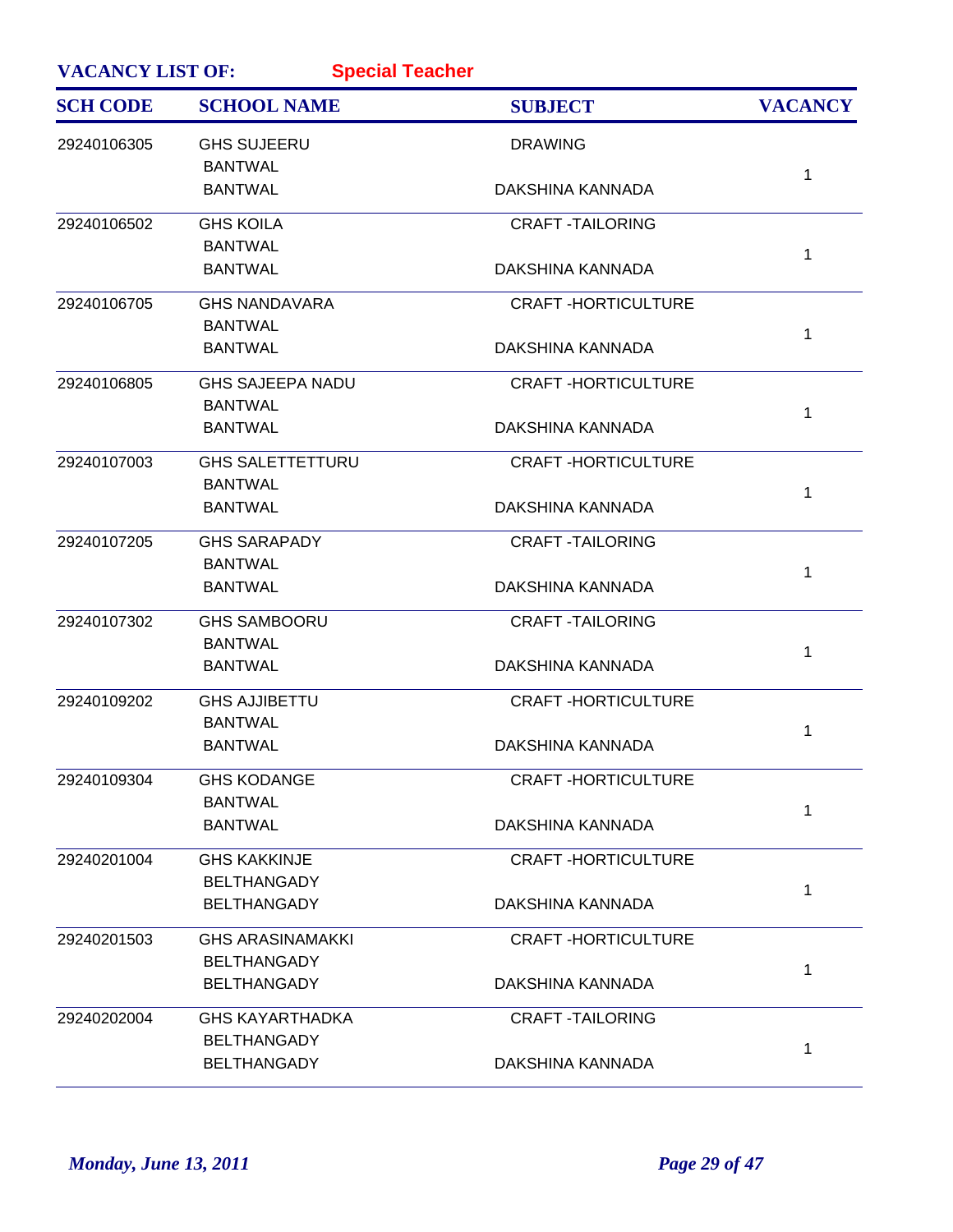| <b>VACANCY LIST OF:</b> | <b>Special Teacher</b>                   |                           |                |
|-------------------------|------------------------------------------|---------------------------|----------------|
| <b>SCH CODE</b>         | <b>SCHOOL NAME</b>                       | <b>SUBJECT</b>            | <b>VACANCY</b> |
| 29240202104             | <b>GHS GERUKATTE</b>                     | <b>CRAFT-HORTICULTURE</b> |                |
|                         | <b>BELTHANGADY</b><br><b>BELTHANGADY</b> | DAKSHINA KANNADA          | 1              |
| 29240203002             | <b>GHS KOKRADY</b>                       | <b>CRAFT -TAILORING</b>   |                |
|                         | <b>BELTHANGADY</b>                       |                           | 1              |
|                         | <b>BELTHANGADY</b>                       | DAKSHINA KANNADA          |                |
| 29240203106             | <b>GHS KOYYURU</b>                       | <b>CRAFT -TAILORING</b>   |                |
|                         | <b>BELTHANGADY</b>                       |                           | 1              |
|                         | <b>BELTHANGADY</b>                       | DAKSHINA KANNADA          |                |
| 29240203907             | <b>GHS MACHINA</b>                       | <b>DRAWING</b>            |                |
|                         | <b>BELTHANGADY</b>                       |                           | 1              |
|                         | <b>BELTHANGADY</b>                       | DAKSHINA KANNADA          |                |
| 29240204304             | <b>GHS KAJOOR MITTABAGILU</b>            | <b>DRAWING</b>            |                |
|                         | <b>BELTHANGADY</b>                       |                           | 1              |
|                         | <b>BELTHANGADY</b>                       | DAKSHINA KANNADA          |                |
| 29240204405             | <b>GHS BULERI MOGRU</b>                  | <b>CRAFT-TAILORING</b>    |                |
|                         | <b>BELTHANGADY</b>                       |                           | 1              |
|                         | <b>BELTHANGADY</b>                       | DAKSHINA KANNADA          |                |
| 29240204806             | <b>GHS NADA</b>                          | <b>CRAFT -TAILORING</b>   |                |
|                         | <b>BELTHANGADY</b>                       |                           | 1              |
|                         | <b>BELTHANGADY</b>                       | DAKSHINA KANNADA          |                |
| 29240205404             | <b>GHS NIDLE</b>                         | <b>CRAFT -TAILORING</b>   |                |
|                         | <b>BELTHANGADY</b>                       |                           | 1              |
|                         | <b>BELTHANGADY</b>                       | DAKSHINA KANNADA          |                |
| 29240205702             | <b>GHS PADANGADY</b>                     | <b>CRAFT-HORTICULTURE</b> |                |
|                         | <b>BELTHANGADY</b>                       |                           | $\mathbf{1}$   |
|                         | <b>BELTHANGADY</b>                       | DAKSHINA KANNADA          |                |
| 29240206303             | <b>GHS PUTTILA</b>                       | <b>CRAFT-TAILORING</b>    |                |
|                         | <b>BELTHANGADY</b>                       |                           | 1              |
|                         | <b>BELTHANGADY</b>                       | DAKSHINA KANNADA          |                |
| 29240206503             | <b>GHS SAVANALU</b>                      | <b>CRAFT-HORTICULTURE</b> |                |
|                         | <b>BELTHANGADY</b>                       |                           | 1              |
|                         | <b>BELTHANGADY</b>                       | DAKSHINA KANNADA          |                |
| 29240207712             | GHS, HALEPETE UJIRE                      | <b>CRAFT-HORTICULTURE</b> |                |
|                         | <b>UJIRE</b>                             |                           | 1              |
|                         | <b>BELTHANGADY</b>                       | DAKSHINA KANNADA          |                |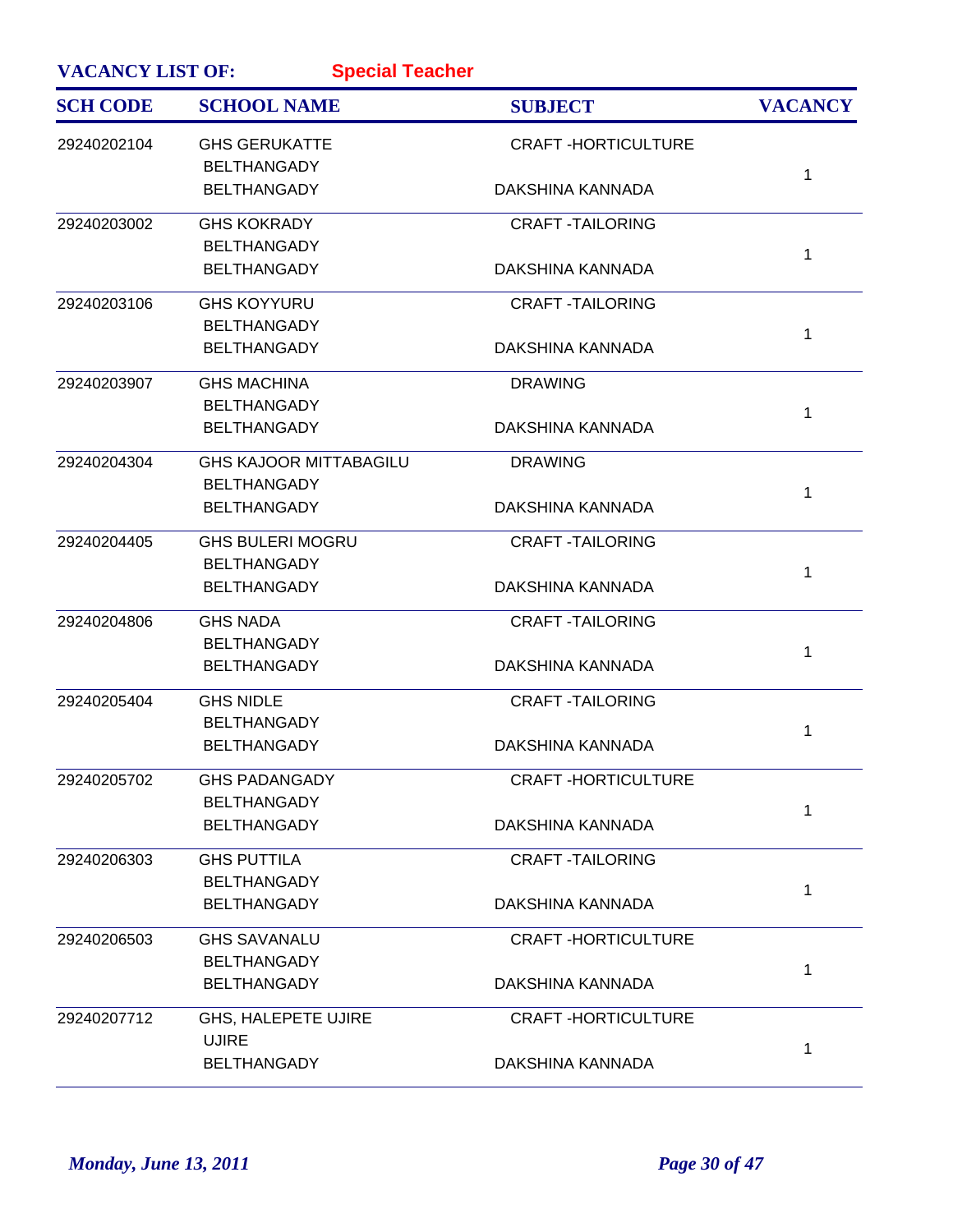| <b>VACANCY LIST OF:</b> | <b>Special Teacher</b>     |                           |                |
|-------------------------|----------------------------|---------------------------|----------------|
| <b>SCH CODE</b>         | <b>SCHOOL NAME</b>         | <b>SUBJECT</b>            | <b>VACANCY</b> |
| 29240300404             | <b>GHS KAVOOR</b>          | <b>MUSIC</b>              |                |
|                         | <b>MANGALORE CITY</b>      |                           | 1              |
|                         | <b>MANGALORE CITY</b>      | DAKSHINA KANNADA          |                |
| 29240300903             | <b>GHS NALYAPADAVU</b>     | <b>CRAFT-TAILORING</b>    |                |
|                         | <b>MANGALORE CITY</b>      |                           | 1              |
|                         | <b>MANGALORE CITY</b>      | DAKSHINA KANNADA          |                |
| 29240301504             | <b>GHS BOKKAPATNA</b>      | <b>CRAFT-TAILORING</b>    |                |
|                         | <b>MANGALORE CITY</b>      |                           | 1              |
|                         | <b>MANGALORE CITY</b>      | DAKSHINA KANNADA          |                |
| 29240302807             | <b>GHS BALMATTA</b>        | <b>DRAWING</b>            |                |
|                         | <b>MANGALORE CITY</b>      |                           | 1              |
|                         | <b>MANGALORE CITY</b>      | DAKSHINA KANNADA          |                |
| 29240303203             | <b>GHS BANDAR</b>          | <b>CRAFT-TAILORING</b>    |                |
|                         | <b>MANGALORE CITY</b>      |                           | 1              |
|                         | <b>MANGALORE CITY</b>      | DAKSHINA KANNADA          |                |
| 29240303402             | <b>GHS PRASTICING</b>      | <b>DRAWING</b>            |                |
|                         | <b>MANGALORE CITY</b>      |                           | 1              |
|                         | <b>MANGALORE CITY</b>      | DAKSHINA KANNADA          |                |
| 29240304109             | <b>GHS ATTAVARA</b>        | <b>CRAFT-TAILORING</b>    |                |
|                         | MANGALORE CITY             |                           | 1              |
|                         | <b>MANGALORE CITY</b>      | DAKSHINA KANNADA          |                |
| 29240401006             | <b>GHS BILIYURU KATTE'</b> | <b>CRAFT-TAILORING</b>    |                |
|                         | <b>PUTTUR</b>              |                           | 1              |
|                         | <b>PUTTUR</b>              | DAKSHINA KANNADA          |                |
| 29240401608             | <b>GHS IRDE UPPALIGE</b>   | <b>DRAWING</b>            |                |
|                         | <b>PUTTUR</b>              |                           | 1              |
|                         | <b>PUTTUR</b>              | DAKSHINA KANNADA          |                |
| 29240402003             | <b>GHS DOLPADY</b>         | <b>CRAFT-TAILORING</b>    |                |
|                         | <b>PUTTUR</b>              |                           | 1              |
|                         | <b>PUTTUR</b>              | DAKSHINA KANNADA          |                |
| 29240402605             | <b>GHS KABAKA</b>          | <b>CRAFT-TAILORING</b>    |                |
|                         | <b>PUTTUR</b>              |                           | 1              |
|                         | <b>PUTTUR</b>              | DAKSHINA KANNADA          |                |
| 29240402706             | <b>GHS KADABA</b>          | <b>CRAFT-HORTICULTURE</b> |                |
|                         | <b>PUTTUR</b>              |                           | 1              |
|                         | <b>PUTTUR</b>              | DAKSHINA KANNADA          |                |
|                         |                            |                           |                |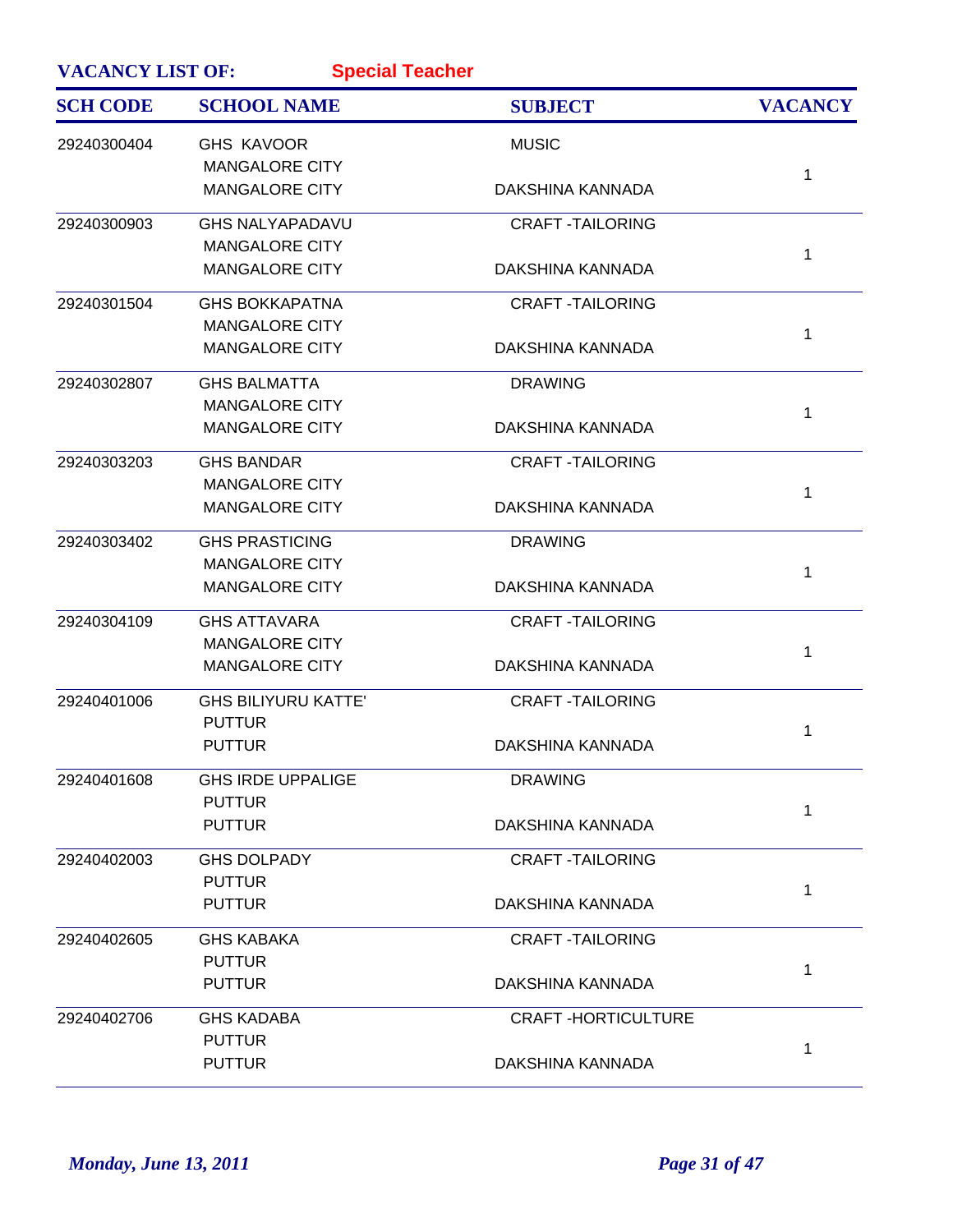| <b>VACANCY LIST OF:</b> | <b>Special Teacher</b>                       |                           |                |
|-------------------------|----------------------------------------------|---------------------------|----------------|
| <b>SCH CODE</b>         | <b>SCHOOL NAME</b>                           | <b>SUBJECT</b>            | <b>VACANCY</b> |
| 29240402903             | <b>GHS KANIYURU</b><br><b>PUTTUR</b>         | <b>CRAFT-HORTICULTURE</b> | 1              |
|                         | <b>PUTTUR</b>                                | DAKSHINA KANNADA          |                |
| 29240403402             | <b>GHS SANTHI NAGARA</b><br><b>PUTTUR</b>    | <b>CRAFT-TAILORING</b>    | 1              |
|                         | <b>PUTTUR</b>                                | DAKSHINA KANNADA          |                |
| 29240404002             | <b>GHS KONALU</b><br><b>PUTTUR</b>           | <b>CRAFT-TAILORING</b>    | 1              |
|                         | <b>PUTTUR</b>                                | DAKSHINA KANNADA          |                |
| 29240404905             | <b>GHS PADUBETTU</b><br><b>PUTTUR</b>        | <b>CRAFT-TAILORING</b>    | $\mathbf{1}$   |
|                         | <b>PUTTUR</b>                                | DAKSHINA KANNADA          |                |
| 29240405014             | <b>GHS NETTANIGE MUDNUR</b><br><b>PUTTUR</b> | <b>DRAWING</b>            | 1              |
|                         | <b>PUTTUR</b>                                | DAKSHINA KANNADA          |                |
| 29240405104             | <b>GHS BETTAMPADY</b><br><b>PUTTUR</b>       | <b>MUSIC</b>              | 1              |
|                         | <b>PUTTUR</b>                                | DAKSHINA KANNADA          |                |
| 29240406103             | <b>GHS SARVE</b><br><b>PUTTUR</b>            | <b>CRAFT-HORTICULTURE</b> | 1              |
|                         | <b>PUTTUR</b>                                | DAKSHINA KANNADA          |                |
| 29240500206             | <b>GHS AIVARNADU</b><br><b>SULLIA</b>        | <b>CRAFT-HORTICULTURE</b> | 1              |
|                         | <b>SULLIA</b>                                | DAKSHINA KANNADA          |                |
| 29240500306             | GPUC, PANJA<br><b>AIVATHOKLU</b>             | <b>DRAWING</b>            | $\mathbf{1}$   |
|                         | <b>SULLIA</b>                                | DAKSHINA KANNADA          |                |
| 29240500510             | <b>GPUC ALETTY</b><br><b>SULLIA</b>          | <b>CRAFT-TAILORING</b>    | 1              |
|                         | <b>SULLIA</b>                                | DAKSHINA KANNADA          |                |
| 29240501206             | <b>GPUC BELLARY</b><br><b>SULLIA</b>         | <b>CRAFT-TAILORING</b>    | 1              |
|                         | <b>SULLIA</b>                                | DAKSHINA KANNADA          |                |
| 29240501310             | GHS, ELIMALE<br><b>DEVACHALLA</b>            | <b>DRAWING</b>            | 1              |
|                         | <b>SULLIA</b>                                | DAKSHINA KANNADA          |                |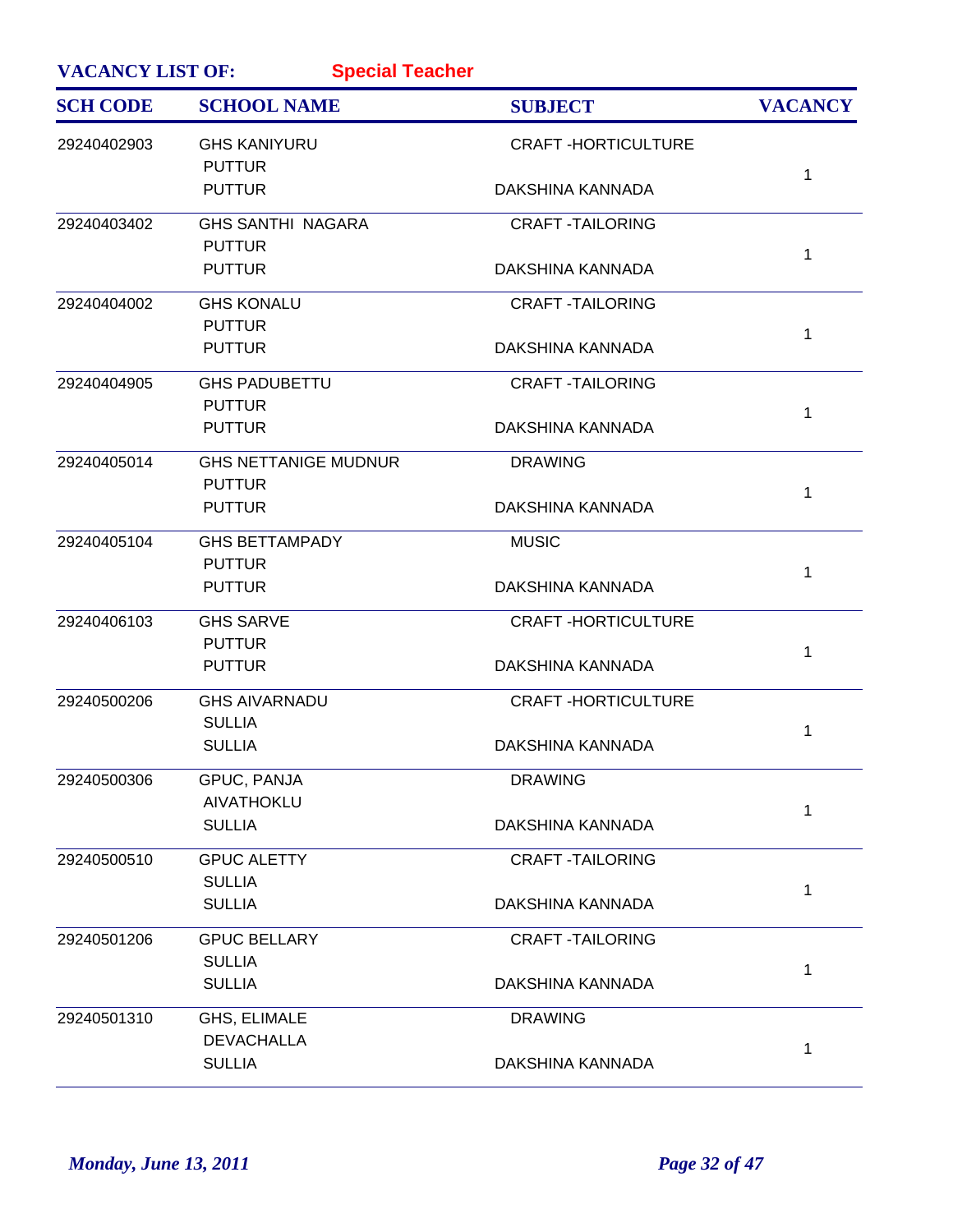| <b>VACANCY LIST OF:</b> | <b>Special Teacher</b>                           |                           |                |
|-------------------------|--------------------------------------------------|---------------------------|----------------|
| <b>SCH CODE</b>         | <b>SCHOOL NAME</b>                               | <b>SUBJECT</b>            | <b>VACANCY</b> |
| 29240501409             | <b>GHS GUTTIGARU</b><br><b>SULLIA</b>            | <b>CRAFT-HORTICULTURE</b> |                |
|                         | <b>SULLIA</b>                                    | DAKSHINA KANNADA          | 1              |
| 29240501502             | <b>GHS HARIHARA PALLATDKA</b><br><b>SULLIA</b>   | <b>CRAFT-HORTICULTURE</b> |                |
|                         | <b>SULLIA</b>                                    | DAKSHINA KANNADA          | 1              |
| 29240503806             | <b>GHS EDAMANGALA</b><br><b>SULLIA</b>           | <b>CRAFT-TAILORING</b>    |                |
|                         | <b>SULLIA</b>                                    | DAKSHINA KANNADA          | 1              |
| 29240504201             | <b>GHS DUGGALADKA</b><br><b>SULLIA</b>           | <b>CRAFT-HORTICULTURE</b> |                |
|                         | <b>SULLIA</b>                                    | DAKSHINA KANNADA          | $\mathbf 1$    |
| 29240504403             | <b>GPUC GANDINAGAR</b>                           | <b>CRAFT-TAILORING</b>    |                |
|                         | <b>SULLIA</b><br><b>SULLIA</b>                   | DAKSHINA KANNADA          | 1              |
| 29240504702             | <b>GPUC SULLIYA</b>                              | <b>DRAWING</b>            |                |
|                         | <b>SULLIA</b><br><b>SULLIA</b>                   | DAKSHINA KANNADA          | 1              |
| 29240504702             | <b>GPUC SULLIYA</b>                              | <b>CRAFT-TAILORING</b>    |                |
|                         | <b>SULLIA</b><br><b>SULLIA</b>                   | DAKSHINA KANNADA          | 1              |
| 29240600505             | <b>GHS MALALI</b>                                | <b>MUSIC</b>              |                |
|                         | <b>MANGALORE TALUK</b><br><b>MANGALORE TALUK</b> | DAKSHINA KANNADA          | 1              |
| 29240600605             | <b>GPUC GURUPURA</b>                             | <b>CRAFT-HORTICULTURE</b> |                |
|                         | <b>MANGALORE TALUK</b><br><b>MANGALORE TALUK</b> | DAKSHINA KANNADA          | 1              |
| 29240601302             | <b>GHS MUTTUR</b>                                | <b>CRAFT-HORTICULTURE</b> |                |
|                         | <b>MANGALORE TALUK</b><br><b>MANGALORE TALUK</b> | DAKSHINA KANNADA          | 1              |
| 29240603105             | <b>GHS HAREKALA NEWPADPU</b>                     | <b>DRAWING</b>            |                |
|                         | <b>MANGALORE TALUK</b><br><b>MANGALORE TALUK</b> | DAKSHINA KANNADA          | 1              |
| 29240603603             | <b>GHS KENJARU</b>                               | <b>CRAFT-HORTICULTURE</b> |                |
|                         | <b>MANGALORE TALUK</b><br><b>MANGALORE TALUK</b> | DAKSHINA KANNADA          | 1              |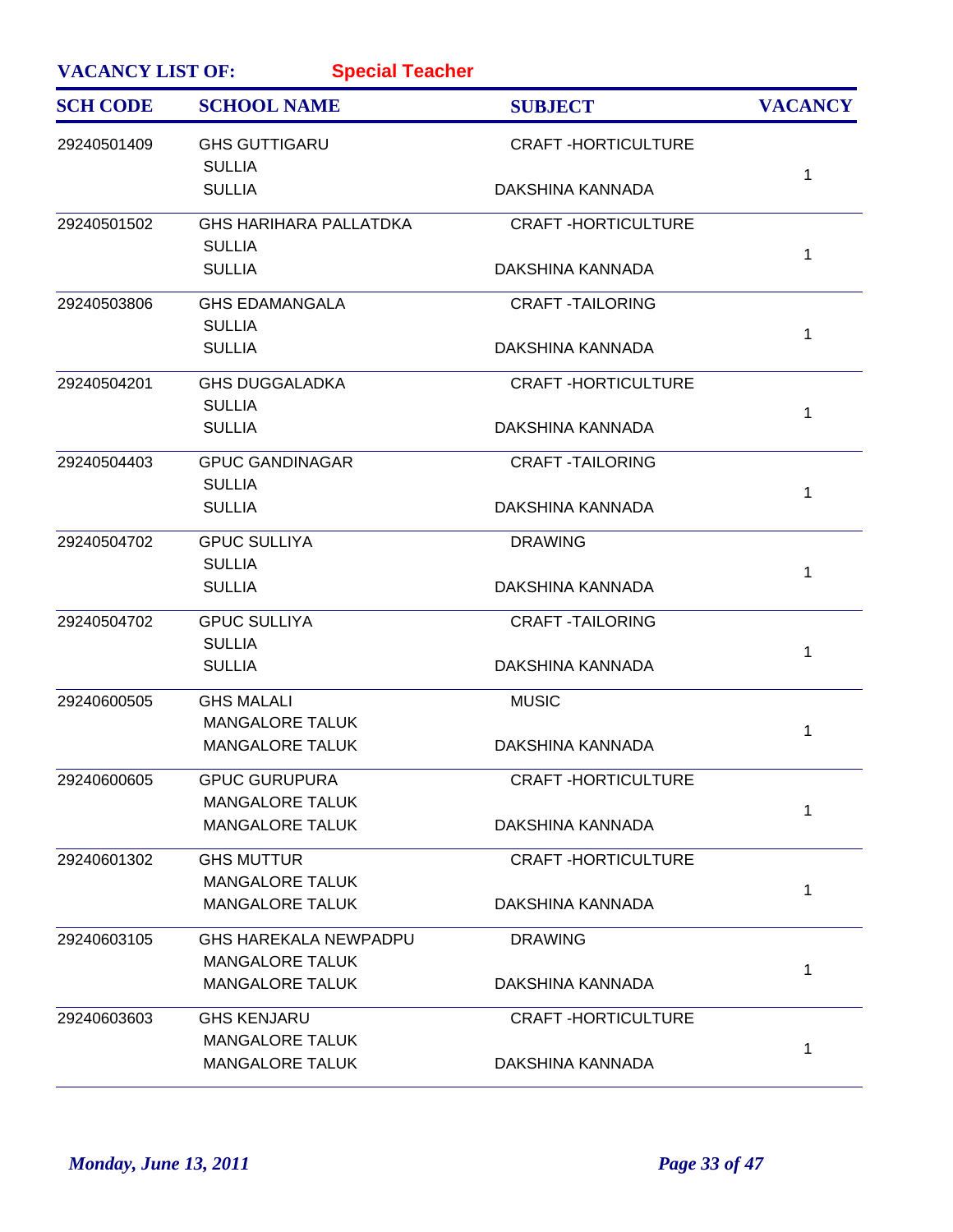| <b>VACANCY LIST OF:</b> | <b>Special Teacher</b>      |                           |                |
|-------------------------|-----------------------------|---------------------------|----------------|
| <b>SCH CODE</b>         | <b>SCHOOL NAME</b>          | <b>SUBJECT</b>            | <b>VACANCY</b> |
| 29240604002             | <b>GHS KEMRAL</b>           | <b>CRAFT-HORTICULTURE</b> |                |
|                         | <b>MANGALORE TALUK</b>      |                           | 1              |
|                         | <b>MANGALORE TALUK</b>      | DAKSHINA KANNADA          |                |
| 29240605008             | <b>GHS KALKATTA</b>         | <b>DRAWING</b>            |                |
|                         | <b>MANGALORE TALUK</b>      |                           | 1              |
|                         | <b>MANGALORE TALUK</b>      | DAKSHINA KANNADA          |                |
| 29240605304             | <b>GHS MOODSEDDE</b>        | <b>CRAFT -TAILORING</b>   |                |
|                         | <b>MANGALORE TALUK</b>      |                           | 1              |
|                         | <b>MANGALORE TALUK</b>      | DAKSHINA KANNADA          |                |
| 29240606106             | <b>GHS PAVOORU</b>          | <b>CRAFT-TAILORING</b>    |                |
|                         | <b>MANGALORE TALUK</b>      |                           | 1              |
|                         | <b>MANGALORE TALUK</b>      | DAKSHINA KANNADA          |                |
| 29240606512             | <b>GHS SOMESWARA UCHILA</b> | <b>CRAFT -TAILORING</b>   |                |
|                         | <b>MANGALORE TALUK</b>      |                           | 1              |
|                         | <b>MANGALORE TALUK</b>      | DAKSHINA KANNADA          |                |
| 29240607306             | <b>GHS JOKATTE</b>          | <b>DRAWING</b>            |                |
|                         | <b>MANGALORE TALUK</b>      |                           | 1              |
|                         | <b>MANGALORE TALUK</b>      | DAKSHINA KANNADA          |                |
| 29240607632             | <b>GHS MELANGADY</b>        | <b>CRAFT-TAILORING</b>    |                |
|                         | <b>MANGALORE TALUK</b>      |                           | 1              |
|                         | <b>MANGALORE TALUK</b>      | DAKSHINA KANNADA          |                |
| 29240608005             | <b>GHS KRISHNAPURA 5</b>    | <b>DRAWING</b>            |                |
|                         | <b>MANGALORE TALUK</b>      |                           | 1              |
|                         | <b>MANGALORE TALUK</b>      | DAKSHINA KANNADA          |                |
| 29240608006             | <b>GPUC KATTPALLA 7</b>     | <b>DRAWING</b>            |                |
|                         | <b>MANGALORE TALUK</b>      |                           | 1              |
|                         | <b>MANGALORE TALUK</b>      | DAKSHINA KANNADA          |                |
| 29240608604             | <b>GHS ANGARAGUNDI</b>      | <b>CRAFT-TAILORING</b>    |                |
|                         | <b>MANGALORE TALUK</b>      |                           | 1              |
|                         | <b>MANGALORE TALUK</b>      | DAKSHINA KANNADA          |                |
| 29240609103             | <b>GHS BENGRE KASABA</b>    | <b>CRAFT-TAILORING</b>    |                |
|                         | <b>MANGALORE TALUK</b>      |                           | 1              |
|                         | <b>MANGALORE TALUK</b>      | DAKSHINA KANNADA          |                |
| 29240609701             | <b>GHS KANNURU</b>          | <b>DRAWING</b>            |                |
|                         | <b>MANGALORE TALUK</b>      |                           | 1              |
|                         | <b>MANGALORE TALUK</b>      | DAKSHINA KANNADA          |                |
|                         |                             |                           |                |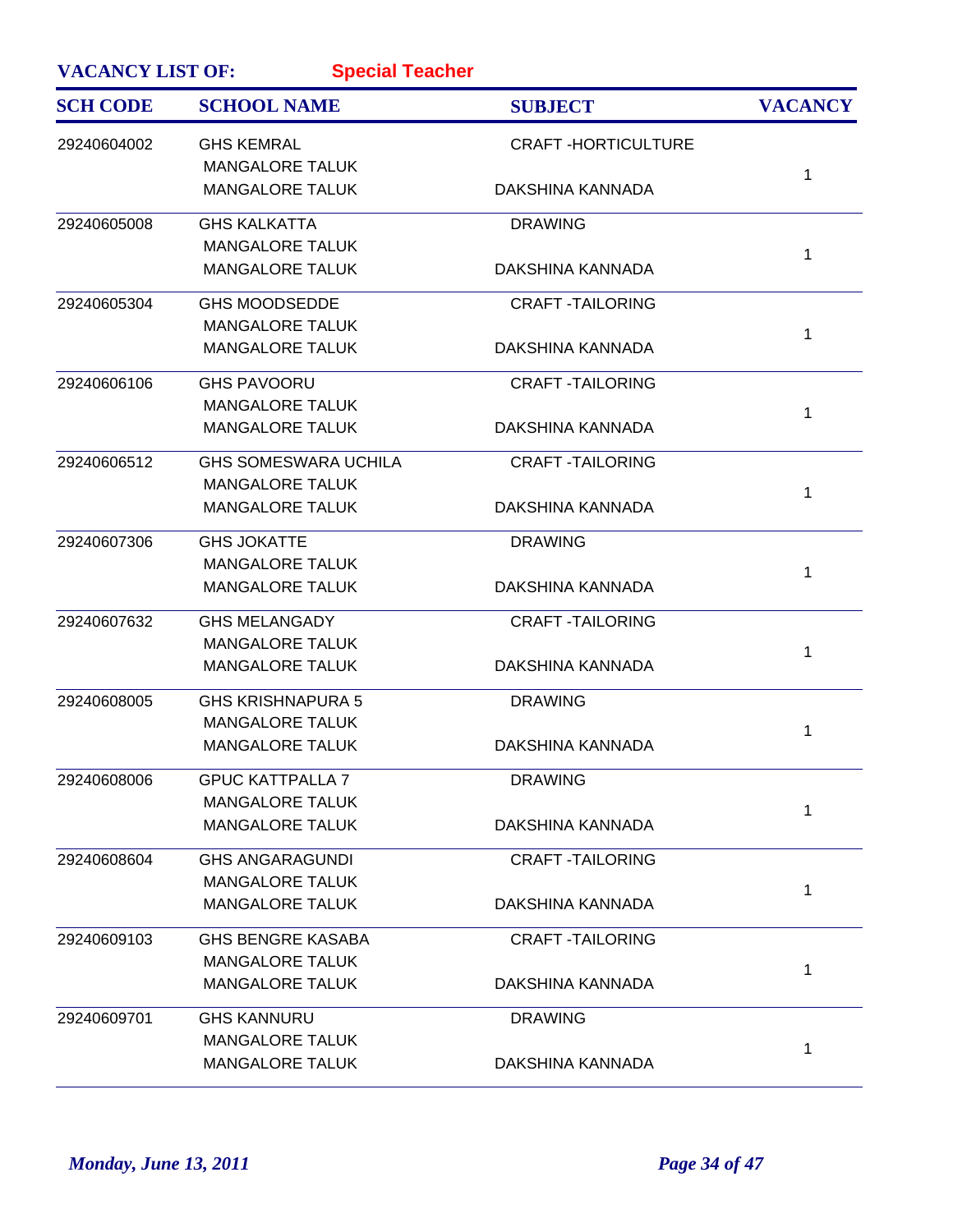| <b>VACANCY LIST OF:</b> |                                                   |                           |                |
|-------------------------|---------------------------------------------------|---------------------------|----------------|
| <b>SCH CODE</b>         | <b>SCHOOL NAME</b>                                | <b>SUBJECT</b>            | <b>VACANCY</b> |
| 29240700105             | <b>GHS MIJARU</b><br><b>MOODABIDRE</b>            | <b>CRAFT-TAILORING</b>    |                |
|                         | <b>MOODABIDRE</b>                                 | DAKSHINA KANNADA          | 1              |
| 29240700302             | <b>GHS DAREGUDDE</b><br><b>MOODABIDRE</b>         | <b>CRAFT-TAILORING</b>    | 1              |
|                         | <b>MOODABIDRE</b>                                 | DAKSHINA KANNADA          |                |
| 29240701103             | <b>GHS MOODMARNADU</b><br><b>MOODABIDRE</b>       | <b>CRAFT-HORTICULTURE</b> | 1              |
|                         | <b>MOODABIDRE</b>                                 | DAKSHINA KANNADA          |                |
| 29240702305             | <b>GHS ALIYURU</b><br><b>MOODABIDRE</b>           | <b>CRAFT-TAILORING</b>    | 1              |
|                         | <b>MOODABIDRE</b>                                 | DAKSHINA KANNADA          |                |
| 29250100303             | COM. HIGH SCHOOL, KADAGADALU<br><b>KADAGADALU</b> | <b>DRAWING</b>            | 1              |
|                         | <b>MADIKERI</b>                                   | <b>KODAGU</b>             |                |
| 29250101704             | GOVT.HIGH SCHOOL, GALIBEEDU<br><b>GALIBEEDU</b>   | <b>CRAFT-HORTICULTURE</b> | 1              |
|                         | <b>MADIKERI</b>                                   | <b>KODAGU</b>             |                |
| 29250102306             | HIGH SCHOOL, NAPOKLU<br><b>NAPOKLU</b>            | <b>CRAFT-HORTICULTURE</b> | 1              |
|                         | <b>MADIKERI</b>                                   | <b>KODAGU</b>             |                |
| 29250105506             | <b>KARIKE</b><br>COM. HIGH SCHOOL, KARIKE         | <b>CRAFT-HORTICULTURE</b> | 1              |
|                         | <b>MADIKERI</b>                                   | <b>KODAGU</b>             |                |
| 29250106204             | <b>HAKATHUR</b><br>GOVT. HIGH SCHOOL, HAKATHURU   | <b>CRAFT-TAILORING</b>    | 1              |
|                         | <b>MADIKERI</b>                                   | <b>KODAGU</b>             |                |
| 29250106708             | <b>HIGH SCHOOL CHEMBU</b><br><b>HALECHEMBU</b>    | <b>CRAFT-HORTICULTURE</b> | 1              |
|                         | <b>MADIKERI</b>                                   | <b>KODAGU</b>             |                |
| 29250200404             | <b>GHS GONIMARUR</b><br><b>GONIMARUR</b>          | <b>CRAFT-HORTICULTURE</b> |                |
|                         | <b>SOMAVARPET</b>                                 | <b>KODAGU</b>             | 1              |
| 29250201502             | GOVT HIGH SCHOOL KIRAGANDUR<br><b>KIRAGANDUR</b>  | <b>CRAFT-HORTICULTURE</b> |                |
|                         | <b>SOMAVARPET</b>                                 | <b>KODAGU</b>             | 1              |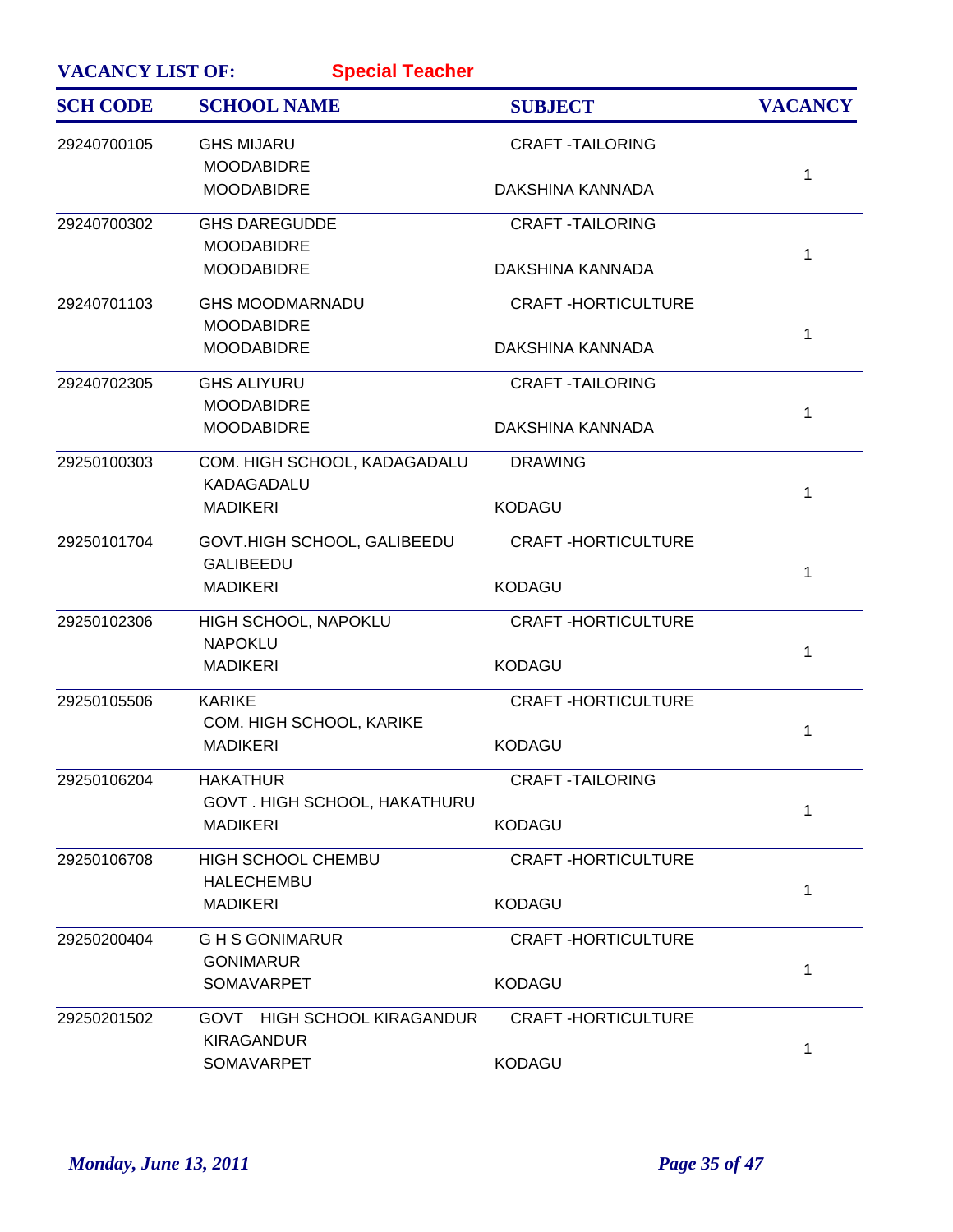| <b>VACANCY LIST OF:</b><br><b>Special Teacher</b> |                                                             |                           |                |
|---------------------------------------------------|-------------------------------------------------------------|---------------------------|----------------|
| <b>SCH CODE</b>                                   | <b>SCHOOL NAME</b>                                          | <b>SUBJECT</b>            | <b>VACANCY</b> |
| 29250202007                                       | <b>G P U COLLEGE SOMVERPET</b><br><b>CHOUDLU</b>            | <b>DRAWING</b>            |                |
|                                                   | <b>SOMAVARPET</b>                                           | <b>KODAGU</b>             | 1              |
| 29250205002                                       | <b>GHSHANDLI</b>                                            | <b>CRAFT-TAILORING</b>    |                |
|                                                   | <b>BELLARAHALLI</b><br><b>SOMAVARPET</b>                    | <b>KODAGU</b>             | 1              |
| 29250206702                                       | <b>GHS NIDTHA</b>                                           | <b>CRAFT-HORTICULTURE</b> |                |
|                                                   | <b>NIDTHA</b><br><b>SOMAVARPET</b>                          | <b>KODAGU</b>             | 1              |
| 29250210405                                       | <b>G P U SIRANGALA</b><br><b>SIRANGALA</b>                  | <b>CRAFT-TAILORING</b>    |                |
|                                                   | <b>SOMAVARPET</b>                                           | <b>KODAGU</b>             | 1              |
| 29250211302                                       | <b>GHS KANBAIL</b><br><b>KANABYLU BACHANALLI</b>            | <b>CRAFT-TAILORING</b>    | 1              |
|                                                   | <b>SOMAVARPET</b>                                           | <b>KODAGU</b>             |                |
| 29250212701                                       | <b>GOVT HIGH SCHOOL SURLABI</b><br><b>SURLABI</b>           | <b>CRAFT-HORTICULTURE</b> | 1              |
|                                                   | <b>SOMAVARPET</b>                                           | <b>KODAGU</b>             |                |
| 29250302508                                       | <b>GOV HIGH SCHOOL POLLIBETTA</b><br><b>MEKUR HOSAKERI</b>  | <b>CRAFT-HORTICULTURE</b> | 1              |
|                                                   | <b>VIRAJPET</b>                                             | <b>KODAGU</b>             |                |
| 29250303102                                       | <b>BILUGUNDA</b><br><b>GOV HIGH SCHOOL BILUGUNDA</b>        | <b>CRAFT -TAILORING</b>   | 1              |
|                                                   | <b>VIRAJPET</b>                                             | <b>KODAGU</b>             |                |
| 29250303704                                       | GOV HIGH SCHOOL KONDANGERI<br><b>HALUGUNDA</b>              | <b>CRAFT-HORTICULTURE</b> | 1              |
|                                                   | <b>VIRAJPET</b>                                             | <b>KODAGU</b>             |                |
| 29250304305                                       | GOV HIGH SCHOOL CHENNANAKOTE<br><b>CHANNAYANA KOTE</b>      | <b>CRAFT-HORTICULTURE</b> | $\mathbf{1}$   |
|                                                   | <b>VIRAJPET</b>                                             | <b>KODAGU</b>             |                |
| 29250306303                                       | <b>GOV HIGH SCHOOL MAYAMUDI</b><br><b>MAYAMUDI</b>          | <b>CRAFT-TAILORING</b>    |                |
|                                                   | <b>VIRAJPET</b>                                             | <b>KODAGU</b>             | 1              |
| 29250308104                                       | <b>GOV HIGH SCHOOL T.SHETTIGERI</b><br><b>T. SHETTIGERI</b> | <b>CRAFT-HORTICULTURE</b> |                |
|                                                   | <b>VIRAJPET</b>                                             | <b>KODAGU</b>             | 1              |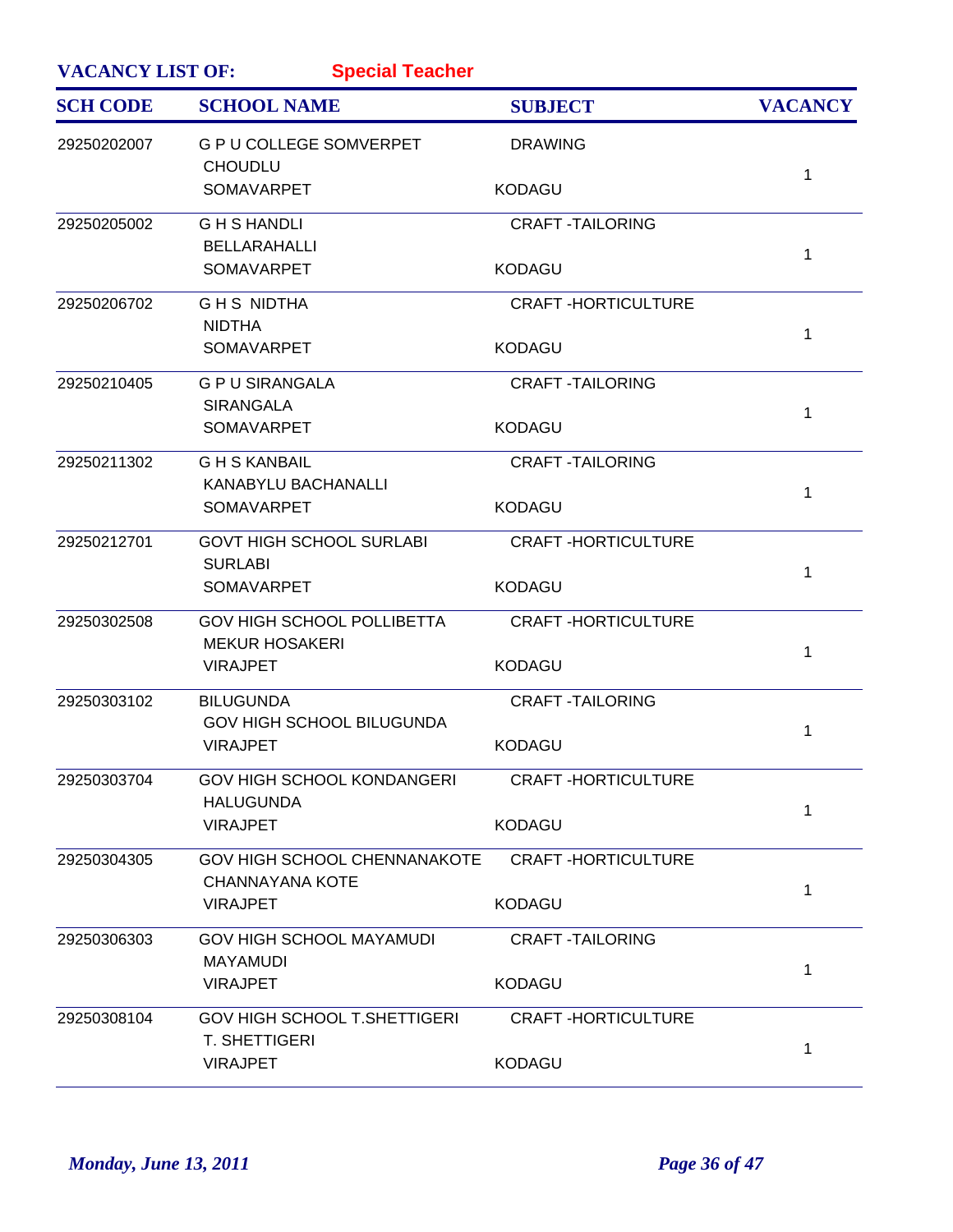| <b>VACANCY LIST OF:</b><br><b>Special Teacher</b> |                                                           |                           |                |  |
|---------------------------------------------------|-----------------------------------------------------------|---------------------------|----------------|--|
| <b>SCH CODE</b>                                   | <b>SCHOOL NAME</b>                                        | <b>SUBJECT</b>            | <b>VACANCY</b> |  |
| 29250314502                                       | GOV HIGH SCHOOL GONIKOPPA<br><b>GONIKOPPAL WARD2</b>      | <b>DRAWING</b>            |                |  |
|                                                   | <b>VIRAJPET</b>                                           | <b>KODAGU</b>             | 1              |  |
| 29260300804                                       | <b>GHS BEECHANAHALLI</b><br><b>BEECHANAHALLI</b>          | <b>DRAWING</b>            | $\mathbf{1}$   |  |
|                                                   | H.D.KOTE                                                  | <b>MYSORE</b>             |                |  |
| 29260304001                                       | <b>GHS BACHEGOWDANAHALLI</b><br><b>BACHE GOWDAN HALLI</b> | <b>MUSIC</b>              | $\mathbf{1}$   |  |
|                                                   | H.D.KOTE                                                  | <b>MYSORE</b>             |                |  |
| 29260306305                                       | <b>GHS K BELTHURU</b><br><b>K.BELTHUR</b>                 | <b>CRAFT-HORTICULTURE</b> | $\mathbf{1}$   |  |
|                                                   | H.D.KOTE                                                  | <b>MYSORE</b>             |                |  |
| 29260311403                                       | <b>GHS MAGGE</b><br><b>MAGGE</b>                          | <b>DRAWING</b>            | $\mathbf{1}$   |  |
|                                                   | H.D.KOTE                                                  | <b>MYSORE</b>             |                |  |
| 29260312403                                       | <b>GHS SAGARE</b><br><b>SAGARE</b>                        | <b>CRAFT-HORTICULTURE</b> | $\mathbf{1}$   |  |
|                                                   | H.D.KOTE                                                  | <b>MYSORE</b>             |                |  |
| 29260314303                                       | <b>GHS THUMBASOGE</b><br><b>THUMBASOGE</b>                | <b>CRAFT-HORTICULTURE</b> | $\mathbf{1}$   |  |
|                                                   | H.D.KOTE                                                  | <b>MYSORE</b>             |                |  |
| 29260318302                                       | <b>GHS KENCHANAHALLI</b><br><b>KENCHANA HALLI</b>         | <b>CRAFT-HORTICULTURE</b> | 1              |  |
|                                                   | H.D.KOTE                                                  | <b>MYSORE</b>             |                |  |
| 29260319408                                       | <b>GHS GANDINAGAR</b><br><b>GANDI NAGARA</b>              | <b>CRAFT-HORTICULTURE</b> | 1              |  |
|                                                   | H.D.KOTE                                                  | <b>MYSORE</b>             |                |  |
| 29260320502                                       | <b>GHS MULLURU</b><br><b>MULLUR</b>                       | <b>DRAWING</b>            |                |  |
|                                                   | H.D.KOTE                                                  | <b>MYSORE</b>             | $\mathbf 1$    |  |
| 29260321604                                       | <b>GHS BADAGALAPURA</b><br><b>HADANUR</b>                 | <b>CRAFT-HORTICULTURE</b> |                |  |
|                                                   | H.D.KOTE                                                  | <b>MYSORE</b>             | $\mathbf{1}$   |  |
| 29260325403                                       | <b>GHS M.C.THALALU</b><br>M.C.THALALU                     | <b>DRAWING</b>            |                |  |
|                                                   | H.D.KOTE                                                  | <b>MYSORE</b>             | 1              |  |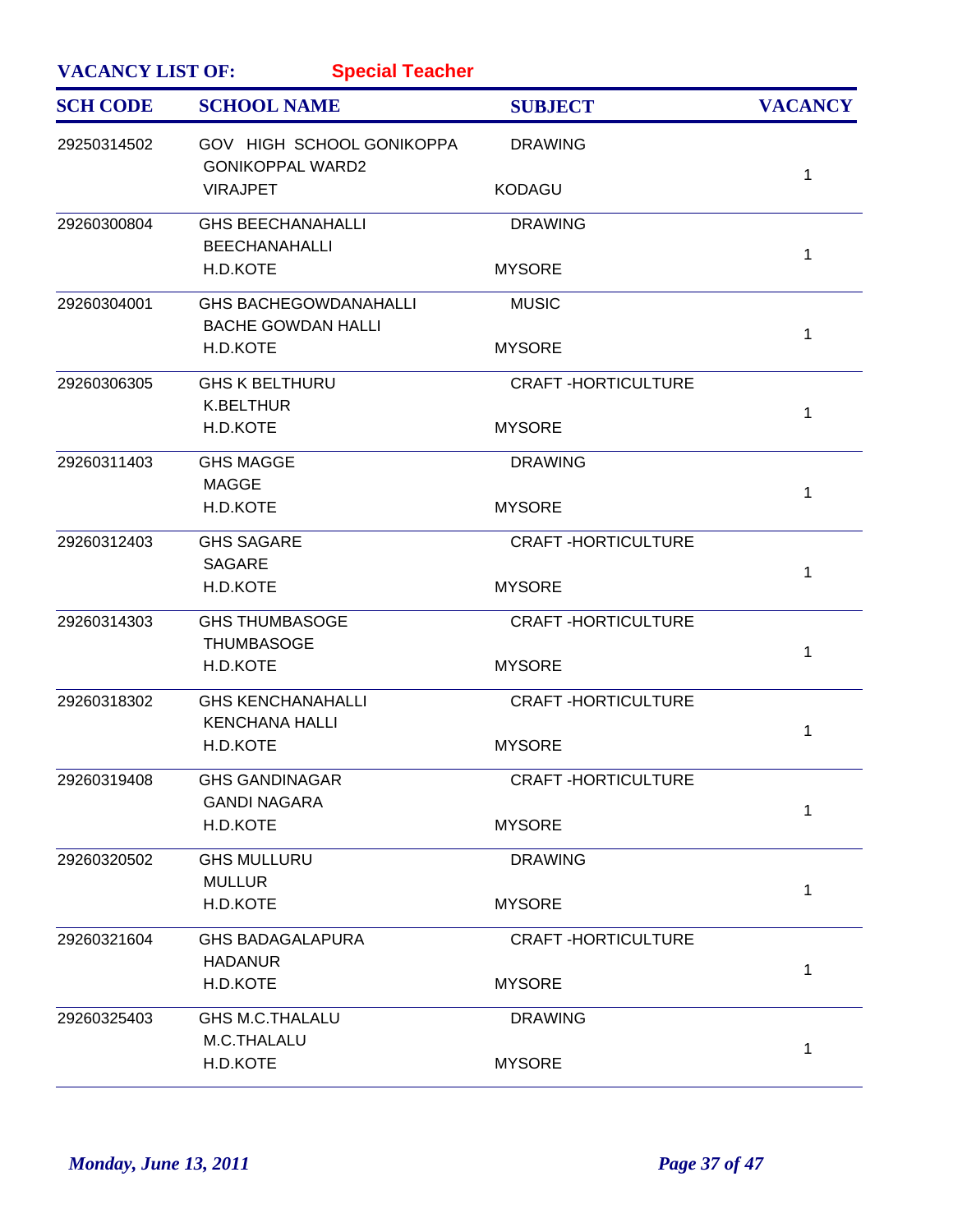| <b>VACANCY LIST OF:</b><br><b>Special Teacher</b> |                              |                           |                |  |
|---------------------------------------------------|------------------------------|---------------------------|----------------|--|
| <b>SCH CODE</b>                                   | <b>SCHOOL NAME</b>           | <b>SUBJECT</b>            | <b>VACANCY</b> |  |
| 29260332101                                       | GHS D.B.KUPPE                | <b>DRAWING</b>            |                |  |
|                                                   | <b>D B KUPPE</b>             |                           | $\mathbf{1}$   |  |
|                                                   | H.D.KOTE                     | <b>MYSORE</b>             |                |  |
| 29260335001                                       | <b>GJC SARGUR</b>            | <b>MUSIC</b>              |                |  |
|                                                   | <b>SARAGUR WARD-11</b>       |                           | $\mathbf{1}$   |  |
|                                                   | H.D.KOTE                     | <b>MYSORE</b>             |                |  |
| 29260401808                                       | <b>GHS HANAGODU</b>          | <b>CRAFT -TAILORING</b>   |                |  |
|                                                   | <b>HANAGODU</b>              |                           | $\mathbf{1}$   |  |
|                                                   | <b>HUNSUR</b>                | <b>MYSORE</b>             |                |  |
| 29260401808                                       | <b>GHS HANAGODU</b>          | <b>DRAWING</b>            |                |  |
|                                                   | <b>HANAGODU</b>              |                           | $\mathbf 1$    |  |
|                                                   | <b>HUNSUR</b>                | <b>MYSORE</b>             |                |  |
| 29260403204                                       | <b>GHS NERALAKUPPE</b>       | <b>DRAWING</b>            |                |  |
|                                                   | NERALAKUPPE                  |                           | 1              |  |
|                                                   | <b>HUNSUR</b>                | <b>MYSORE</b>             |                |  |
| 29260406401                                       | <b>GHS K.M.VADI</b>          | <b>CRAFT-HORTICULTURE</b> |                |  |
|                                                   | K.M.VADI                     |                           | $\mathbf{1}$   |  |
|                                                   | <b>HUNSUR</b>                | <b>MYSORE</b>             |                |  |
| 29260407603                                       | <b>GHS HARAVE</b>            | <b>CRAFT-TAILORING</b>    |                |  |
|                                                   | <b>HARAVE</b>                |                           | 1              |  |
|                                                   | <b>HUNSUR</b>                | <b>MYSORE</b>             |                |  |
| 29260415801                                       | <b>GHS DHARMAPURA</b>        | <b>DRAWING</b>            |                |  |
|                                                   | <b>HUNSUR</b>                |                           | 1              |  |
|                                                   | <b>HUNSUR</b>                | <b>MYSORE</b>             |                |  |
| 29260418003                                       | <b>GPUS KARIMUDDANAHALLI</b> | <b>CRAFT-TAILORING</b>    |                |  |
|                                                   | KARIMUDDANHALLI              |                           | 1              |  |
|                                                   | <b>HUNSUR</b>                | <b>MYSORE</b>             |                |  |
| 29260419104                                       | <b>GHS GURUPURA</b>          | <b>CRAFT-HORTICULTURE</b> |                |  |
|                                                   | <b>GURUPURA</b>              |                           | $\mathbf 1$    |  |
|                                                   | <b>HUNSUR</b>                | <b>MYSORE</b>             |                |  |
| 29260425702                                       | <b>GHS NAGAPURA HADI</b>     | <b>MUSIC</b>              |                |  |
|                                                   | NAGAPURA HADI                |                           | 1              |  |
|                                                   | <b>HUNSUR</b>                | <b>MYSORE</b>             |                |  |
| 29260426702                                       | <b>GHS KALKUNIKE</b>         | <b>CRAFT-HORTICULTURE</b> |                |  |
|                                                   | <b>KALKUNIKE</b>             |                           | $\mathbf{1}$   |  |
|                                                   | <b>HUNSUR</b>                | <b>MYSORE</b>             |                |  |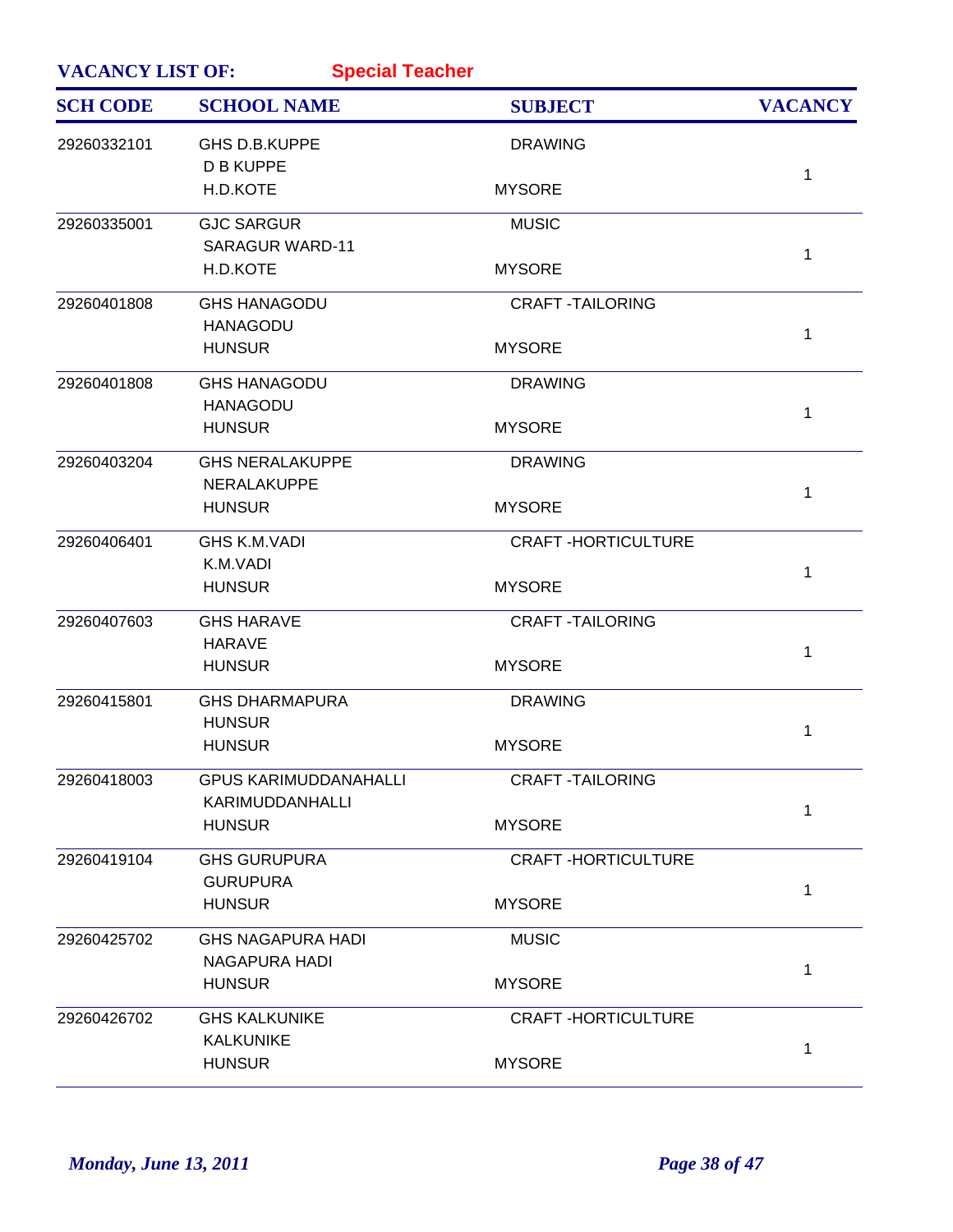| <b>VACANCY LIST OF:</b><br><b>Special Teacher</b> |                                                             |                           |                |  |
|---------------------------------------------------|-------------------------------------------------------------|---------------------------|----------------|--|
| <b>SCH CODE</b>                                   | <b>SCHOOL NAME</b>                                          | <b>SUBJECT</b>            | <b>VACANCY</b> |  |
| 29260427002                                       | <b>GHS CHIKKA HUNSUR</b><br><b>CHIKA HUNAUR</b>             | <b>CRAFT-HORTICULTURE</b> |                |  |
|                                                   | <b>HUNSUR</b>                                               | <b>MYSORE</b>             | 1              |  |
| 29260427405                                       | <b>GJC BOYS HUNSUR TOWN</b><br><b>HUNSUR TOWN</b>           | <b>CRAFT-HORTICULTURE</b> |                |  |
|                                                   | <b>HUNSUR</b>                                               | <b>MYSORE</b>             | 1              |  |
| 29260601202                                       | <b>GHS KALAMMANAKOPPALU</b><br>KALAMMANAKOPPAL              | <b>CRAFT -TAILORING</b>   | 1              |  |
|                                                   | K.R.NAGARA                                                  | <b>MYSORE</b>             |                |  |
| 29260601302                                       | <b>GHS HEBSURU</b><br><b>HEBSURU</b>                        | <b>CRAFT-HORTICULTURE</b> | 1              |  |
|                                                   | K.R.NAGARA                                                  | <b>MYSORE</b>             |                |  |
| 29260601603                                       | <b>GHS CHIKKANAYAKANAHALLI</b><br><b>CHIKKANAIKANAHALLI</b> | <b>CRAFT-HORTICULTURE</b> | 1              |  |
|                                                   | K.R.NAGARA                                                  | <b>MYSORE</b>             |                |  |
| 29260601915                                       | <b>GJC SALIGRAMA</b><br><b>SALIGRAMA</b>                    | <b>CRAFT-HORTICULTURE</b> | 1              |  |
|                                                   | K.R.NAGARA                                                  | <b>MYSORE</b>             |                |  |
| 29260602202                                       | <b>GHS ANKANAHALLI</b><br>ANKANAHALLI                       | <b>CRAFT-HORTICULTURE</b> | 1              |  |
|                                                   | K.R.NAGARA                                                  | <b>MYSORE</b>             |                |  |
| 29260602310                                       | <b>GJC MIRLE</b><br><b>MIRLE</b>                            | <b>CRAFT-HORTICULTURE</b> | 1              |  |
|                                                   | K.R.NAGARA                                                  | <b>MYSORE</b>             |                |  |
| 29260602702                                       | <b>KUPPALLI</b><br>GHS, KUPPALLI                            | <b>CRAFT-HORTICULTURE</b> | 1              |  |
|                                                   | K.R.NAGARA                                                  | <b>MYSORE</b>             |                |  |
| 29260602902                                       | <b>GANDANAHALLI</b><br>GHS, GANDANAHALLI                    | <b>CRAFT-TAILORING</b>    | 1              |  |
|                                                   | K.R.NAGARA                                                  | <b>MYSORE</b>             |                |  |
| 29260603010                                       | <b>GJC BHERYA</b><br><b>BHERYA</b>                          | <b>MUSIC</b>              | 1              |  |
|                                                   | K.R.NAGARA                                                  | <b>MYSORE</b>             |                |  |
| 29260603010                                       | <b>GJC BHERYA</b><br><b>BHERYA</b>                          | <b>DRAWING</b>            | 1              |  |
|                                                   | K.R.NAGARA                                                  | <b>MYSORE</b>             |                |  |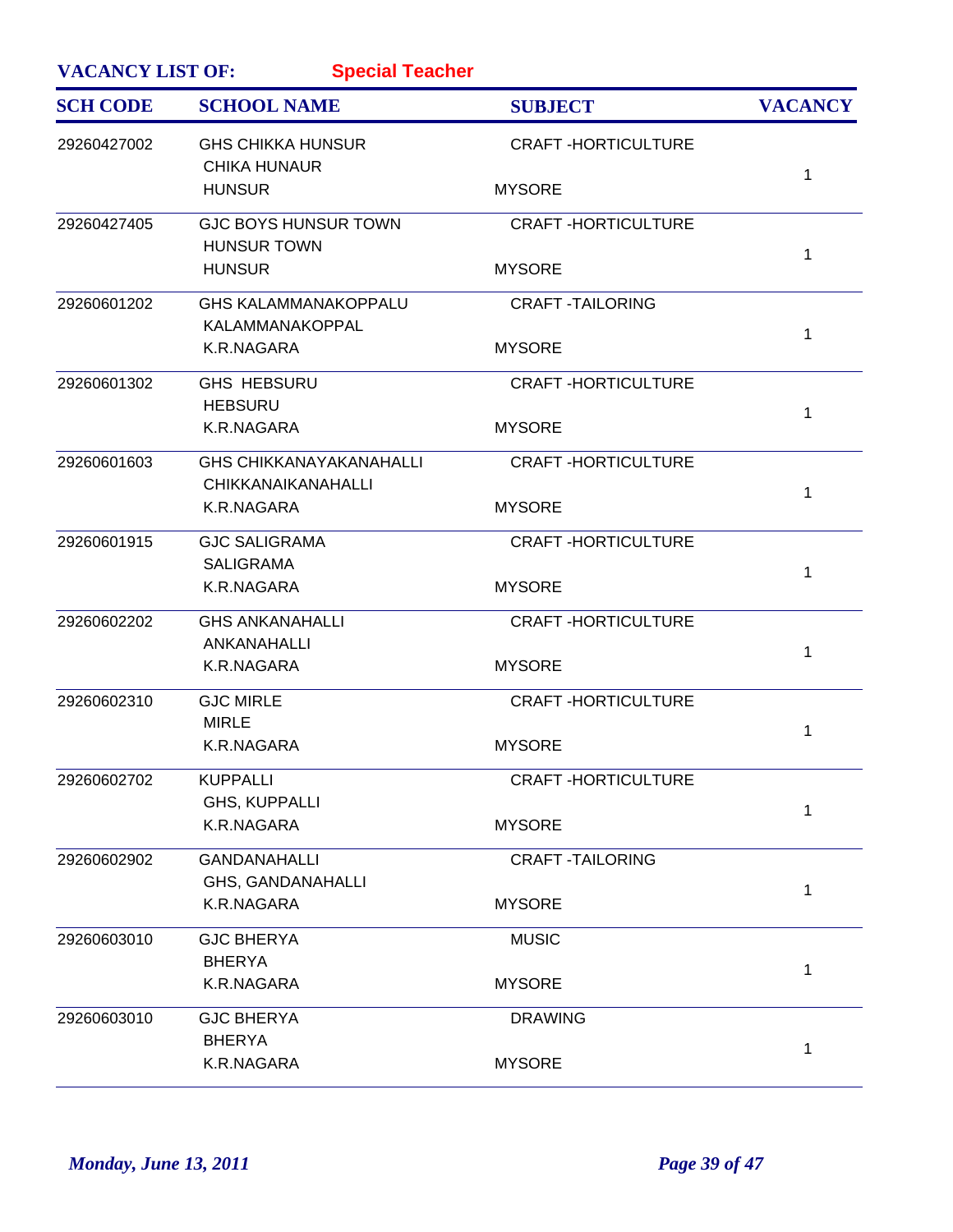| <b>VACANCY LIST OF:</b><br><b>Special Teacher</b> |                            |                           |                |  |
|---------------------------------------------------|----------------------------|---------------------------|----------------|--|
| <b>SCH CODE</b>                                   | <b>SCHOOL NAME</b>         | <b>SUBJECT</b>            | <b>VACANCY</b> |  |
| 29260603906                                       | <b>GHS HAMPAPURA</b>       | <b>CRAFT-HORTICULTURE</b> |                |  |
|                                                   | <b>HAMPAPURA</b>           |                           | 1              |  |
|                                                   | K.R.NAGARA                 | <b>MYSORE</b>             |                |  |
| 29260604102                                       | <b>GJC KAGGERE</b>         | <b>CRAFT-HORTICULTURE</b> |                |  |
|                                                   | <b>KAGGERE</b>             |                           | 1              |  |
|                                                   | K.R.NAGARA                 | <b>MYSORE</b>             |                |  |
| 29260605104                                       | <b>GJC KESTHUR KOPPALU</b> | <b>CRAFT-TAILORING</b>    |                |  |
|                                                   | <b>KESHTURKOPPAL</b>       |                           | 1              |  |
|                                                   | K.R.NAGARA                 | <b>MYSORE</b>             |                |  |
| 29260605305                                       | <b>GJC HEBBALU</b>         | <b>CRAFT-HORTICULTURE</b> |                |  |
|                                                   | <b>HEBBALU</b>             |                           | 1              |  |
|                                                   | K.R.NAGARA                 | <b>MYSORE</b>             |                |  |
| 29260606304                                       | <b>GJC HANASOGE</b>        | <b>CRAFT-HORTICULTURE</b> |                |  |
|                                                   | <b>HANSOGE</b>             |                           | 1              |  |
|                                                   | K.R.NAGARA                 | <b>MYSORE</b>             |                |  |
| 29260606802                                       | <b>GHS BANDAHALLI</b>      | <b>CRAFT-HORTICULTURE</b> |                |  |
|                                                   | <b>BANDAHALLI</b>          |                           | 1              |  |
|                                                   | K.R.NAGARA                 | <b>MYSORE</b>             |                |  |
| 29260607103                                       | <b>GHS CHUNCHANAKATTE</b>  | <b>CRAFT-HORTICULTURE</b> |                |  |
|                                                   | <b>CHUNCHANA KATTE</b>     |                           | 1              |  |
|                                                   | K.R.NAGARA                 | <b>MYSORE</b>             |                |  |
| 29260618102                                       | <b>GHS MAVATHUR</b>        | <b>CRAFT-HORTICULTURE</b> |                |  |
|                                                   | <b>MAVATHUR</b>            |                           | 1              |  |
|                                                   | K.R.NAGARA                 | <b>MYSORE</b>             |                |  |
| 29260618502                                       | <b>GHS D.K KOPPALU</b>     | <b>MUSIC</b>              |                |  |
|                                                   | D.K.KOPPALU                |                           | 1              |  |
|                                                   | K.R.NAGARA                 | <b>MYSORE</b>             |                |  |
| 29260619702                                       | <b>CHIKKAVADDARAGUDI</b>   | <b>CRAFT-HORTICULTURE</b> |                |  |
|                                                   | GHS, CHIKKAVADDARAGUDI     |                           | 1              |  |
|                                                   | K.R.NAGARA                 | <b>MYSORE</b>             |                |  |
| 29260622605                                       | <b>GHS GIRLS VV ROAD</b>   | <b>MUSIC</b>              |                |  |
|                                                   | K R NAGAR-WARD-9           |                           | 1              |  |
|                                                   | K.R.NAGARA                 | <b>MYSORE</b>             |                |  |
| 29260622801                                       | K.R.NAGAR                  | <b>CRAFT-HORTICULTURE</b> |                |  |
|                                                   | GHS A.BLK, K. R NAGAR      |                           | 1              |  |
|                                                   | K.R.NAGARA                 | <b>MYSORE</b>             |                |  |
|                                                   |                            |                           |                |  |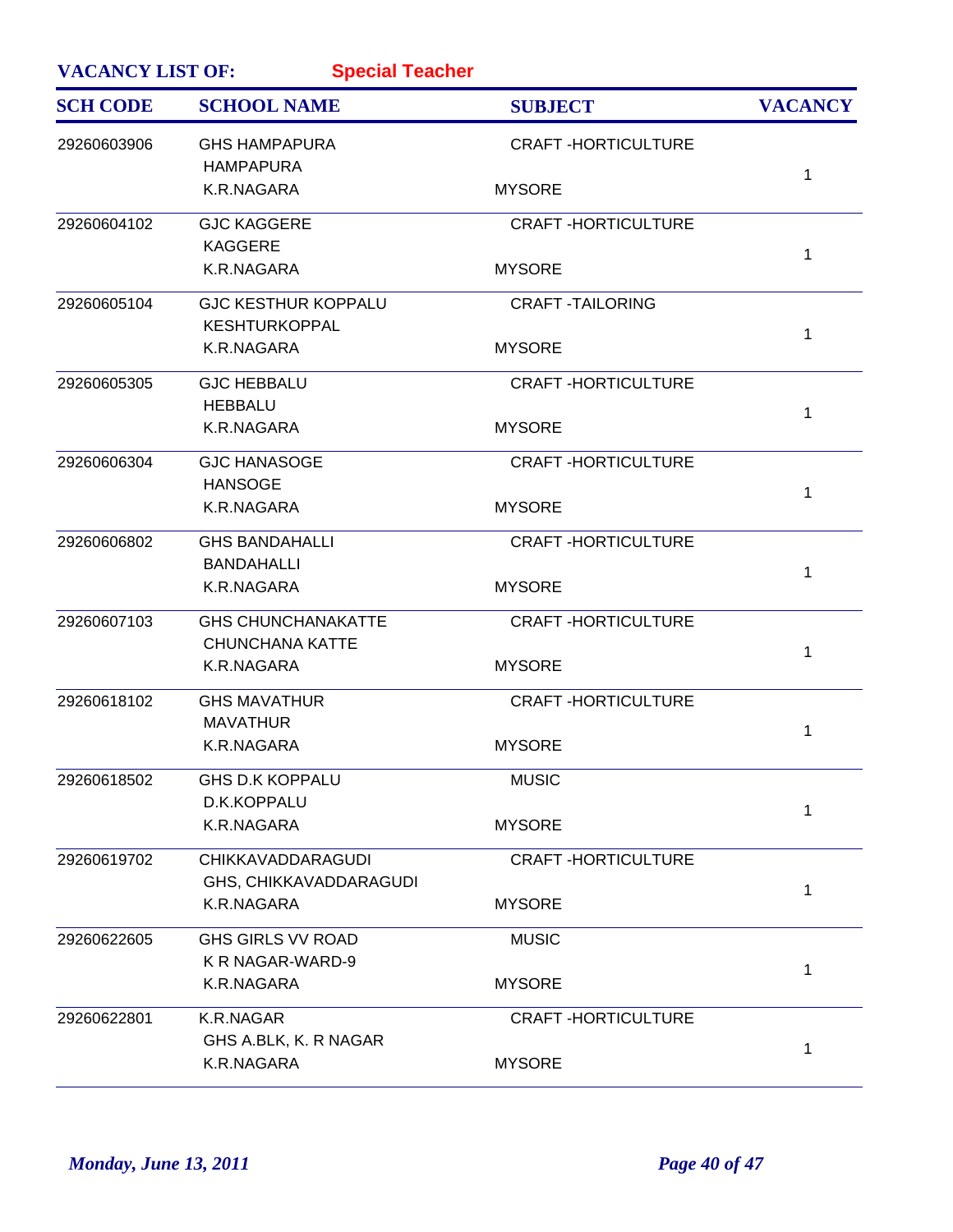| <b>VACANCY LIST OF:</b><br><b>Special Teacher</b> |                                                        |                           |                |  |
|---------------------------------------------------|--------------------------------------------------------|---------------------------|----------------|--|
| <b>SCH CODE</b>                                   | <b>SCHOOL NAME</b>                                     | <b>SUBJECT</b>            | <b>VACANCY</b> |  |
| 29260623004                                       | <b>GIRLS GJC K R NAGAR</b><br>K R NAGAR-WARD-17        | <b>MUSIC</b>              |                |  |
|                                                   | K.R.NAGARA                                             | <b>MYSORE</b>             | 1              |  |
| 29260800108                                       | <b>GHS YELWALA</b>                                     | <b>CRAFT-HORTICULTURE</b> |                |  |
|                                                   | <b>YELWALA</b><br><b>MYSORE RURAL</b>                  | <b>MYSORE</b>             | 1              |  |
| 29260801502                                       | <b>GHS KALLUR NAGANAHALLI</b><br>KALLURNAGANAHALLI     | <b>CRAFT-HORTICULTURE</b> |                |  |
|                                                   | <b>MYSORE RURAL</b>                                    | <b>MYSORE</b>             | 1              |  |
| 29260801903                                       | <b>GHS GUNGRALA CHATHRA</b><br><b>GUNGRALA CHATHRA</b> | <b>CRAFT-HORTICULTURE</b> |                |  |
|                                                   | <b>MYSORE RURAL</b>                                    | <b>MYSORE</b>             | 1              |  |
| 29260802707                                       | <b>GHS BEERIHUNDI</b>                                  | <b>CRAFT-HORTICULTURE</b> |                |  |
|                                                   | <b>BEERI HUNDI</b><br><b>MYSORE RURAL</b>              | <b>MYSORE</b>             | 1              |  |
| 29260810603                                       | <b>GHS DEVALAPURA</b>                                  | <b>CRAFT-HORTICULTURE</b> |                |  |
|                                                   | <b>DEVALAPURA</b><br><b>MYSORE RURAL</b>               | <b>MYSORE</b>             | 1              |  |
| 29260814402                                       | <b>GHS S KALLAHALLI</b><br><b>S.KALLA HALLI</b>        | <b>MUSIC</b>              |                |  |
|                                                   | <b>MYSORE RURAL</b>                                    | <b>MYSORE</b>             | 1              |  |
| 29260816303                                       | <b>GHS DODDDAKANYA</b>                                 | <b>CRAFT-HORTICULTURE</b> |                |  |
|                                                   | DODDA KANYA<br><b>MYSORE RURAL</b>                     | <b>MYSORE</b>             | 1              |  |
| 29260901403                                       | <b>GHS HARADANAHALLI</b>                               | <b>MUSIC</b>              |                |  |
|                                                   | HARADANAHALLI<br>NANJANAGUD                            | <b>MYSORE</b>             | 1              |  |
| 29260902703                                       | GHS, HURA                                              | <b>CRAFT-HORTICULTURE</b> |                |  |
|                                                   | <b>HURA</b><br>NANJANAGUD                              | <b>MYSORE</b>             | 1              |  |
| 29260904106                                       | <b>GJC HEDIYALA</b>                                    | <b>CRAFT -TAILORING</b>   |                |  |
|                                                   | <b>HEDEYALA</b><br>NANJANAGUD                          | <b>MYSORE</b>             | 1              |  |
| 29260905202                                       | <b>GHS KAPPASOGE</b>                                   | <b>CRAFT-HORTICULTURE</b> |                |  |
|                                                   | <b>KAPPUSOGE</b><br>NANJANAGUD                         | <b>MYSORE</b>             | 1              |  |
|                                                   |                                                        |                           |                |  |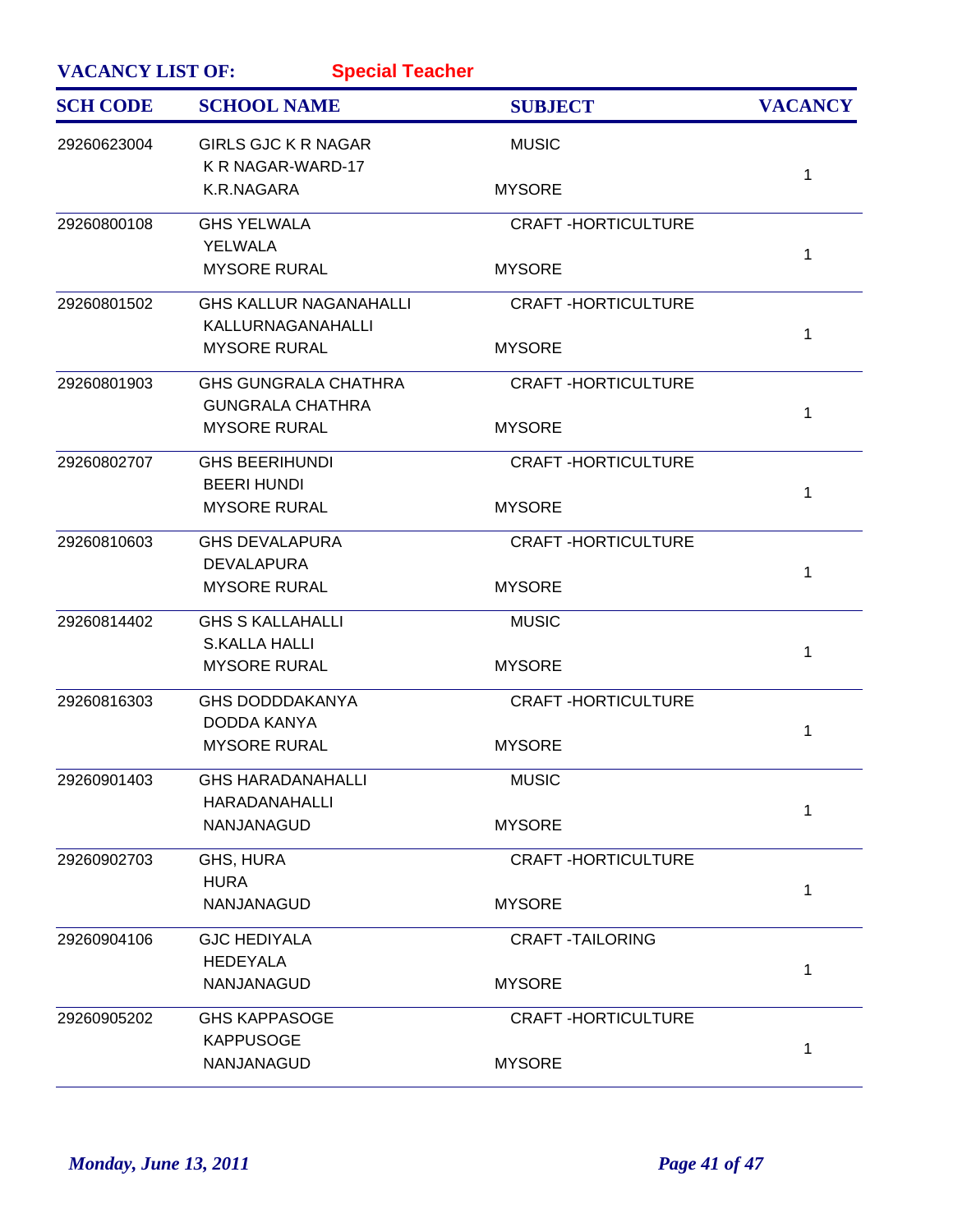| <b>VACANCY LIST OF:</b> | <b>Special Teacher</b>                            |                           |                |
|-------------------------|---------------------------------------------------|---------------------------|----------------|
| <b>SCH CODE</b>         | <b>SCHOOL NAME</b>                                | <b>SUBJECT</b>            | <b>VACANCY</b> |
| 29260914403             | <b>GHS KASUVINAHALLI</b><br><b>KASUVENA HALLI</b> | <b>CRAFT-TAILORING</b>    |                |
|                         | NANJANAGUD                                        | <b>MYSORE</b>             | 1              |
| 29260915502             | <b>GHS NAVILURU</b>                               | <b>CRAFT-TAILORING</b>    |                |
|                         | <b>NAVILURU</b><br>NANJANAGUD                     | <b>MYSORE</b>             | 1              |
| 29260916404             | <b>GHS HORALAVADI</b>                             | <b>CRAFT-TAILORING</b>    |                |
|                         | <b>HORALA VADI</b><br>NANJANAGUD                  | <b>MYSORE</b>             | 1              |
| 29260921702             | <b>GJC DEVANURU</b>                               | <b>MUSIC</b>              |                |
|                         | <b>DEVANUR</b><br>NANJANAGUD                      | <b>MYSORE</b>             | $\mathbf{1}$   |
| 29261002804             | <b>GHS CHIKKA NERALE</b>                          | <b>CRAFT-TAILORING</b>    |                |
|                         | <b>CHIKKA NERALE</b>                              |                           | 1              |
|                         | PERIYA PATNA                                      | <b>MYSORE</b>             |                |
| 29261003810             | <b>GHS BYALA KUPPE</b><br><b>BYLA KUPPE</b>       | <b>MUSIC</b>              |                |
|                         | PERIYA PATNA                                      | <b>MYSORE</b>             | 1              |
| 29261005603             | DKV HS DODDAKAMARAVALLI                           | <b>CRAFT-HORTICULTURE</b> |                |
|                         | DODDA KAMRA VALLI<br>PERIYA PATNA                 | <b>MYSORE</b>             | 1              |
| 29261007407             | <b>GHS MUTHURU</b>                                | <b>CRAFT-HORTICULTURE</b> |                |
|                         | <b>MUTHURU</b>                                    |                           | 1              |
|                         | PERIYA PATNA                                      | <b>MYSORE</b>             |                |
| 29261007805             | <b>GHS HALGANAHALLI</b>                           | <b>DRAWING</b>            |                |
|                         | <b>HALAGANAHALLO</b><br>PERIYA PATNA              | <b>MYSORE</b>             | $\mathbf{1}$   |
| 29261011503             | <b>GHS MAKODU</b>                                 | <b>DRAWING</b>            |                |
|                         | <b>MAKODU</b><br>PERIYA PATNA                     | <b>MYSORE</b>             | 1              |
|                         |                                                   |                           |                |
| 29261015611             | <b>GJC BETTADPURA</b>                             | <b>CRAFT-HORTICULTURE</b> |                |
|                         | <b>BETTADA PURA</b><br>PERIYA PATNA               | <b>MYSORE</b>             | 1              |
| 29261018304             | <b>GJC KANAGALU</b>                               | <b>DRAWING</b>            |                |
|                         | <b>KANAGALU</b>                                   |                           | 1              |
|                         | PERIYA PATNA                                      | <b>MYSORE</b>             |                |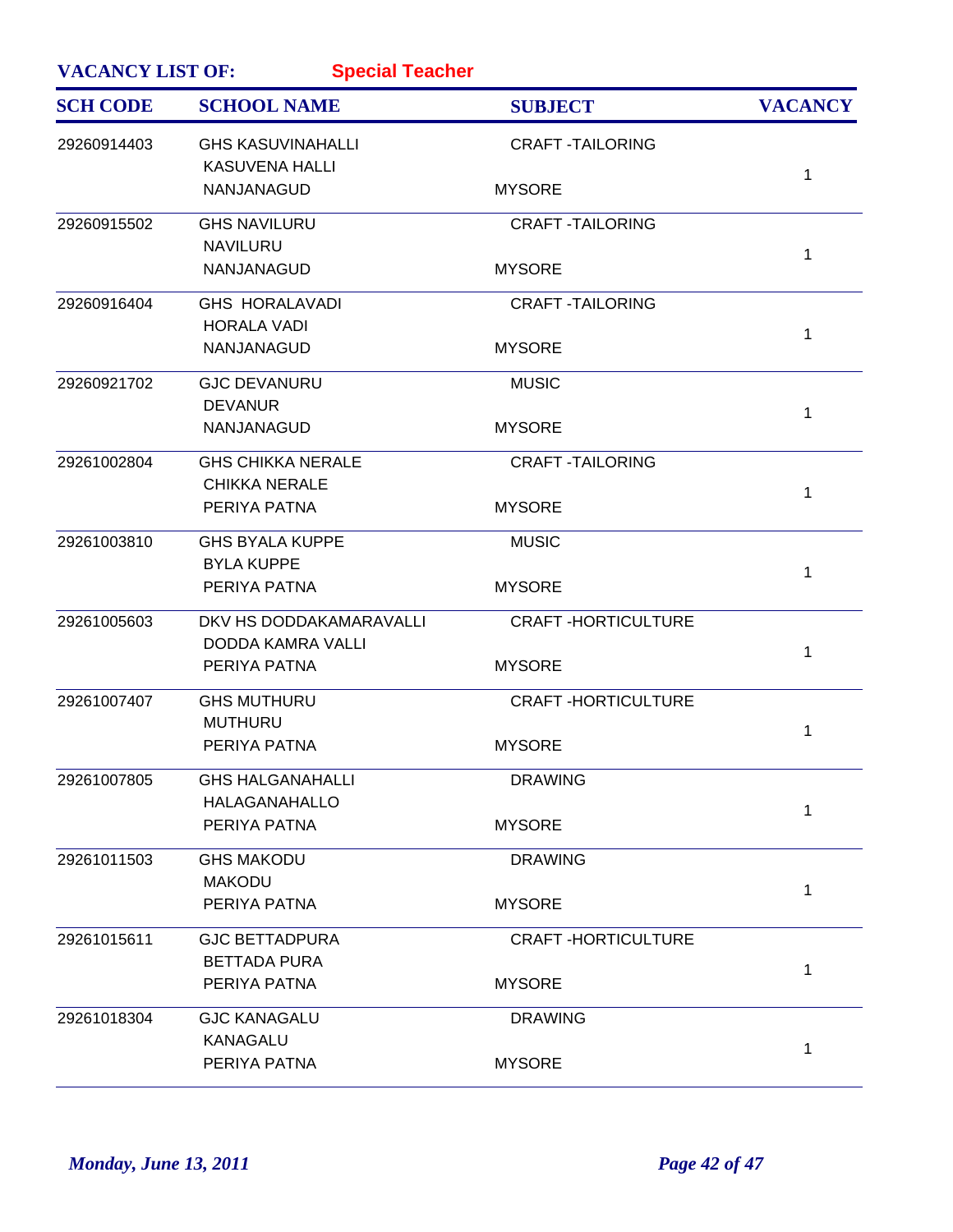| <b>VACANCY LIST OF:</b> | <b>Special Teacher</b>                                          |                           |                |
|-------------------------|-----------------------------------------------------------------|---------------------------|----------------|
| <b>SCH CODE</b>         | <b>SCHOOL NAME</b>                                              | <b>SUBJECT</b>            | <b>VACANCY</b> |
| 29261019002             | <b>GHS BETTADA THUNGA</b><br><b>BETTADA THUNGA</b>              | <b>CRAFT-HORTICULTURE</b> |                |
|                         | PERIYA PATNA                                                    | <b>MYSORE</b>             | 1              |
| 29261025902             | <b>GJC (GIRLS) PERIYAPATNA</b><br>PEIYAPATNA WARD-1             | <b>MUSIC</b>              | 1              |
|                         | PERIYA PATNA                                                    | <b>MYSORE</b>             |                |
| 29261025902             | <b>GJC (GIRLS) PERIYAPATNA</b><br>PEIYAPATNA WARD-1             | <b>CRAFT-TAILORING</b>    | 1              |
|                         | PERIYA PATNA                                                    | <b>MYSORE</b>             |                |
| 29261025913             | GJC (BOYS) PERIYAPATNA<br>PEIYAPATNA WARD-1                     | <b>CRAFT-HORTICULTURE</b> | 1              |
|                         | PERIYA PATNA                                                    | <b>MYSORE</b>             |                |
| 29261100203             | <b>GHS DODDA MULAGUD</b><br><b>DODDA MULAGUD</b>                | <b>CRAFT-HORTICULTURE</b> | 1              |
|                         | T.N.PURA                                                        | <b>MYSORE</b>             |                |
| 29261100603             | <b>GHS MENASEKYATHANA HALLI</b><br>MENASEKYTHANA HALLI          | <b>MUSIC</b>              | 1              |
|                         | T.N.PURA                                                        | <b>MYSORE</b>             |                |
| 29261101402             | <b>GGHS T.N.PURA</b><br><b>BYRAPURA</b>                         | <b>CRAFT-TAILORING</b>    | 1              |
|                         | T.N.PURA                                                        | <b>MYSORE</b>             |                |
| 29261102803             | <b>GHS CHIDARA VALLI</b><br><b>CHEDARA HALLI</b>                | <b>CRAFT-HORTICULTURE</b> | 1              |
|                         | T.N.PURA                                                        | <b>MYSORE</b>             |                |
| 29261107302             | <b>GHS HALE KEMPAIAHNA HUNDI</b><br><b>HALE KEMPAIAHNA HUND</b> | <b>MUSIC</b>              | 1              |
|                         | T.N.PURA                                                        | <b>MYSORE</b>             |                |
| 29261110502             | <b>GHS BANNAHALLI HUNDI</b><br><b>BANNAHALLI HUNDI</b>          | <b>MUSIC</b>              | 1              |
|                         | T.N.PURA                                                        | <b>MYSORE</b>             |                |
| 29261111103             | <b>GHS BEREGERE HUNDI</b><br><b>BEREGERE HUNDI</b>              | <b>MUSIC</b>              | 1              |
|                         | T.N.PURA                                                        | <b>MYSORE</b>             |                |
| 29261113203             | <b>GHS MADAPURA</b><br><b>MADAPURA</b>                          | <b>CRAFT-HORTICULTURE</b> | 1              |
|                         | T.N.PURA                                                        | <b>MYSORE</b>             |                |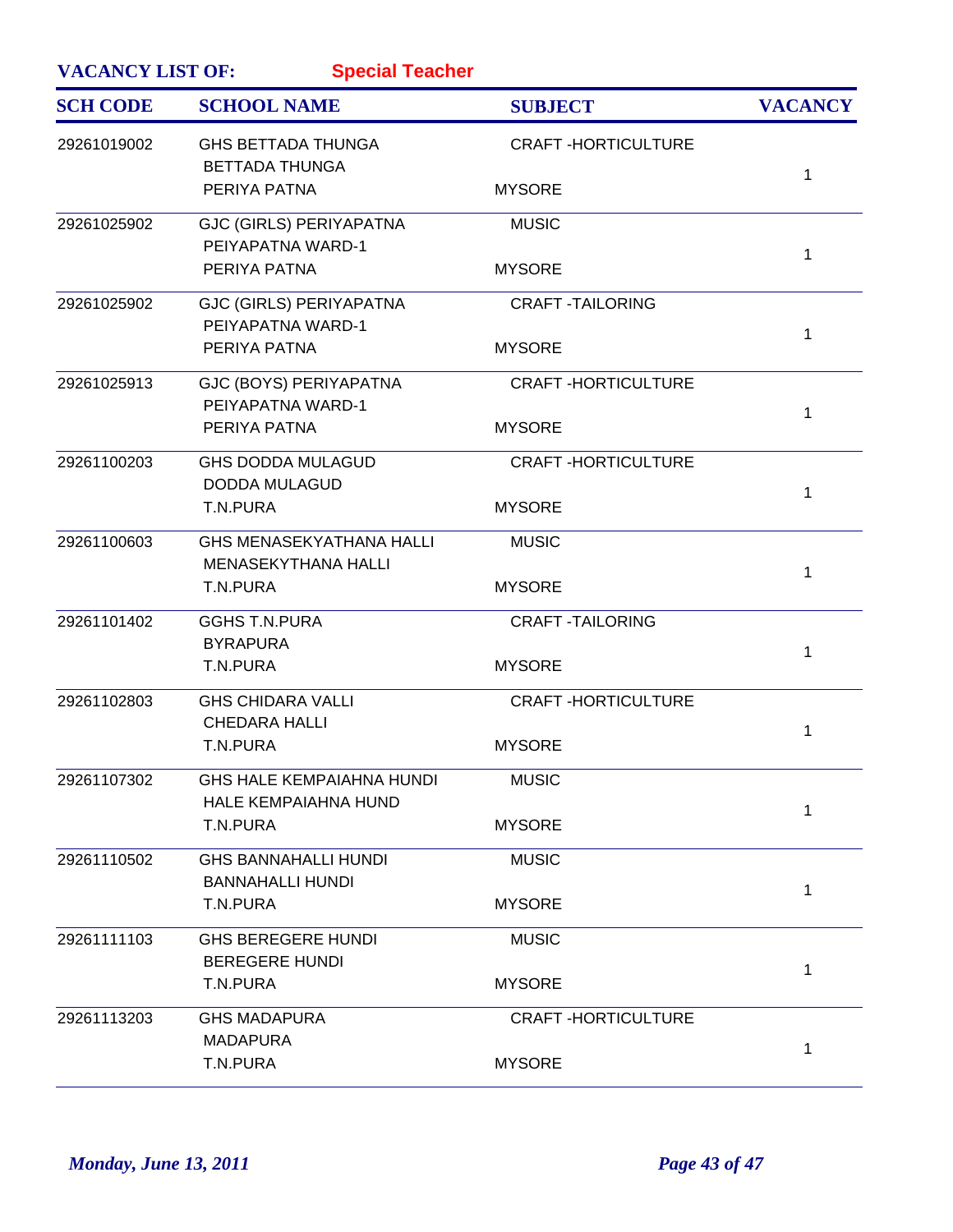| <b>VACANCY LIST OF:</b> | <b>Special Teacher</b>                       |                           |                |
|-------------------------|----------------------------------------------|---------------------------|----------------|
| <b>SCH CODE</b>         | <b>SCHOOL NAME</b>                           | <b>SUBJECT</b>            | <b>VACANCY</b> |
| 29261113903             | GHS, MAVINAHALLI<br><b>GHS, MAVINAHALLI</b>  | <b>CRAFT-HORTICULTURE</b> |                |
|                         | T.N.PURA                                     | <b>MYSORE</b>             | 1              |
| 29261118402             | <b>GHS VATAL</b>                             | <b>DRAWING</b>            |                |
|                         | <b>T.N PURA</b><br>T.N.PURA                  | <b>MYSORE</b>             | 1              |
| 29270100403             | <b>GHS BADANAGUPPE</b>                       | <b>CRAFT-TAILORING</b>    |                |
|                         | <b>BADANAGUPPE</b><br><b>CHAMARAJA NAGAR</b> | CHAMARAJANAGAR            | 1              |
| 29270100904             | <b>GHS HEGGOTARA</b>                         | <b>CRAFT-HORTICULTURE</b> |                |
|                         | <b>HEGOTTARA</b><br><b>CHAMARAJA NAGAR</b>   | CHAMARAJANAGAR            | 1              |
| 29270104702             | <b>GHS DODDARAYAPETE</b>                     | <b>CRAFT -TAILORING</b>   |                |
|                         | DODDARAYA PET<br><b>CHAMARAJA NAGAR</b>      | CHAMARAJANAGAR            | 1              |
| 29270105105             | <b>GPUC HARAVE</b>                           | <b>DRAWING</b>            |                |
|                         | <b>HARAVE</b><br><b>CHAMARAJA NAGAR</b>      | CHAMARAJANAGAR            | 1              |
| 29270107602             | <b>GHS SAGADE</b>                            | <b>CRAFT-HORTICULTURE</b> |                |
|                         | <b>SAGADE</b><br><b>CHAMARAJA NAGAR</b>      | CHAMARAJANAGAR            | 1              |
| 29270108501             | GHS NANJEDEVANA PURA                         | <b>CRAFT-HORTICULTURE</b> |                |
|                         | NANJEDEVANA PURA<br><b>CHAMARAJA NAGAR</b>   | CHAMARAJANAGAR            | 1              |
| 29270110602             | <b>GHS YANAGALLI</b>                         | <b>CRAFT-HORTICULTURE</b> |                |
|                         | YANAGALLI<br><b>CHAMARAJA NAGAR</b>          | CHAMARAJANAGAR            | 1              |
| 29270111102             | <b>GHS YARAGANAHALLI</b>                     | <b>CRAFT-TAILORING</b>    |                |
|                         | YARAGANA HALLI<br><b>CHAMARAJA NAGAR</b>     | CHAMARAJANAGAR            | 1              |
| 29270115304             | <b>GHS KOLIPALYA</b>                         | <b>CRAFT-HORTICULTURE</b> |                |
|                         | <b>KOLI PALYA</b><br><b>CHAMARAJA NAGAR</b>  | CHAMARAJANAGAR            | 1              |
| 29270116002             | <b>GHS NAVILUR</b>                           | <b>MUSIC</b>              |                |
|                         | <b>NAVELUR</b><br><b>CHAMARAJA NAGAR</b>     | CHAMARAJANAGAR            | 1              |
|                         |                                              |                           |                |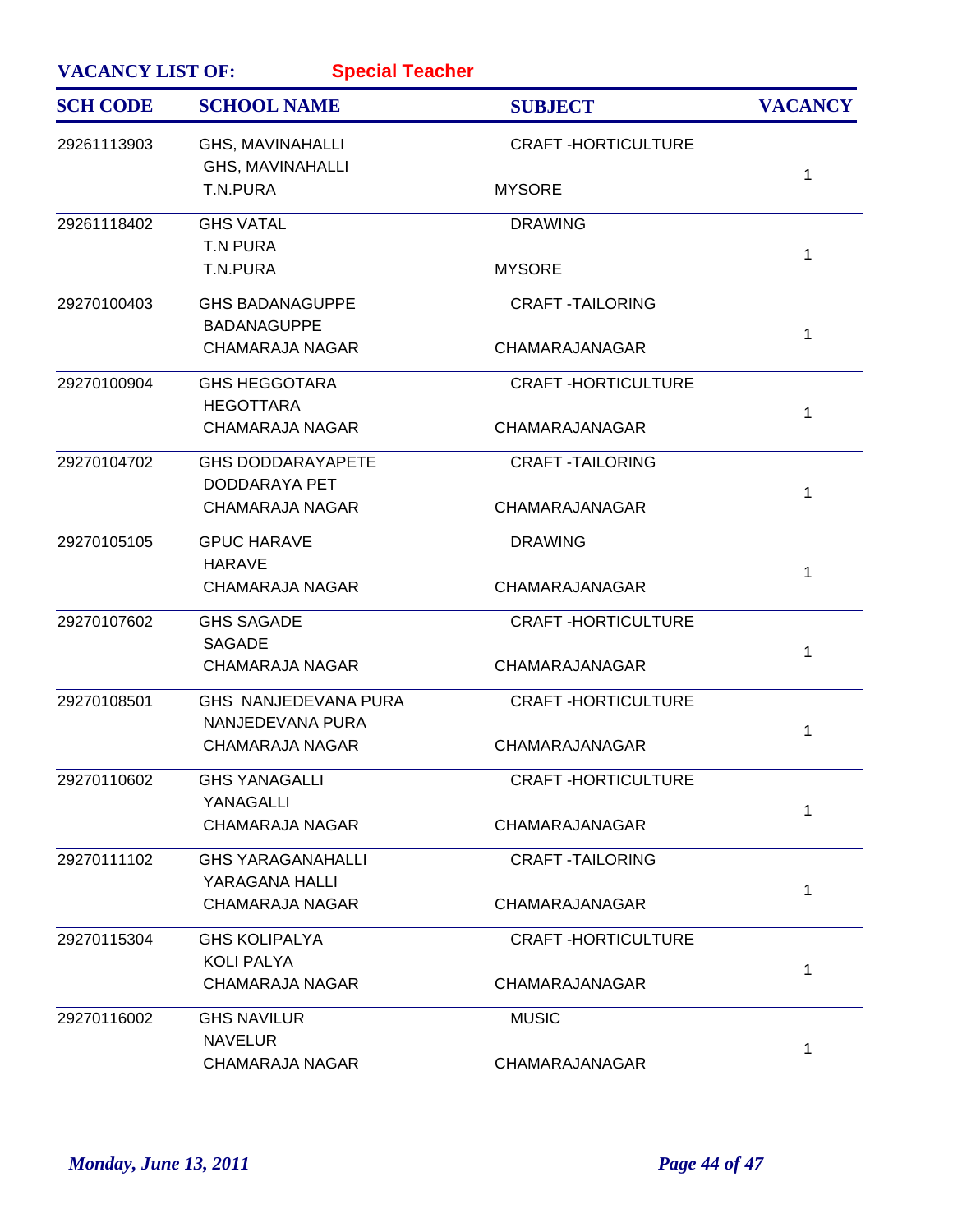| <b>VACANCY LIST OF:</b> | <b>Special Teacher</b>                           |                           |                |
|-------------------------|--------------------------------------------------|---------------------------|----------------|
| <b>SCH CODE</b>         | <b>SCHOOL NAME</b>                               | <b>SUBJECT</b>            | <b>VACANCY</b> |
| 29270116905             | <b>GPUC KUDERU</b><br><b>KUDERU</b>              | <b>CRAFT-HORTICULTURE</b> | 1              |
|                         | <b>CHAMARAJA NAGAR</b>                           | CHAMARAJANAGAR            |                |
| 29270118306             | <b>GHS GULIPURA</b><br><b>GULIPURA</b>           | <b>CRAFT-HORTICULTURE</b> | 1              |
|                         | <b>CHAMARAJA NAGAR</b>                           | CHAMARAJANAGAR            |                |
| 29270118709             | <b>GHS HONGANOOR</b><br><b>HONGANOOR</b>         | <b>CRAFT-HORTICULTURE</b> | 1              |
|                         | <b>CHAMARAJA NAGAR</b>                           | CHAMARAJANAGAR            |                |
| 29270119103             | <b>GHS ERASA VADI</b><br><b>ERASA VADI</b>       | <b>CRAFT-HORTICULTURE</b> | 1              |
|                         | <b>CHAMARAJA NAGAR</b>                           | CHAMARAJANAGAR            |                |
| 29270204203             | <b>GPUC HANGALA</b><br><b>HANGALA</b>            | <b>DRAWING</b>            | 1              |
|                         | <b>GUNDULPET</b>                                 | CHAMARAJANAGAR            |                |
| 29270204704             | <b>GHS BACHALLI</b><br><b>BACHALLI</b>           | <b>CRAFT-HORTICULTURE</b> | 1              |
|                         | <b>GUNDULPET</b>                                 | CHAMARAJANAGAR            |                |
| 29270207307             | <b>GHS GIRLS KABBAHALLI</b><br><b>KABBALLI</b>   | <b>CRAFT -TAILORING</b>   | 1              |
|                         | <b>GUNDULPET</b>                                 | CHAMARAJANAGAR            |                |
| 29270208502             | <b>GHS KELASURU</b><br><b>KELASUR</b>            | <b>DRAWING</b>            | 1              |
|                         | <b>GUNDULPET</b>                                 | CHAMARAJANAGAR            |                |
| 29270209303             | <b>GPUC BEGUR</b><br><b>BEGUR</b>                | <b>CRAFT-HORTICULTURE</b> | $\mathbf{1}$   |
|                         | <b>GUNDULPET</b>                                 | CHAMARAJANAGAR            |                |
| 29270210402             | <b>GHS BOMMANA HALLI</b><br><b>BOMMANA HALLI</b> | <b>DRAWING</b>            | 1              |
|                         | <b>GUNDULPET</b>                                 | CHAMARAJANAGAR            |                |
| 29270212002             | <b>GHS CHIKKATI</b><br><b>CHIKKATI</b>           | <b>CRAFT-HORTICULTURE</b> | 1              |
|                         | <b>GUNDULPET</b>                                 | CHAMARAJANAGAR            |                |
| 29270512404             | <b>GHS MULLUR</b><br><b>MULLUR</b>               | <b>CRAFT-HORTICULTURE</b> |                |
|                         | <b>KOLLEGAL</b>                                  | CHAMARAJANAGAR            | 1              |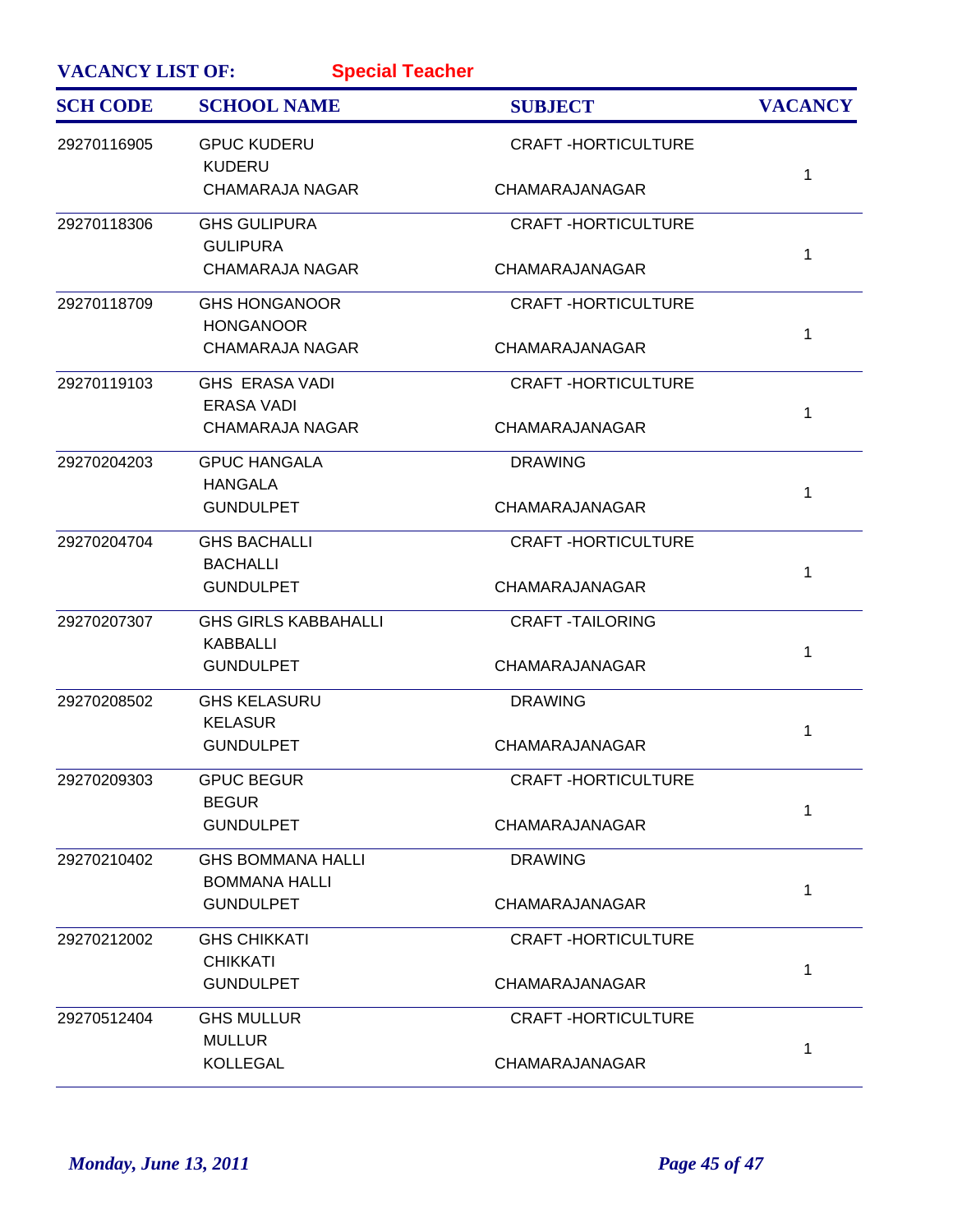| <b>VACANCY LIST OF:</b> | <b>Special Teacher</b>                                       |                           |                |
|-------------------------|--------------------------------------------------------------|---------------------------|----------------|
| <b>SCH CODE</b>         | <b>SCHOOL NAME</b>                                           | <b>SUBJECT</b>            | <b>VACANCY</b> |
| 29270516602             | <b>GHS SURAPURA</b><br><b>SURAPURA</b>                       | <b>CRAFT-HORTICULTURE</b> |                |
|                         | <b>KOLLEGAL</b>                                              | CHAMARAJANAGAR            | 1              |
| 29270520130             | GSVK JUNIOR COLLEGE KOLLEGAL<br><b>KOLLEGALA</b>             | <b>MUSIC</b>              |                |
|                         | <b>KOLLEGAL</b>                                              | CHAMARAJANAGAR            | 1              |
| 29270520131             | <b>GHS TOWN KOLLEGAL</b><br><b>KOLLEGALA</b>                 | <b>MUSIC</b>              |                |
|                         | <b>KOLLEGAL</b>                                              | CHAMARAJANAGAR            | 1              |
| 29270520132             | <b>GUHS KOLLEGAL</b><br><b>KOLLEGALA</b>                     | <b>CRAFT-TAILORING</b>    | 1              |
|                         | <b>KOLLEGAL</b>                                              | CHAMARAJANAGAR            |                |
| 29270527002             | <b>GHS SATHEGAL</b><br><b>SATHEGALA</b>                      | <b>CRAFT-HORTICULTURE</b> | 1              |
|                         | <b>KOLLEGAL</b>                                              | CHAMARAJANAGAR            |                |
| 29271301302             | <b>GHS CHANNALINGANAHALLI</b><br><b>CHANNALINGAIAHNA HAL</b> | <b>CRAFT-HORTICULTURE</b> | 1              |
|                         | <b>HANUR</b>                                                 | CHAMARAJANAGAR            |                |
| 29271302105             | <b>HS ELLEMALA</b><br><b>ELLEMALA</b>                        | <b>CRAFT-HORTICULTURE</b> | 1              |
|                         | <b>HANUR</b>                                                 | CHAMARAJANAGAR            |                |
| 29271302408             | <b>GHS (GVG) HANUR</b><br><b>HANUR</b>                       | <b>DRAWING</b>            | 1              |
|                         | <b>HANUR</b>                                                 | CHAMARAJANAGAR            |                |
| 29271303105             | <b>GPUC LOKKANAHALLI</b><br>LOKAANAHALLI                     | <b>CRAFT-HORTICULTURE</b> | 1              |
|                         | <b>HANUR</b>                                                 | CHAMARAJANAGAR            |                |
| 29271303303             | <b>GHS MANGALA</b><br><b>MANGALA</b>                         | <b>CRAFT-HORTICULTURE</b> | 1              |
|                         | <b>HANUR</b>                                                 | CHAMARAJANAGAR            |                |
| 29271303503             | <b>GHS MINYAM</b><br><b>MINYAM</b>                           | <b>DRAWING</b>            |                |
|                         | <b>HANUR</b>                                                 | CHAMARAJANAGAR            | 1              |
| 29271303902             | <b>GHS SHAGYAM</b><br><b>SHAGYAM</b>                         | <b>CRAFT-HORTICULTURE</b> |                |
|                         | <b>HANUR</b>                                                 | CHAMARAJANAGAR            | 1              |